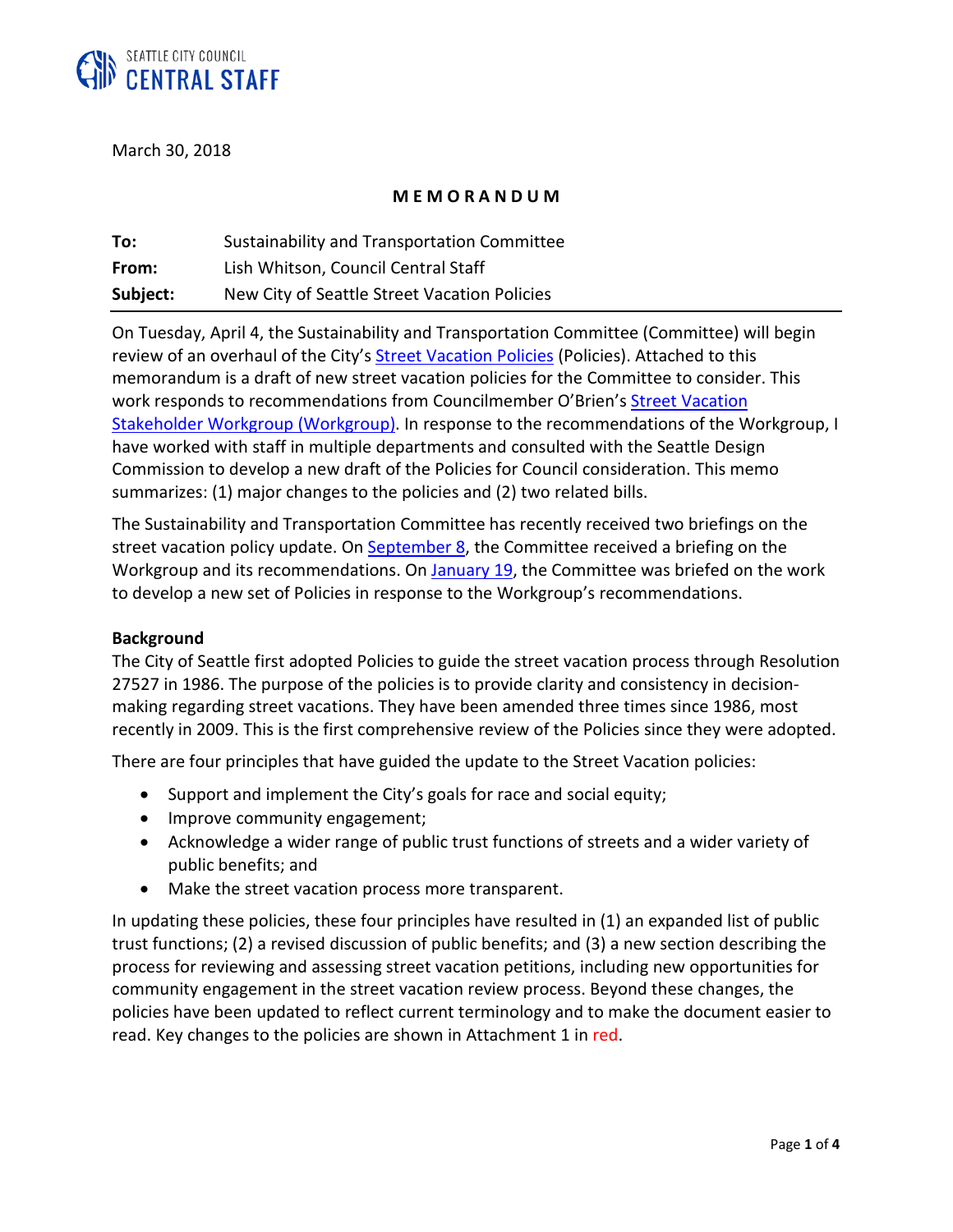#### **Public Trust Functions**

Since their original adoption, the Policies have recognized a number of important functions of streets, alleys and other rights-of-way. These functions are the purposes for which the City has streets and are protected by the City for the public trust. The original public trust functions are provision of : circulation and access; utilities; light, air, open space; and views. In addition to these existing public trust functions, the proposed street vacation policies include three new functions of streets that reflect how the Council has more recently considered the function of streets:

#### *1. Free speech*

Courts have long recognized the important role that streets play in protecting the public's constitutional right to free speech. The proposed street vacation policies include discussion of and require consideration of a street vacation's impact on free speech activities.

*2. Public assembly*

Streets are an important space within which the public assembles. The revised street vacation policies require an analysis of the role of the street or alley as a place for people to come together to participate in civic life.

*3. Land Use and urban form*

Streets and alleys shape the city. The spacing, width and configuration of streets and alleys have significant impacts on how neighborhoods function. For example, the relationship between streets and alleys in Pioneer Square has resulted in a different neighborhood than the relationship between the streets in Northgate or Seward Park. This is outside of streets' roles in providing light, air or open space. The previous versions of the policies have required an examination of land use impacts of street vacations. The new street vacation policies elevate land use and urban form to one of the public trust functions of streets.

#### **Public Benefits**

A key theme of the Workgroup and one of Councilmember O'Brien's core goals in updating the street vacation policies was to consider a broader set of public benefit features in weighing whether a street or alley vacation is appropriate. The proposed policies broaden the analysis of public benefits and asks the Council to consider:

- Cumulative impacts of multiple vacations in an area;
- Effects of vacations on vulnerable low-income populations and communities of color;
- Proposals designed to improve race and social equity, improve access to opportunity, and reduce the threat of displacement;
- Ideas proposed by the public; and
- Agreements between petitioners and non-governmental organizations, such as equitable development agreements and labor peace agreements;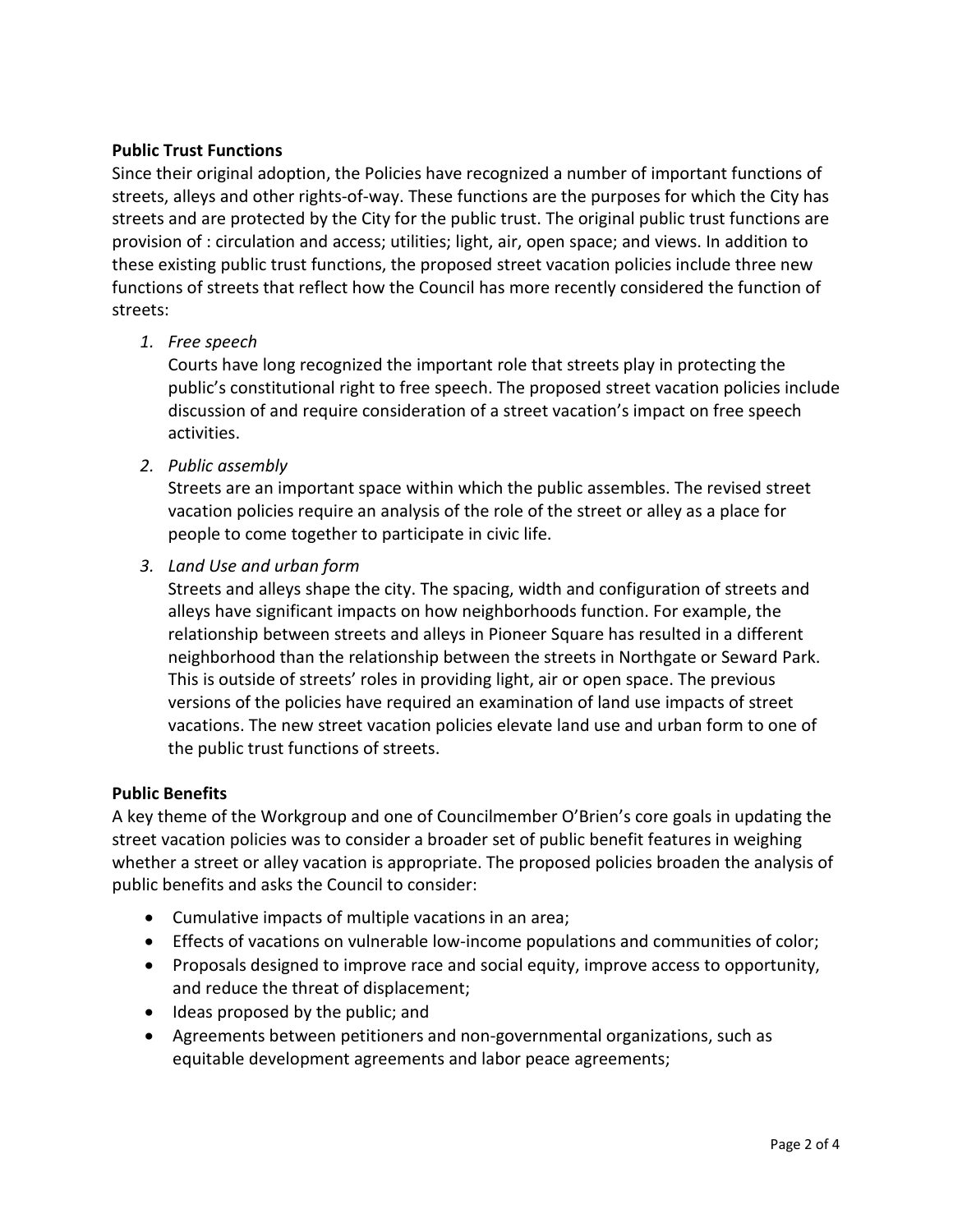The proposed policies collapse two categories of public benefits: on-site and off-site public benefits as "physical public benefits" and add programmatic public benefits as a new category of public benefits that a petitioner could propose. Additional public benefits could include accessible public routes, spaces that support City goals for race and social equity, and implementing an element from an adopted Neighborhood Plan or other City plan, such as the Equitable Development Implementation Plan or a Transportation modal plan.

#### **Process and Community Engagement**

A new section describing the process for City review of street vacation petitions is added. This includes a new expectation of early community engagement, which would be modeled on the new engagement requirements for a Design Review project. A new early Council forum or briefing would be added to the process for complex projects; simple projects may be able to skip this phase. More clarity is given regarding the relationship between steps in the City's review of street vacation projects, untangling the interrelated Design Review, Seattle Design Commission, Landmarks Review Board, zoning, land use, street improvement and environmental reviews of street vacation petitions.

#### **Related bills**

Accompanying the street vacation resolution are two bills. The first would amend Title 3 of the Seattle Municipal Code (SMC) to clarify the role of the Seattle Design Commission regarding review of street vacations and other requests for permanent or long-term use of the public right-of-way. The bill creates a "subcommittee" that the Seattle Design Commission can convene to provide advice regarding public benefit features that are not physical improvements. The subcommittee would allow the Commission to tap into expertise in equitable community development, affordable housing and workers' rights. Finally, the bill updates sections of the SMC related to fees and hiring of consultants to reflect current practice and to allow the Seattle Design Commission to charge applicants for the cost of consultant help when needed.

The second bill would amend the Land Use Code, SMC Title 23, to clarify the timing and sequencing of street vacation petition reviews. This bill would clarify the sequencing of reviews of projects that seek a street vacation and are subject to Design Review. Generally, in each stage of review, the Seattle Design Commission will look at a proposal before it goes to the Design Review Board. The bill also clarifies, consistent with Washington State law, that there is no specific deadline for land use review of projects that seek a street vacation petition.

#### **Next Steps**

I am working with the City Attorney's Office to complete review of the street vacation policies and introduce legislation. I expect that will occur prior to the next Sustainability and Transportation Committee meeting. A required public hearing on the proposed amendments to the Land Use Code is scheduled for the April 17 Sustainability and Transportation Committee meeting. A vote on the proposed street vacation policies could occur as early as May 1.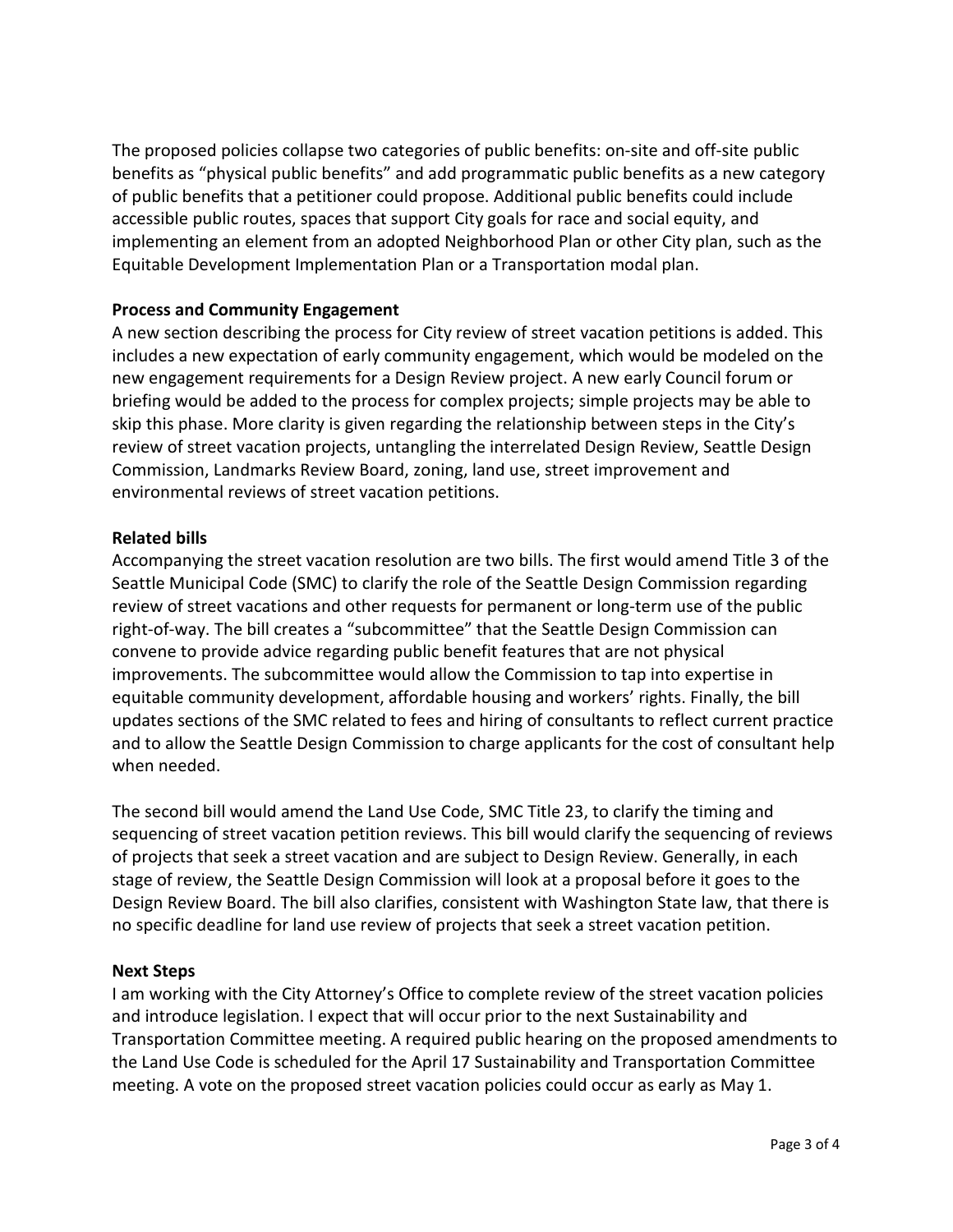#### **Attachments:**

- 1. City of Seattle Street Vacation Policies 2018
- 2. Seattle Design Commission Street Vacations bill
- 3. Street Vacation Land Use Code amendments
- cc: Kirstan Arestad, Central Staff Director Ketil Freeman, Supervising Analyst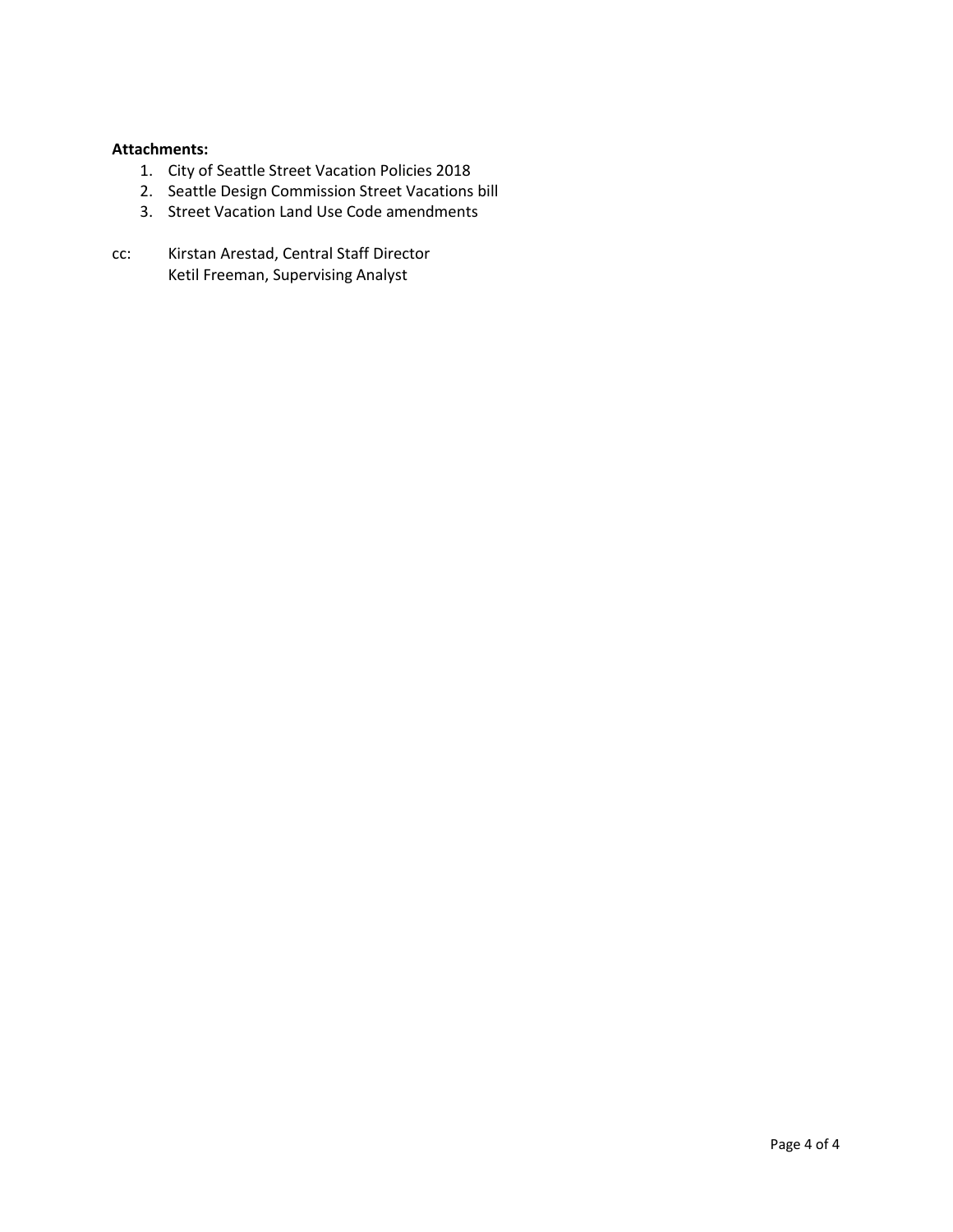Attachment 1: Proposed Street Vacation Policies

# STREET VACATION POLICIES of the City of Seattle 2018

March 28, 2018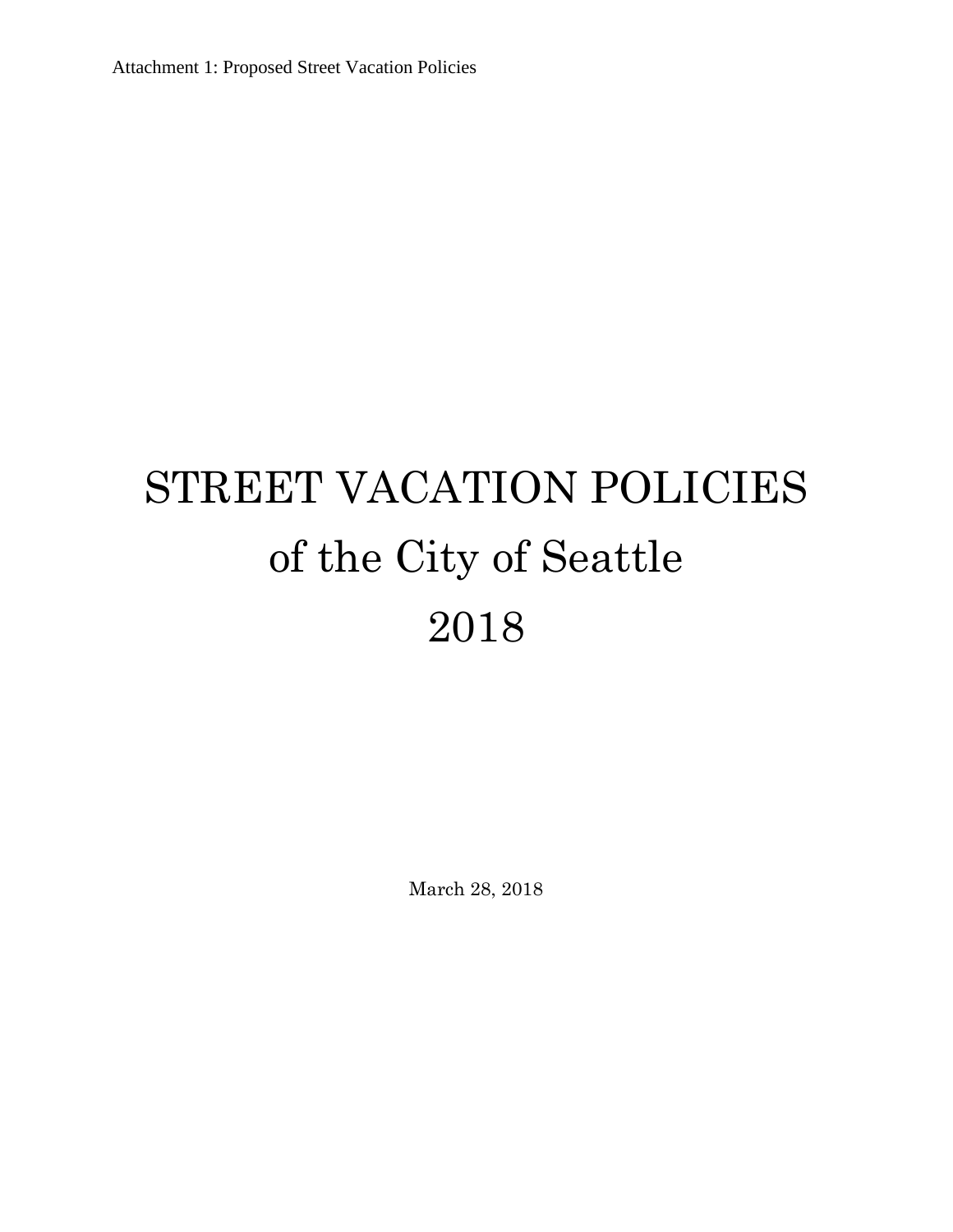# TABLE OF CONTENTS

| $\mathbf{L}$ |                |  |
|--------------|----------------|--|
|              | Α.             |  |
|              | <b>B.</b>      |  |
|              | $C_{1}$        |  |
| II.          |                |  |
| III.         |                |  |
|              | А.             |  |
|              | В.             |  |
|              | $\mathsf{C}$ . |  |
|              | D.             |  |
|              | Ε.             |  |
|              | F.             |  |
|              | G.             |  |
|              | Η.             |  |
| Τ.           |                |  |
| J.           |                |  |
| IV.          |                |  |
|              | А.             |  |
|              | <b>B.</b>      |  |
| V.           |                |  |
|              | Α.             |  |
|              | B <sub>r</sub> |  |
|              | C.             |  |
|              | D.             |  |
|              | Е.             |  |
| F.           |                |  |
|              | G.             |  |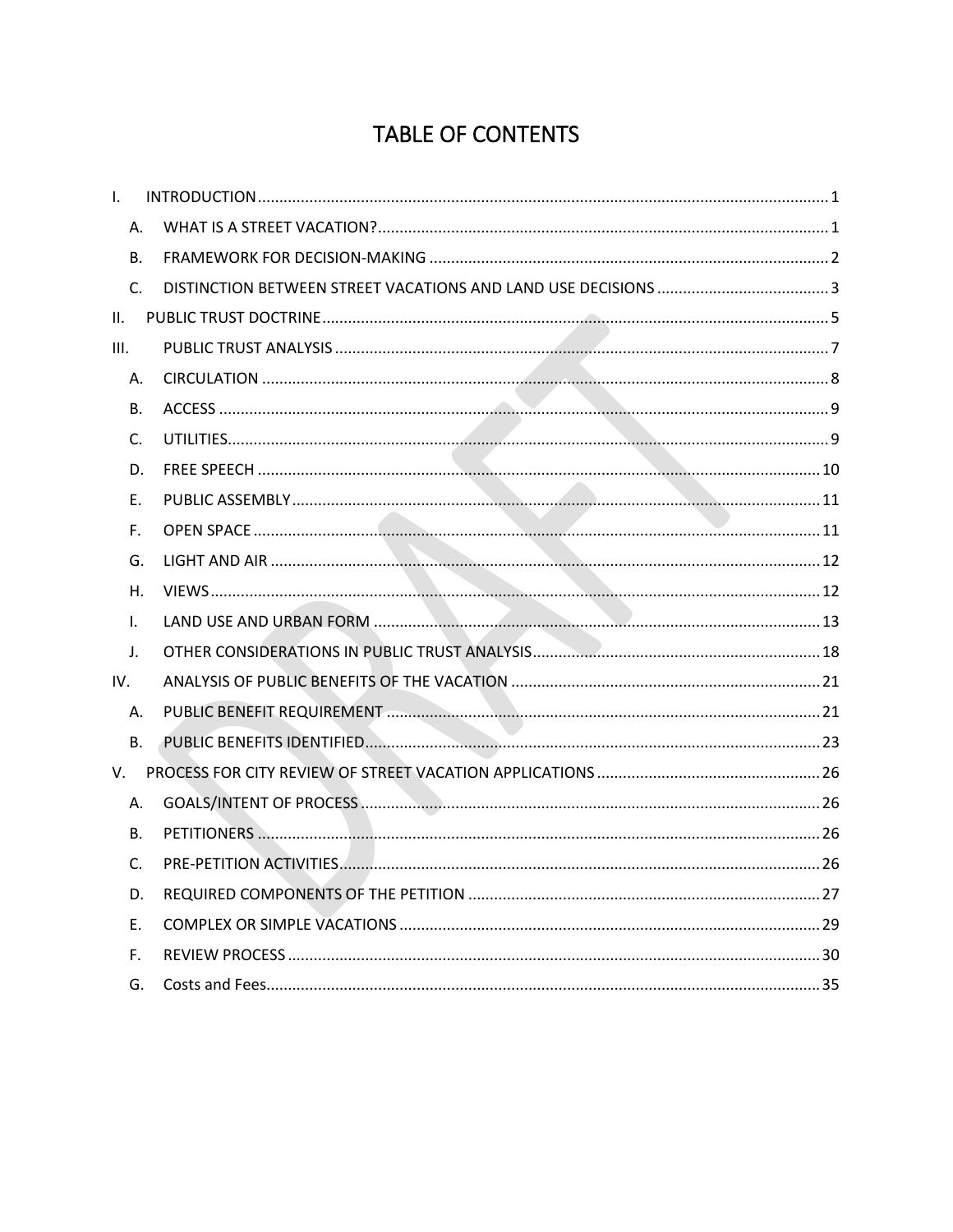# <span id="page-6-0"></span>**I. INTRODUCTION**

The City's streets, alleys, and other public rights-of-way are valuable public resources. From time to time, property owners seek to acquire the street or alley next to their property from the City. The process to do so is called a "street vacation." It requires that the property owner petition the City under these Street Vacation Policies and applicable City and State law. To grant a street vacation, the City (1) makes sure that the public's interest in streets is protected; (2) approves a public benefits proposal; and (3) in most cases, receives the fair market value of the property.

These Street Vacation Policies guide petitioners, City departments, Boards and Commissions, and members of the public through the City's process to analyze and assess street vacation petitions. They also guide the City's review of public benefit proposals that accompany a petition for a street vacation. They apply to all streets whether improved or unimproved.

The purpose of these comprehensive, city-wide policies is to provide consistency, equity, and predictability in determining if a vacation petition would serve and protect the public interest. These policies also express the City's values related to streets and street vacations. The City's fundamental values of race and social equity, environmental stewardship, community, and economic opportunity and security form the foundation for these policies. The City's default position is that unless there are compelling reasons to vacate a street, the City will keep it for future public purposes.

# <span id="page-6-1"></span>**A. WHAT IS A STREET VACATION?**

The term "street vacation" refers to the discretionary legislative act of the City Council formally giving up the right to use a street or alley. In other words, the City gives up or "vacates" the public's right to use a street. Through a street vacation petition, a property owner asks the City to give up the public's right to use a street, alley, or other public right-of-way<sup>[1](#page-6-2)</sup> abutting their property. For the purposes of these policies "street vacation" describes the vacation of any right-of-way, whether a street, alley, boulevard, or other place over which the public has the right of travel. These policies use the term "street" to refer to all types of public right-of-way including streets, alleys, boulevards, paths, stairways, and public places, whether developed or undeveloped.

The Revised Code of Washington (RCW) Chapter [35.79](http://app.leg.wa.gov/rcw/default.aspx?cite=35.79) guides the City's review of street vacation petitions. That Chapter assigns responsibility over street vacation decisions to the City Council and requires a public hearing. Under the RCW, only abutting property owners or the City Council may petition for a street vacation. These policies supplement RCW 35.79. They

<span id="page-6-2"></span><sup>&</sup>lt;sup>1</sup> "Public right-of-way" is any property where the City has a right to use the land for street purposes whether the right-of-way has ever been improved or not.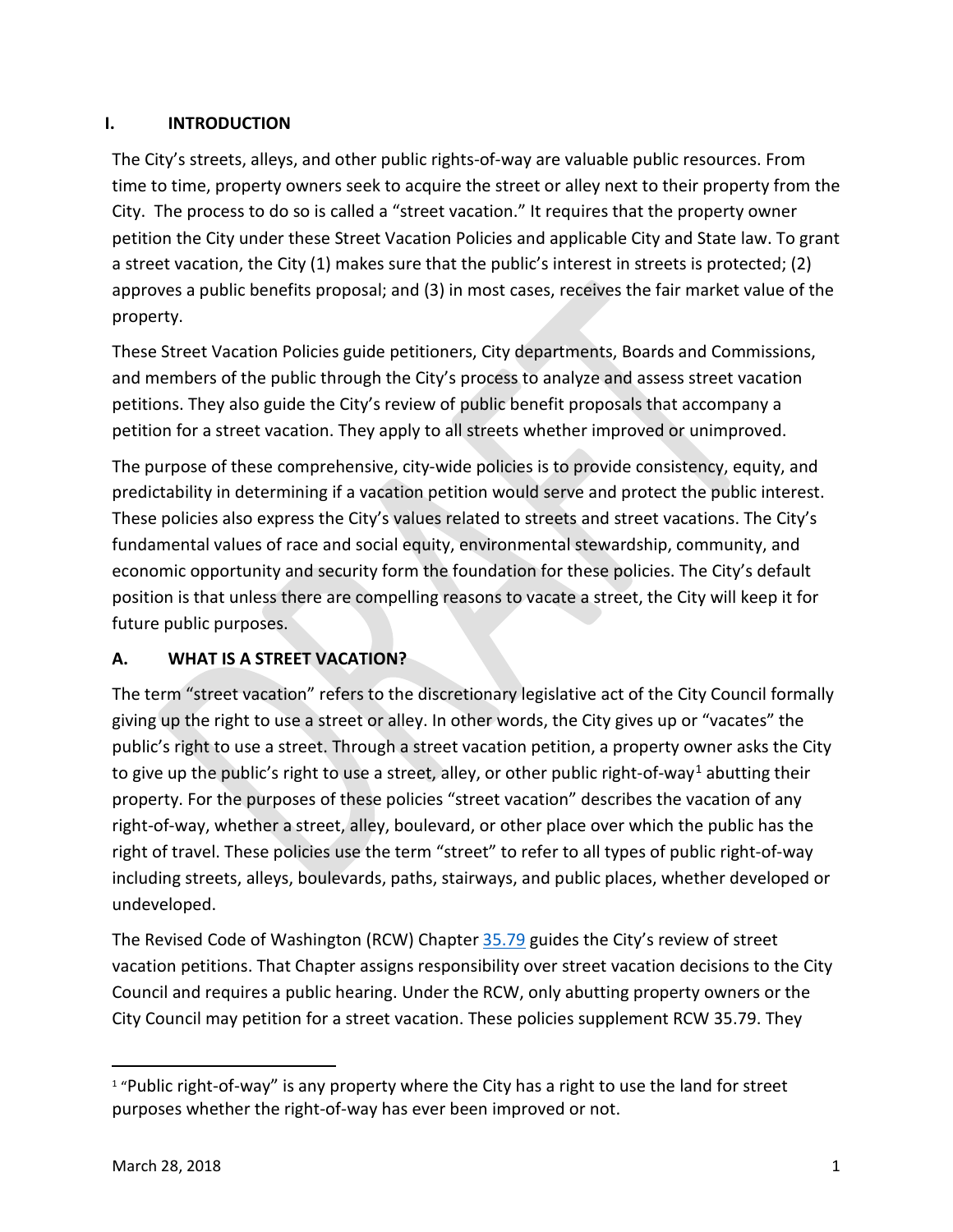guide petitioners, City departments, the Seattle Design Commission, members of the public, organizations reviewing a vacation petition, and the City Council.

#### <span id="page-7-0"></span>**B. FRAMEWORK FOR DECISION-MAKING**

Rights-of-way are different than other property. In most cases, the City does not own streets, alleys, or other rights-of-way. Instead, the City has an easement that allows the public to use the street. When the City grants a street vacation, it is giving up that easement and allowing the neighboring property owners to take over the former street.

The City holds this easement in trust for public use. Removing the easement and restricting public movement through the City is a significant act and is not done lightly. For a street vacation petition to be approved, the City Council must determine that to do so would significantly serve the public interest. It is the obligation of the petitioner to provide a justification for the vacation and to provide information on whether there are feasible alternatives that do not require a vacation. Public input into these decisions is an important part of the Council's review.

Streets are dedicated in perpetuity for use by the residents of Seattle and others for travel and transportation of goods. The dedication carries with it public rights to circulation, access, utilities, light, air, open space, views, free speech, and assembly, and contributes significantly to the form and function of the city. City government acts as the public's trustee in managing streets and alleys. The primary concern of the City in vacation decisions is to safeguard the public's present and future needs and to act in the public's best interest.

The City Council weighs the public trust and land use effects of a vacation, mitigating measures, and the public benefit provided by the vacation to determine if the vacation is in the public interest. In balancing these elements of the public interest, the Council places primary importance upon protecting the public trust it holds in public right-of-way.

In guiding this decision, these policies cover the following topics:

**Public Trust Doctrine** This section describes the key components of the right-of-way that the City holds in public trust. These components of the public trust form the foundation of the City's review of vacation petitions and public benefit proposals.

**Public Trust Analysis** This section describes the criteria the City uses to determine whether it is appropriate to vacate a street or alley.

**Public Benefit Analysis** This section describes the types of public benefits the City expects to see provided in exchange for a street or alley vacation.

**Process for City review of street vacation petitions** This section describes the process the City takes to review street vacations. Different approaches are taken based on the relative impacts of the vacation petition.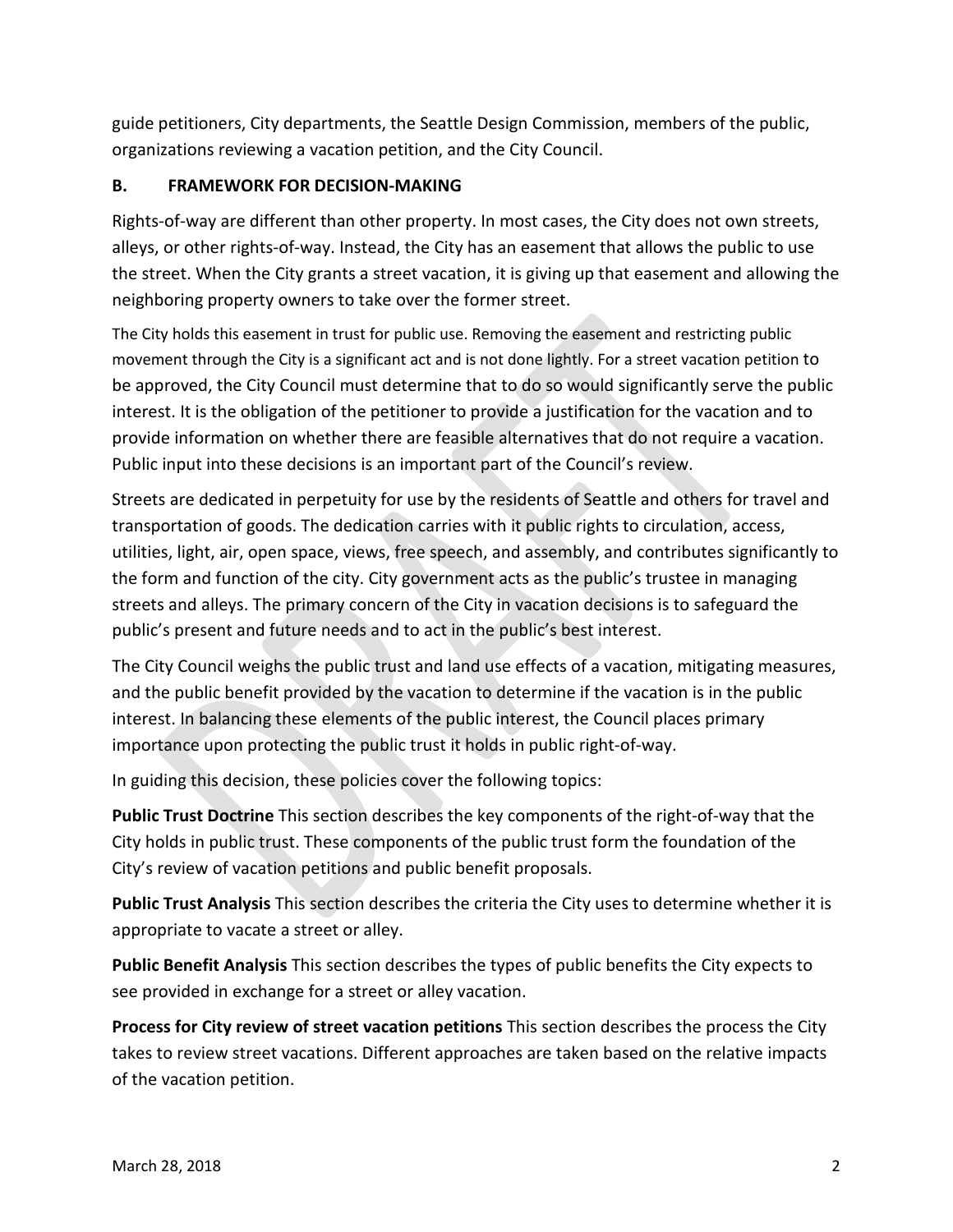#### <span id="page-8-0"></span>**C. DISTINCTION BETWEEN STREET VACATIONS AND LAND USE DECISIONS**

There is no right under the Seattle Municipal Code, the Revised Code of Washington or elsewhere to acquire or develop on public right-of-way. To do so, a property owner must petition for and receive the City Council's approval of a street vacation. Under State law, the Council may not approve a street vacation unless it finds that to do so is in the public interest. The City uses a two-part test to determine whether a vacation is in the public interest. First, the City undertakes a "Public Trust Analysis," a determination of whether the street is needed and whether the public interest can be protected if the street is vacated. Second, the City undertakes a "Public Benefit Analysis," assessing the petitioner's proposal to provide benefits to the public.

Established plans, policies and standards guide this review as called for by these policies. The City will not support vacations that conflict with City planning goals, particularly if the vacation would be inconsistent with the desired intensity of development and preferred uses, or if a clear harm will result. But, land use policies and codes do not bind the Council's decision to grant or deny a street vacation petition. The Council may condition or deny vacations as necessary to protect the public interest.

The City Council has delegated most land use decisions to the Seattle Department of Construction and Inspections (SDCI). The Council's role in such administrative land use decisions is to set policy in the form of zoning and land use codes, development standards, and environmental policies and regulations, which SDCI administers. Property owners have the right to develop their property under those standards, policies, and regulations.

Conversely, street vacation decisions are City Council decisions under state law. The Council cannot delegate that decision to a City department. Unless the Council approves a street vacation, property owners do not have the right to build in or otherwise use the right-of-way. The Council typically makes its approval of a vacation conditional on the petitioner meeting a number of requirements.

In addition to review of the vacation petition under these policies, a development proposal that requires a vacation may undergo one or more of the following additional reviews:

- Land use and zoning review, including review of rezones and Major Institution Master Plan applications;
- Design review and other discretionary land use actions;
- State Environmental Policy Act (SEPA) review;
- Street Improvement Permit review;
- Utility major permit review; and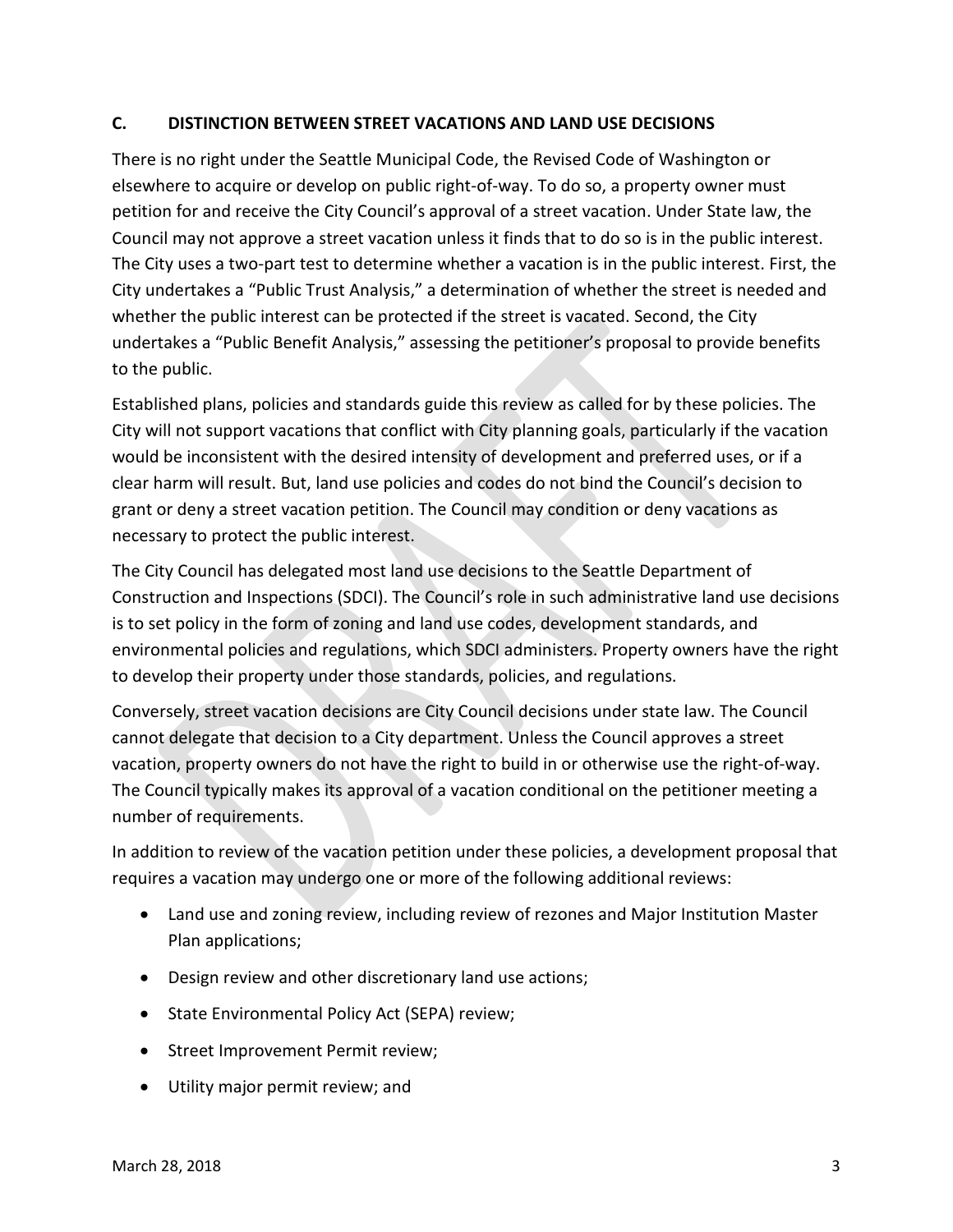• Historic preservation review.

These reviews may result in conditions in addition to those applied in the street vacation review. Petitioners are required to obtain all necessary land use and building permits before developing the site.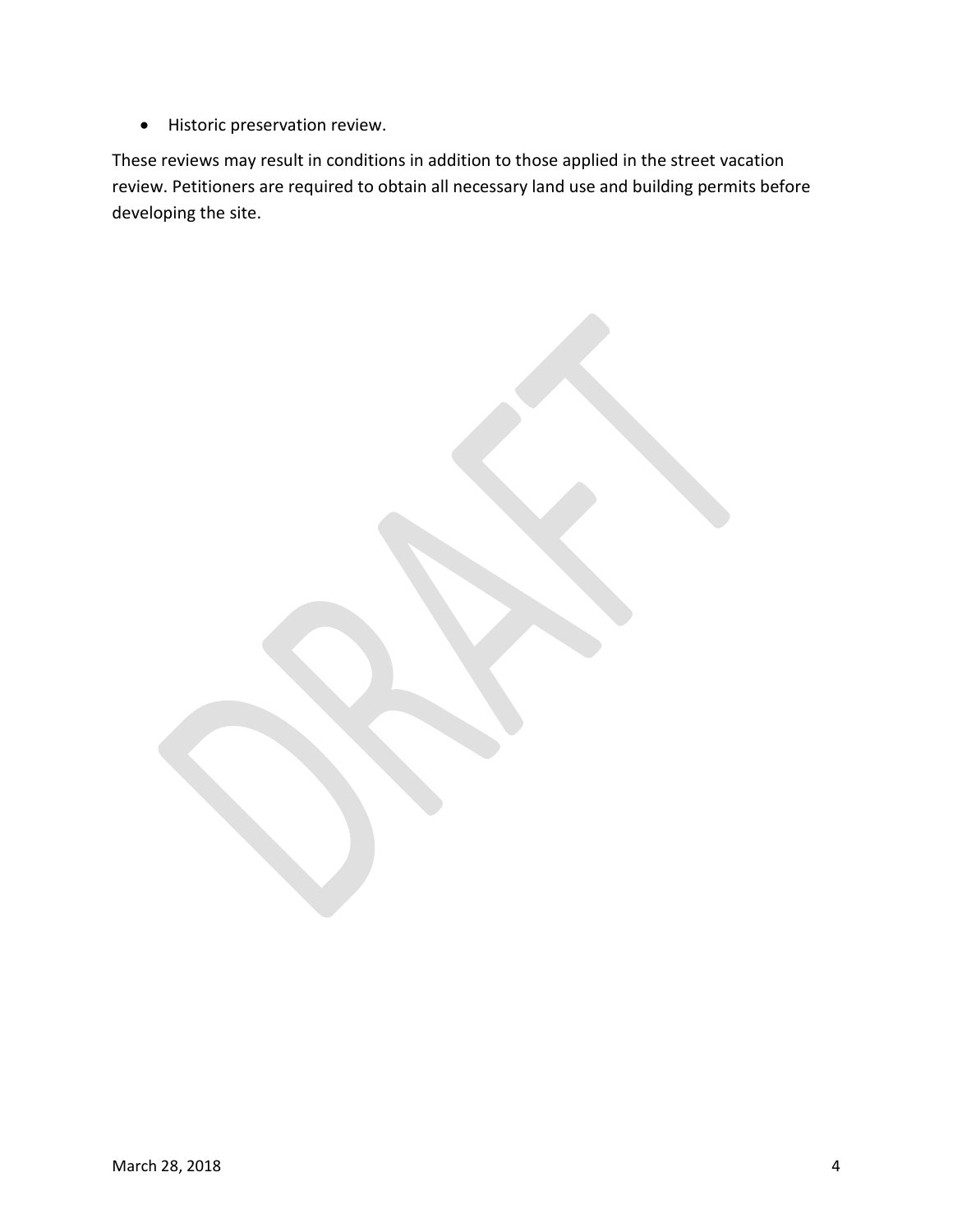# <span id="page-10-0"></span>**II. PUBLIC TRUST DOCTRINE**

City streets are held in trust for the public. This means that the City is the trustee and guardian of the streets, not the underlying property owner. The Council may approve vacations only when they are in the public interest. Streets will be retained unless it can be shown that they are not needed for a current or foreseeable public use and the Council is convinced that the vacation is in the public interest. This section describes the intended purposes of streets and the public benefits streets provide.

# **A. CIRCULATION**

In addition to access to adjacent property, streets enable the movement of people, goods, and vehicles through the city as part of a network. If a part of the network is removed, there may be rippling effects to the transportation network. The City will only vacate a right-of-way if it will not disrupt the movement of people, goods, and vehicles through the city, and only if it is consistent with the City's transportation plans.

# **B. ACCESS**

A primary purpose of rights-of-way is to provide access. Streets and alleys provide access to abutting property from the surrounding community and to the surrounding community from private property. Streets are designed to provide access via a range of transportation modes, including walking, bicycling, riding transit and driving. The City will only approve vacations if they do not result in negative effects on the current or future needs of the City's vehicular, bicycle, or pedestrian circulation systems, or on access to private property. If the negative impacts can be appropriately mitigated, the City may choose to vacate the street.

# **C. UTILITIES**

As with the transportation system, City and franchise utilities use streets to serve their customers. The City will only vacate a street when all utilities using or potentially using the right-of-way can be adequately protected with an easement, relocation, fee ownership, or agreement satisfactory to the utilities' owners. The Council will require that future potential utilities can be accommodated.

# **D. FREE SPEECH**

From large scale protests to newspaper vendors, the public has traditionally used Seattle's streets to exercise constitutional rights under the first amendment. Streets will only be vacated if publicly-accessible spaces on the site will be kept open for the same speech-related purposes.

# **E. PUBLIC ASSEMBLY**

Streets also act as places for people to gather, to meet their neighbors, for children to play, and for all segments of society to interact. This role of the right-of-way can be particularly important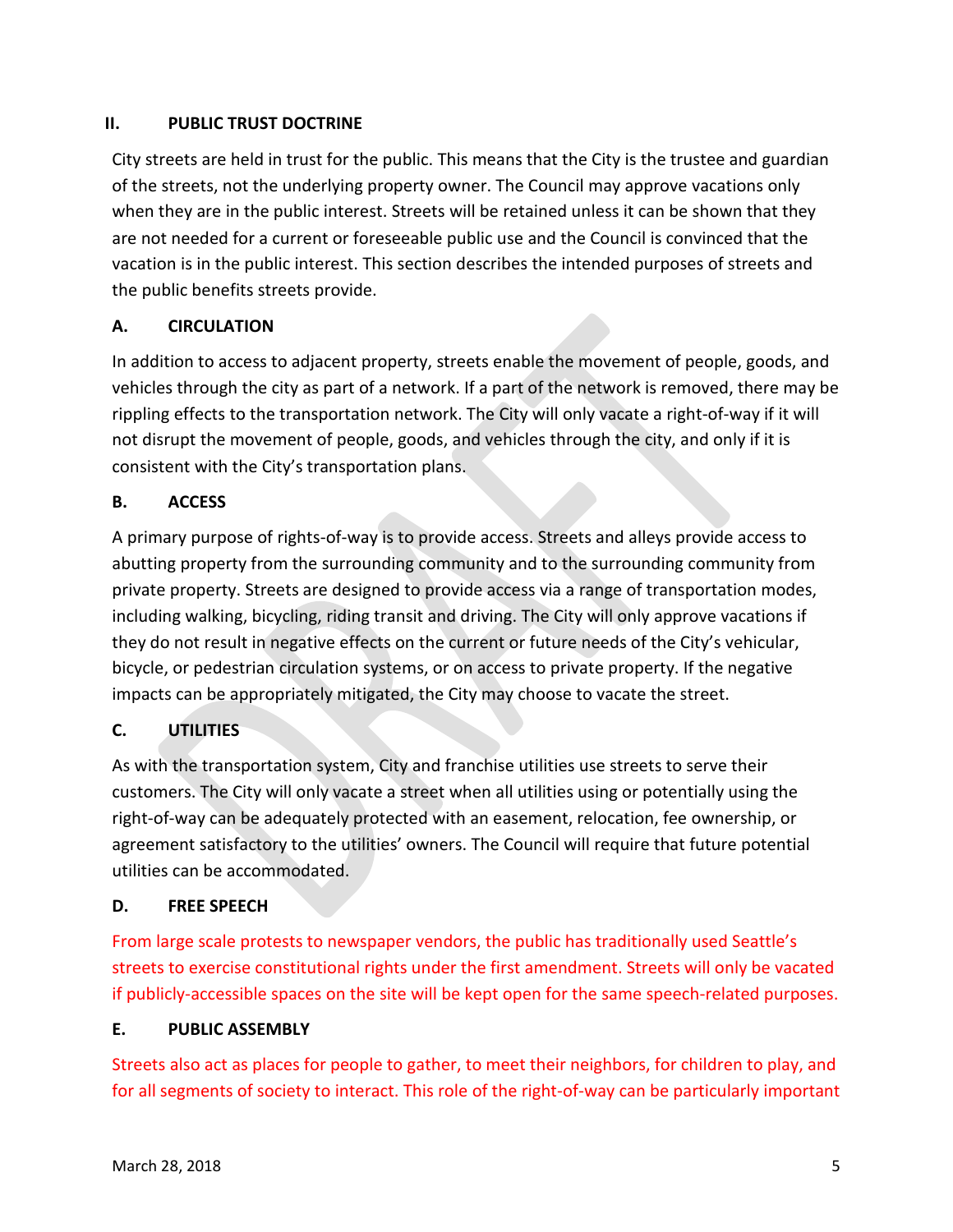for people who have the fewest resources. The Council will consider the importance of each street as a place for community activity in considering the street vacation.

# **F. OPEN SPACE**

In addition to providing space for people to gather, interact and travel, streets offer open space benefits. These benefits include space between structures, connections to open spaces, places for trees and vegetation, and contributions to the open space network. While the open space roles of boulevards, green streets, urban trails, shoreline street ends, and future open space are of particular importance, all streets and alleys provide these benefits.

# **G. LIGHT AND AIR**

Streets and alleys maintain access to light and air to their users and to surrounding property. The Council will consider loss of light and air and shadow impacts in considering whether to approve a street vacation. Of particular importance are shadow impacts on nearby public spaces.

# **H. VIEWS**

Streets and alleys provide views to mountains, bodies of water, and the city itself. The City will protect designated view corridors along streets. The City will consider impacts of a street vacation on views of public places and designated landmarks.

# **I. LAND USE AND URBAN FORM**

Streets and alleys also play a significant role in the shape of the city. The City will consider the relationship between the intended character of the area as described in Seattle's Comprehensive Plan and other adopted neighborhood, subarea or community plans. The width and spacing of streets, the presence and absence of alleys, and the location and path of boulevards and other linear open spaces all have significant impacts on neighborhoods and how they function. The Council will pay attention to vacations that disrupt an existing pattern of development in the neighborhood.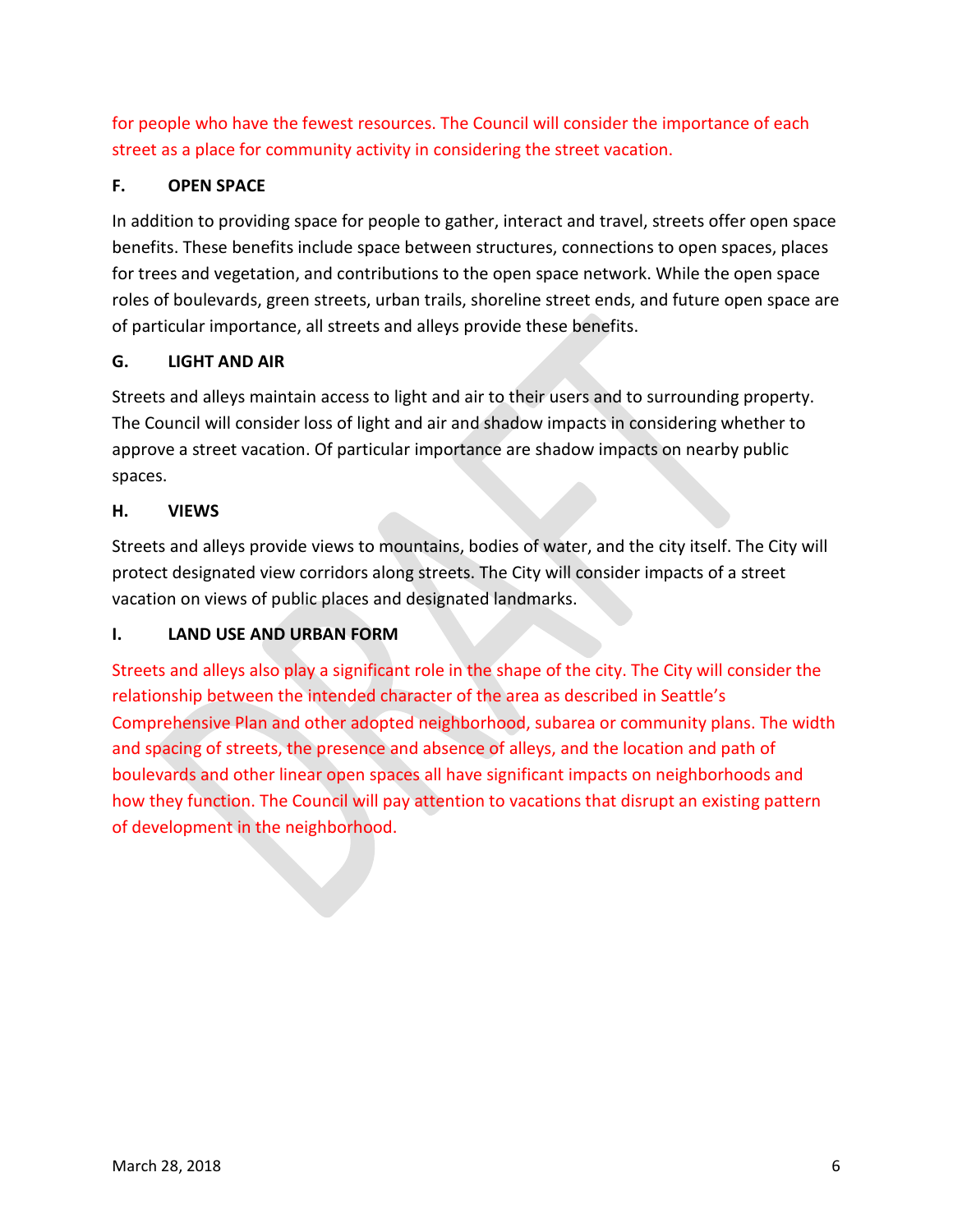#### <span id="page-12-0"></span>**III. PUBLIC TRUST ANALYSIS**

This section of the policies describes the components of the City's analysis in reviewing petitions under the public trust doctrine.

In reviewing a vacation petition, the City Council will weigh the impacts of a vacation on the public trust, mitigating measures, and public benefits proposed by the petitioner to determine if the vacation is in the public interest. In balancing these elements of the public interest, the Council will place primary importance on protecting the public trust.

Streets are dedicated in perpetuity for public travel and the movement of goods. The designation of a right-of-way carries with it rights to circulation, access, utilities, public speech, public use, open space, light, air, views, land use and urban form. City government acts as the public's trustee in managing the use of streets and alleys. In particular, the Council has an interest in protecting the rights of those with the least access to other resources and those most likely to be harmed by development. In that endeavor, the primary concern of the City in vacation decisions is to safeguard the public's present and future needs.

Existing and potential future uses of the street, whether improved or unimproved, will be identified during the vacation petition review. These uses include, but are not limited to, vehicular circulation and access; utility corridors; pedestrian space, such as pedestrian access to schools, public facilities, or shorelines; open space; bicycle travel; access to public spaces, parks, or private property; and access to adjacent streets. All or a portion of the right-of-way may be retained for these or other public purposes, including potential future needs that are unknown at the time of review.

The City will consider the impacts of a vacation on the immediately surrounding neighborhood and on the broader city. The larger the project, the more the City's focus will be on broader community impacts, particularly impacts on communities with the least access to opportunity and most likely to experience the negative effects of development. Consequently, the City will consider whether a vacation would facilitate land uses that have an impact on housing affordability or wage and social equity, or would facilitate the displacement of existing land uses that support communities with the greatest need, such as culturally-relevant small businesses, low-income housing, businesses that provide high-paying jobs to workers without higher education, social services, or other similar activities.

When several vacations are proposed for a particular area of the City, as within the boundaries of a major institution, the Council may request that a comprehensive review be undertaken to determine the cumulative effects of the vacations, particularly on circulation, access, and land use and urban form. City reviewers shall consider the impacts on the larger street grid, as well as impacts on the loss of the right-of-way proposed for vacation.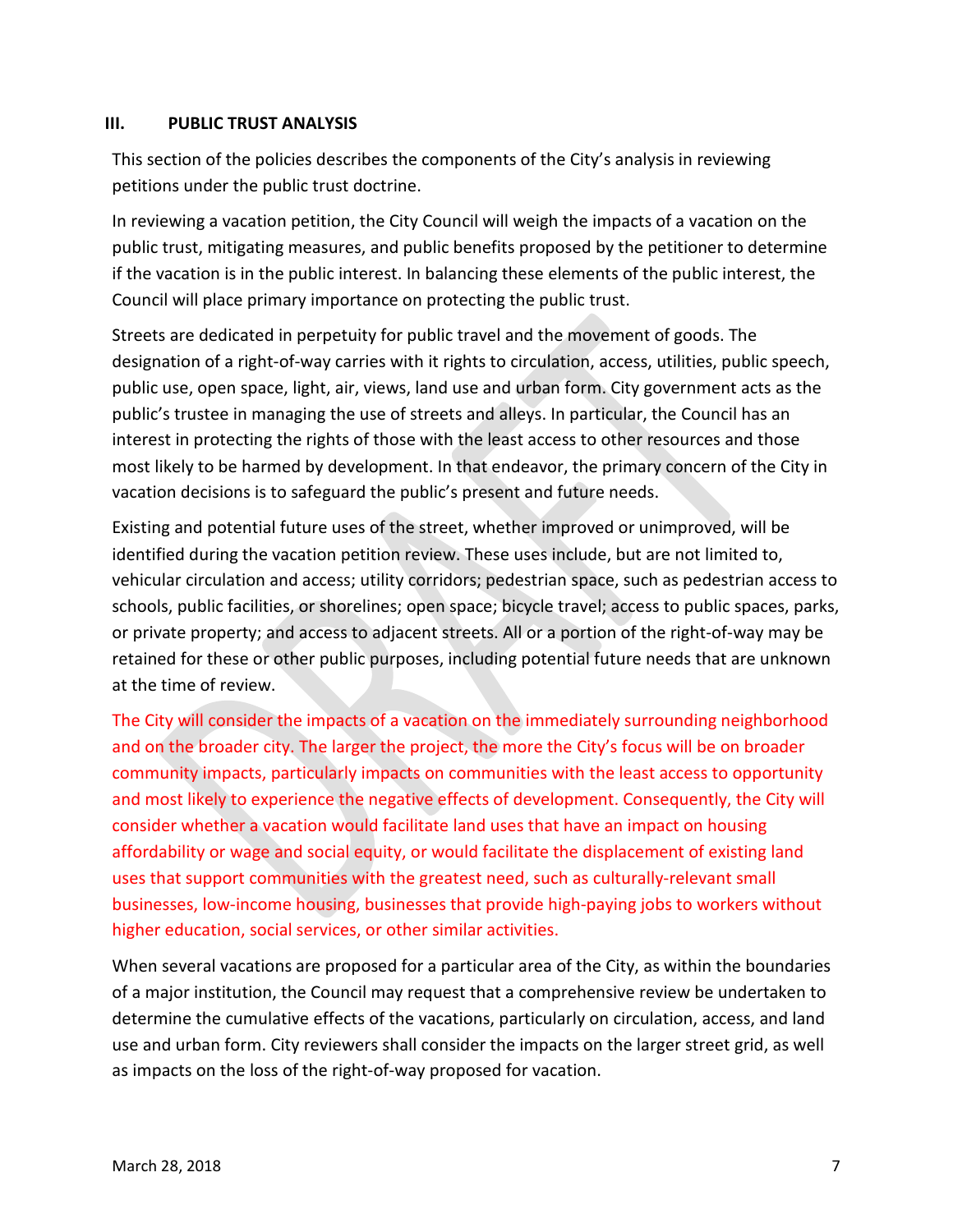The record for a street vacation petition is not limited to documents prepared for other aspects of the project under review. To fully assess the impacts of a vacation on the public trust, City departments, boards and commissions, and the Council may ask petitioners for additional information regarding those impacts.

#### <span id="page-13-0"></span>**A. CIRCULATION**

Streets provide necessary space for the movement of people and vehicles. Vacations may be approved only if they do not result in negative effects on the current and future needs for the City's vehicular, bicycle, or pedestrian circulation systems unless the negative effects can be mitigated. When the traffic functions of a street are necessary for the transportation network, the City will not grant the vacation.

Arterial streets, truck routes, and truck streets may be vacated only when an alternative circulation route is substituted and impacts of the loss of the street are mitigated. The City will not accept an agreement for public vehicular travel across private property to offset the impacts of a street vacation. Vacations that would result in diverting truck or commercial traffic to nearby residential streets will not be approved. Vacations that would encourage traffic code violations, such as a vacation that would result in vehicles backing out from an alley onto a street, will not be approved.

Transit facilities will be protected through the street vacation process. Streets that are used by public transit agencies will be considered for vacation only after review and comment by those public transit agencies and identification of alternative locations or routes for those transit functions.

Pedestrian circulation will be protected when approving a vacation. Pedestrian routes, including green streets and public stairways, may be vacated only for public purposes, such as parks. Pedestrian circulation functions of the right-of-way may be replaced by a pedestrian route across private property only when: (1) a major public benefit is provided; (2) an agreement for public access across the property is reached; (3) the public access to be provided is comparable in terms of safety, convenience and directness; and (4) the free speech functions of the right-of-way will be maintained in public spaces. Alleys that are part of the primary pedestrian circulation system, such as Post Alley, may be vacated only when comparable public pedestrian circulation is provided and the pedestrian environment along the corridor is improved. Similarly, vacations resulting in a reduction of sidewalk width in areas of existing or anticipated heavy pedestrian volume, may be vacated only when provisions are made to otherwise accommodate the pedestrian traffic. Street vacations that include unimproved pedestrian trails may be approved only when the public pedestrian function is protected.

The continuity and integrity of designated bicycle routes, such as bicycle streets, bicycle paths, and bicycle lanes, will be protected. Such streets and off-street pathways may be vacated only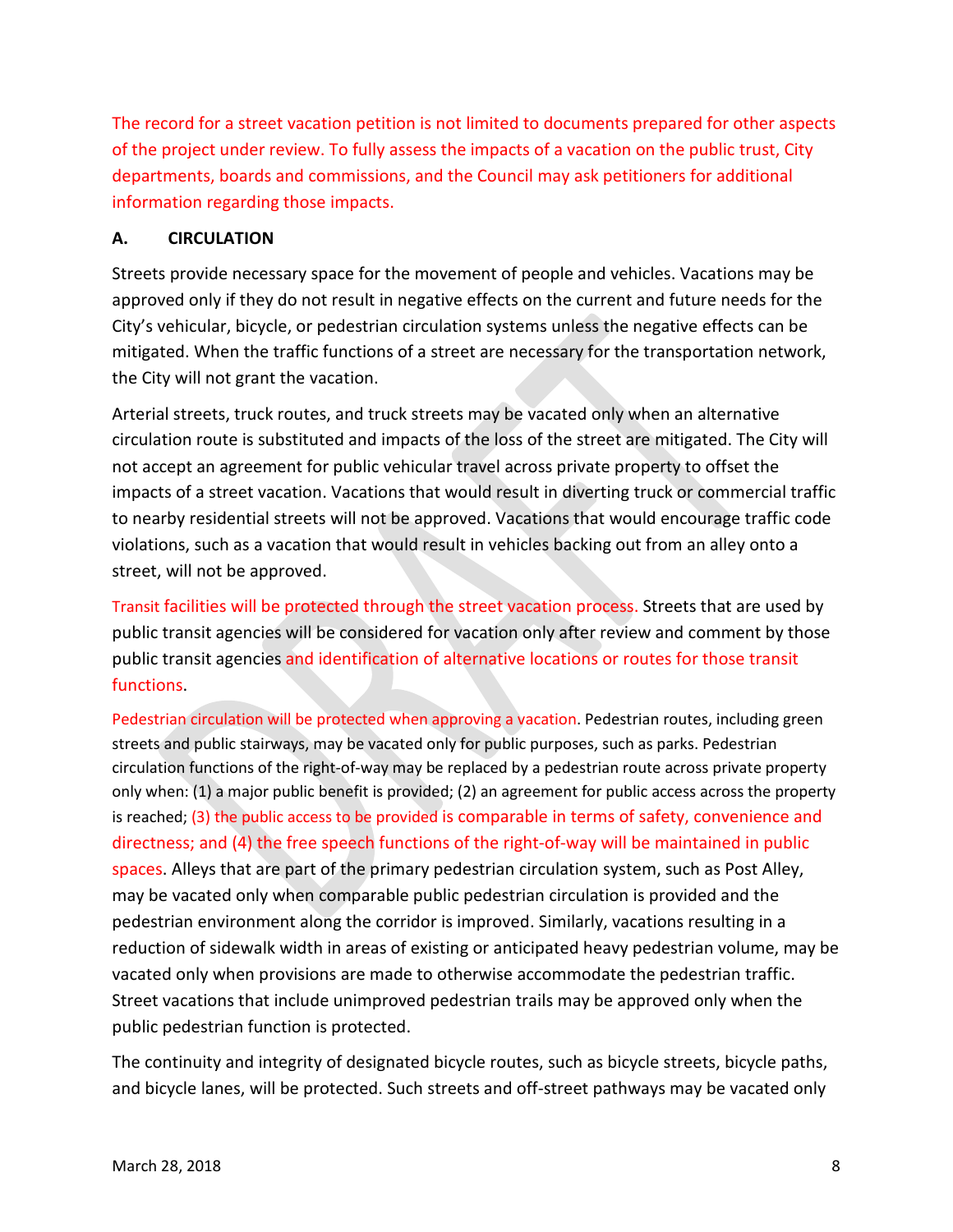when a comparable or better bicycle right-of-way is provided as part of the vacation. Bicycle access must be comparable in terms of safety, convenience, and directness.

If a vacation is granted, the City Council may impose conditions on the vacation to reduce impacts on vehicular, transit, freight, pedestrian, and bicycle circulation. Such conditions may be in addition to any conditions resulting from environmental review or land use regulation.

# <span id="page-14-0"></span>**B. ACCESS**

Street vacation petitions may be approved only if access is retained to properties on the block where the right-of-way is located and to properties on neighboring blocks or streets.

While the primary purpose of streets is circulation, the primary purpose of alleys is to provide access to individual properties. Alleys provide space for loading, vehicular access to abutting properties, and space for utility functions such as water, sewer, solid waste, telecommunications, and electricity. In general, alleys in residential, commercial, and mixed-use zones will be retained. Alleys should be retained for their primary purposes and other public purposes and benefits.

Alley vacations associated with institutions may be permitted only when steep topography prevents development and use of an unimproved alley for access or the alley is not needed for service functions.

Alleys will generally only be considered for vacation when loading, service, delivery, and access to parking functions are retained on the petitioner's property. If the number of curb cuts along the street frontage is likely to be increased due to the vacation of the alley, such a vacation will not be approved. If a curb cut authorized as a result of an alley vacation is wider than the alley being vacated or than curb cuts typically permitted in its zone, additional analysis may be required. Such analysis may include mitigation measures to reduce the visual or functional impacts of such curb cuts. Alleys may also not be vacated if significant vehicular traffic will be displaced onto a green street, boulevard or other public open space.

If there is public parking on the right-of-way proposed to be vacated, the City will analyze whether that parking is needed. If the parking is needed and cannot be replaced either on site or on nearby streets, the Council may deny the petition.

If a vacation is granted, the City Council may impose conditions on the vacation to reduce impacts on vehicular, freight, pedestrian, and bicycle access. Such conditions may be in addition to any conditions resulting from environmental review and analysis or land use analysis.

# <span id="page-14-1"></span>**C. UTILITIES**

Streets that contain or are needed for current or future utility lines or facilities may be vacated only when the utility can be adequately protected with an easement, relocation, fee ownership, or similar agreement satisfactory to the utility owner.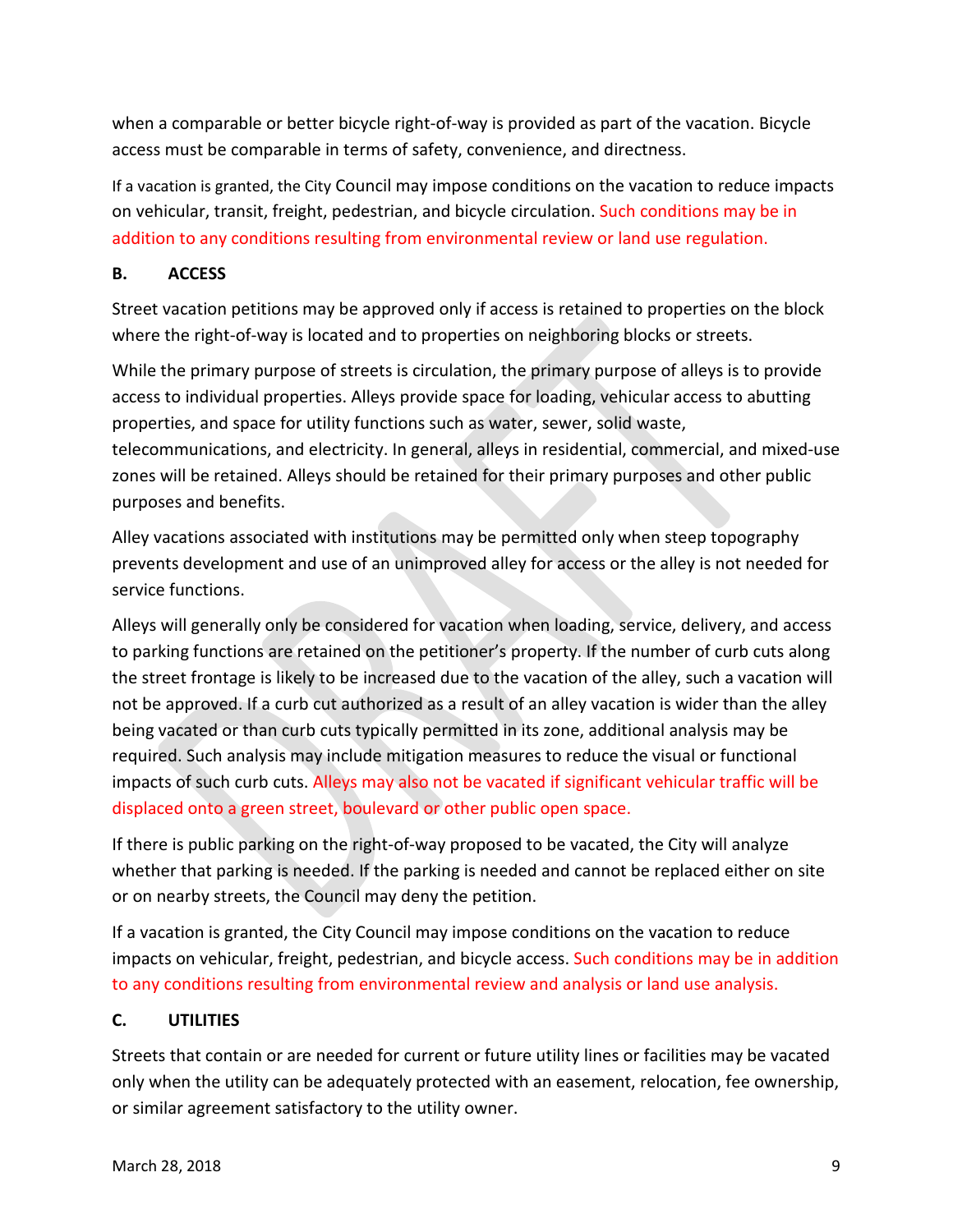Public streets provide utilities with corridors for the efficient transportation and delivery of utility services to the public in the least costly manner possible. Utilities generally assess vacation petitions from an operational perspective to ensure that a vacation will not impair current service reliability and capacity levels, nor limit the ability to expand services in the future. The growth of telecom utilities above and below ground, increased urban densities, and demand for undergrounding of utility facilities all place pressure on the value of public rightsof-way, particularly alleys, for future utility needs.

Utilities will be given an opportunity to review the proposed vacation, to identify existing and future interests in the right-of-way, and to indicate what actions would be necessary to protect their interests and the interests of their customers. The petitioner is responsible for working with the various utilities to identify and address any utility issues. The petitioner shall ensure that each utility will be in a similar position as before the vacation without a detriment to current or future utility services. Enhancement of utility services at the petitioner's expense shall not be required.

If utility easement agreements are required to maintain service, the easement agreements should clearly state the rights and responsibilities of each party. Utilities may prohibit construction of buildings, structures, grading and filing, and other uses over or under their easements where such activities would inhibit operation of or prevent access to the utility facilities for maintenance and repair, or would cause extra cost or liability to the utility, or would affect the safety and integrity of those facilities. Any costs for the repair of damages to the improvements placed on or over the utility easement by the property owner due to the utility maintenance repair or installation will be the express responsibility of property owner.

The City Council may impose conditions on vacations to assure continued service to the public in the most efficient, least costly manner possible.

#### <span id="page-15-0"></span>**D. FREE SPEECH**

Courts have recognized the role of streets as important spaces for public speech and dialogue. The Council will consider the potential loss of free speech activities in its review of street vacations and will not vacate a public place if the public speech function cannot be adequately mitigated.

Streets are dedicated for general public use and enjoyment. Vacations that solely result in the private regulation of access to public property shall not be granted unless the vacation provides a clearly identifiable public benefit. Vacations are not considered a solution to security problems and shall not normally be approved, absent extraordinary circumstances.

The City Council may impose conditions on vacations to preserve the public's right to free speech, particularly within any privately-owned public space proffered as a public benefit in exchange for a street vacation.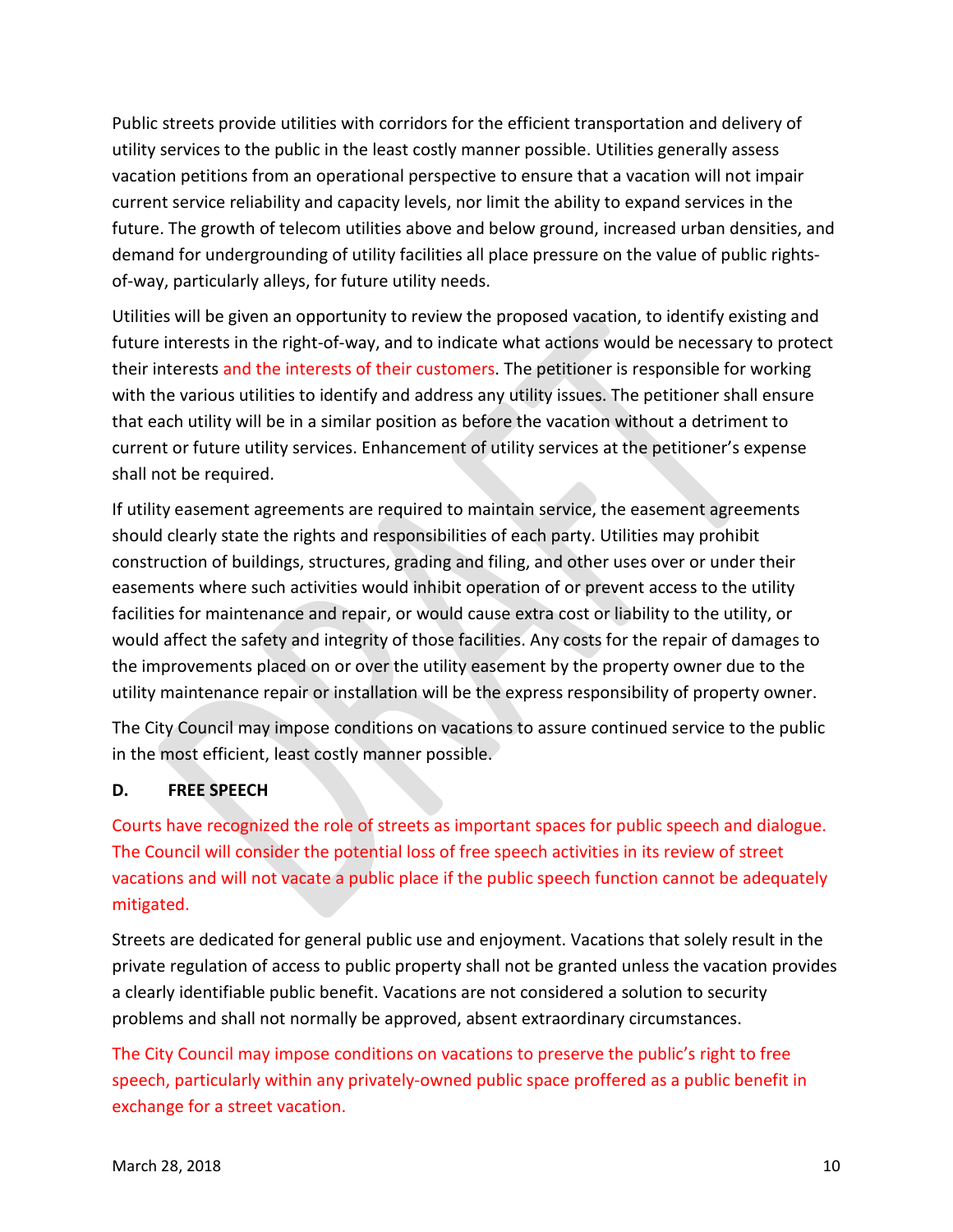#### <span id="page-16-0"></span>**E. PUBLIC ASSEMBLY**

Streets have always served as a place of public assembly. The Council will consider the importance of each street, alley, or public place as a place for community activity in considering the street vacation. Streets that serve as places of assembly and streets that are adjacent to public uses will be particularly scrutinized to ensure that the public's right to congregate will not be impaired. The City Council may impose conditions on vacations to maintain the public's right to assembly, particularly within any privately-owned public space offered as a public benefit in exchange for a street vacation.

#### <span id="page-16-1"></span>**F. OPEN SPACE**

The open space opportunities provided by streets are important resources that contribute to quality of life and become more valuable as the City becomes more densely developed. The contribution of this important street function to the existing and future quality of life for Seattle residents will be an important consideration in each proposed vacation. The open space functions provided by the rightof-way will be identified for each proposed vacation and the effects of their loss will be analyzed.

When the Council determines that the open space function provided by a particular street or alley should be retained, the right-of-way may be vacated only if the open space functions can be retained or replaced by dedication to the public of other comparable street right-of-way or other property.

The impact of development associated with street vacations on open space and pedestrian amenities should be limited. The analysis of the open space functions of streets and alleys will consider the impact of the proposed vacation on:

- a. The contribution of the right-of-way to open space areas;
- b. Use of the right-of-way as a space for play and recreation; and

c. The role of the right-of-way as an area of neighborhood focus and activity.

When undeveloped streets are identified for open space in the Comprehensive Plan, other adopted plans, or the Land Use Code, they may not be vacated to facilitate development that is inconsistent with the intent of the Comprehensive Plan.

The City has designated green streets in a number of neighborhoods to strengthen the pedestrian environment in the area and to provide alternative open spaces. Green streets may be vacated only for public purposes, such as parks. If a vacation would harm the function of the green street for pedestrian activity, the vacation may be denied.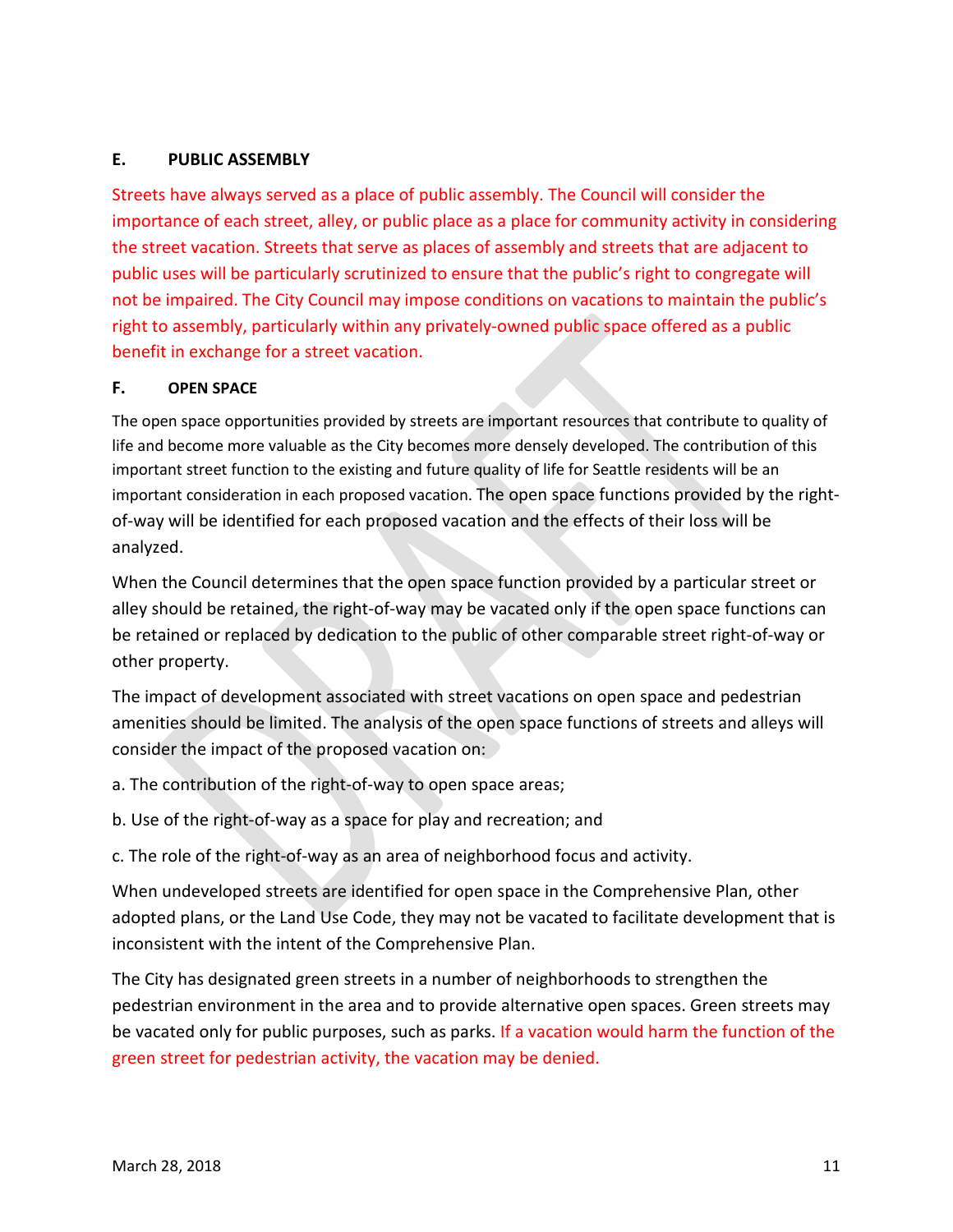Existing and proposed urban trails, public stairways, other rights-of-way connecting parks and open spaces, or streets connecting the community with parks, schools, shorelines, or other public facilities, will not be vacated unless the right-of-way is exchanged for other land that provides better pedestrian or bicycle pathways resulting in improved open space function.

Seattle Initiative 42 requires that land held for park and recreation purposes, shall be preserved for such use and no such land or facility shall be sold transferred or changed from park use to another use unless certain conditions are met. Designated boulevards and portions of boulevards are held by the City for park and recreation purposes and may be vacated only for public purposes such as parks or open space preservation.

The City Council may impose conditions on vacations to mitigate any potential negative effects of the vacation on the open space functions of the right-of-way.

# <span id="page-17-0"></span>**G. LIGHT AND AIR**

The light and air opportunities provided by streets are important resources that contribute to quality of life and public health and become more valuable as the City becomes more densely developed. The contribution of this important street function to the existing and future quality of life for Seattle residents will be an important consideration in each proposed vacation.

The analysis of the light and air functions of streets and alleys will consider the impact of the proposed vacation upon the access to sun, light, and air circulation provided to pedestrians, bicyclists, vehicle occupants, and abutting properties. The privacy of the residents of property abutting the street to be vacated shall also be considered.

The analysis will include the potential shadow impacts of the increase in development potential directly attributable to the vacation on nearby public parks and open spaces. Any potential impacts of the vacation on light and air will be compared with similar impacts that would result from development without the vacation. Vacations generally shall not be approved if the development proposed as part of the vacation request would result in additional shadowing of parks and other public open spaces.

The Council may impose conditions on a vacation to reduce shadow impacts on parks and other public open spaces.

# <span id="page-17-1"></span>**H. VIEWS**

The views provided along streets are important resources that contribute to the quality of life in Seattle and become more valuable as the City becomes more densely developed. They are of particular value to members of the public that do not have private views. The contribution of this important street function to the existing and future quality of life for Seattle residents will be an important consideration in reviews of vacations along designated view corridors or in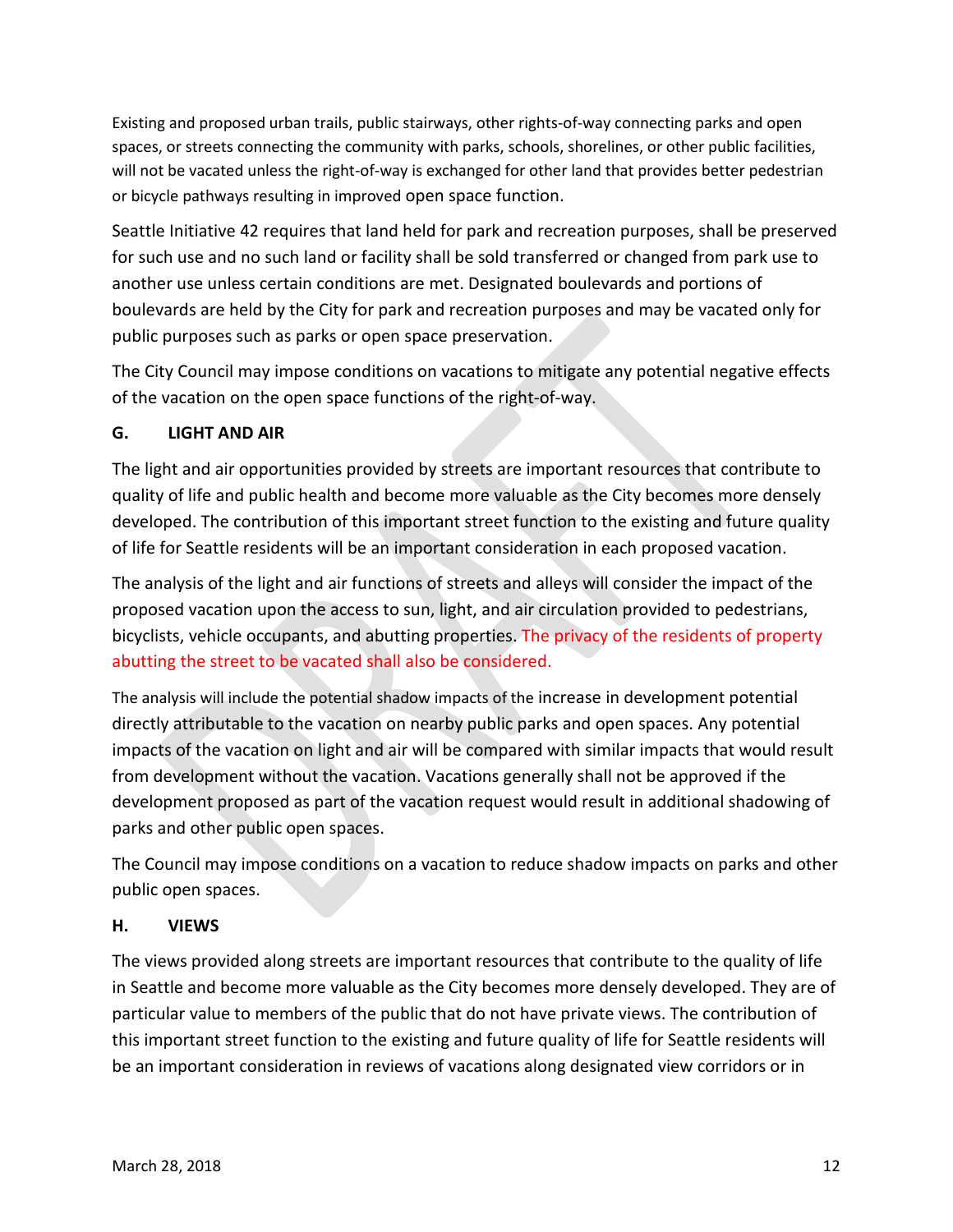areas where development facilitated by the vacation would significantly impact views of Puget Sound, lakes, mountains, or the Downtown skyline.

Protected view rights-of-way identified by the Land Use Code and SEPA policies shall not be vacated for development that would obstruct public views from those rights-of-way. Streets in Downtown that provide views to Elliott Bay, West Seattle, Mount Rainier, the Olympic Mountains, and other significant features are designated as view corridors in the Land Use Code. Downtown streets shall not be vacated except when conditions are placed on the vacation to ensure the preservation of public views from designated view corridors. Streets designated as view corridors shall not be vacated for development overhead to ensure that these streets remain open to the sky and to protect views from uphill public spaces.

For streets not identified as protected view rights-of-way, the Council will determine what public views are worthy of protection. Public views worthy of protection include, but are not limited to views:

- 1. From public streets, public open spaces, or public places such as designated scenic routes; a substantial number of residences; or properties abutting the right-of-way proposed to be vacated, and
- 2. Of important natural features, such as mountains, water, and greenery; or designated landmarks and points of cultural or civic interest, including the city skyline.

Potential view impacts from a vacation will be identified and compared with a "no vacation" alternative. The quality of impacted views will be considered in the evaluating each proposal for street or alley vacation. The Council may impose conditions on vacations to mitigate any potential negative effects of the vacation on the view functions of the right-of-way.

# <span id="page-18-0"></span>**I. LAND USE AND URBAN FORM**

Vacations affect the land use and development patterns in an area by adding to the developable land base, altering the local pattern of land division, changing vehicular and pedestrian patterns of movement, and increasing the development potential on the vacated and abutting properties. These changes may allow development that is inconsistent with adopted land use policies and have a negative effect on the area of the proposed vacation and other streets.

Most street vacation petitions are intended to facilitate a particular project. Petitioners shall provide the City with information about the expected completed density of the project and the development potential of the property without a vacation. Such information should be provided as the percentage increase in the development potential and the additional square footage added to the project. Petitioners must also provide the City with information as to how the project advances City planning goals, how it relates to City plans such as Transportation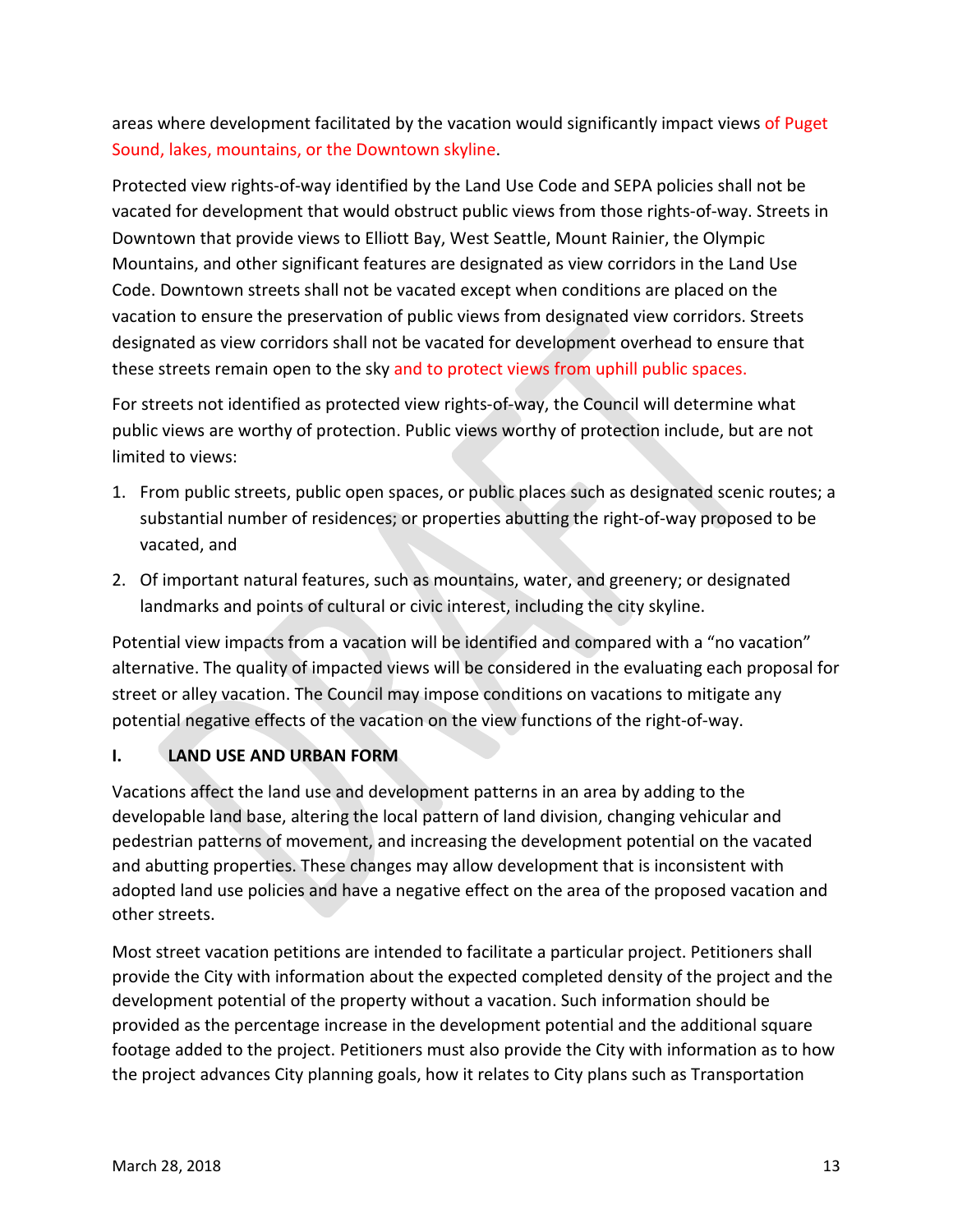modal plans and the Equitable Development Implementation Plan, and how the project meets the zoning criteria in the area where the project is located.

A vacation petition may be approved only when the increase in development potential that is attributable to the vacation would be consistent with Seattle's Comprehensive Plan. The criteria considered for making individual vacation decisions will vary with the plans, policies, and regulations for the area where the right-of-way is located. The Council may place conditions on a vacation to mitigate negative land use effects.

Alley vacations may be approved only when they would not interrupt an established pattern of block size or alleys in the vicinity. Continuity of alleys through a number of blocks or a grid that that is a consistent feature of neighborhood scale shall be maintained.

To ensure compatible scale and character of infill development, and protect the area's historic character, alleys in special review districts or historic districts may be vacated only when a public space with compatible scale and character is provided.

# **1. Land Use Considerations**

To determine if the land use and urban form effects of a vacation are in the public interest, the following factors will be considered:

- a. The long- and short-term effects of the changes in development potential attributable to the vacation on the circulation, access, utility, light, air, open space, and view functions of nearby streets and public places;
- b. The consistency of land use changes with the City's Comprehensive Plan, particularly in the land use, urban village, transportation, and neighborhood elements of the plan;
- c. The compatibility of the size, scale, and character of potential development with the size, scale, and character of existing development in the area and development provided for by the Land Use Code, given typical lot sizes and configurations;
- d. The compatibility of the size, scale, and character of the blocks formed by the vacation when compared with the size, scale, and character of existing blocks in the area and goals for pedestrian connectivity and circulation; and
- e. The post-vacation lot size and configuration compared with surrounding properties and with the local pattern of land division and organization. In areas where streets provide an edge or boundary between zones or areas of different scale and character, the right-of-way may be vacated only when a suitable alternative can be achieved with the proposed vacation. Vacations that would result in intrusions of residential development into industrial zones or the converse are discouraged.

In addition to the general street vacation policies and guidelines contained in this document, Comprehensive Plan policies for the area and the relationship between the proposed vacation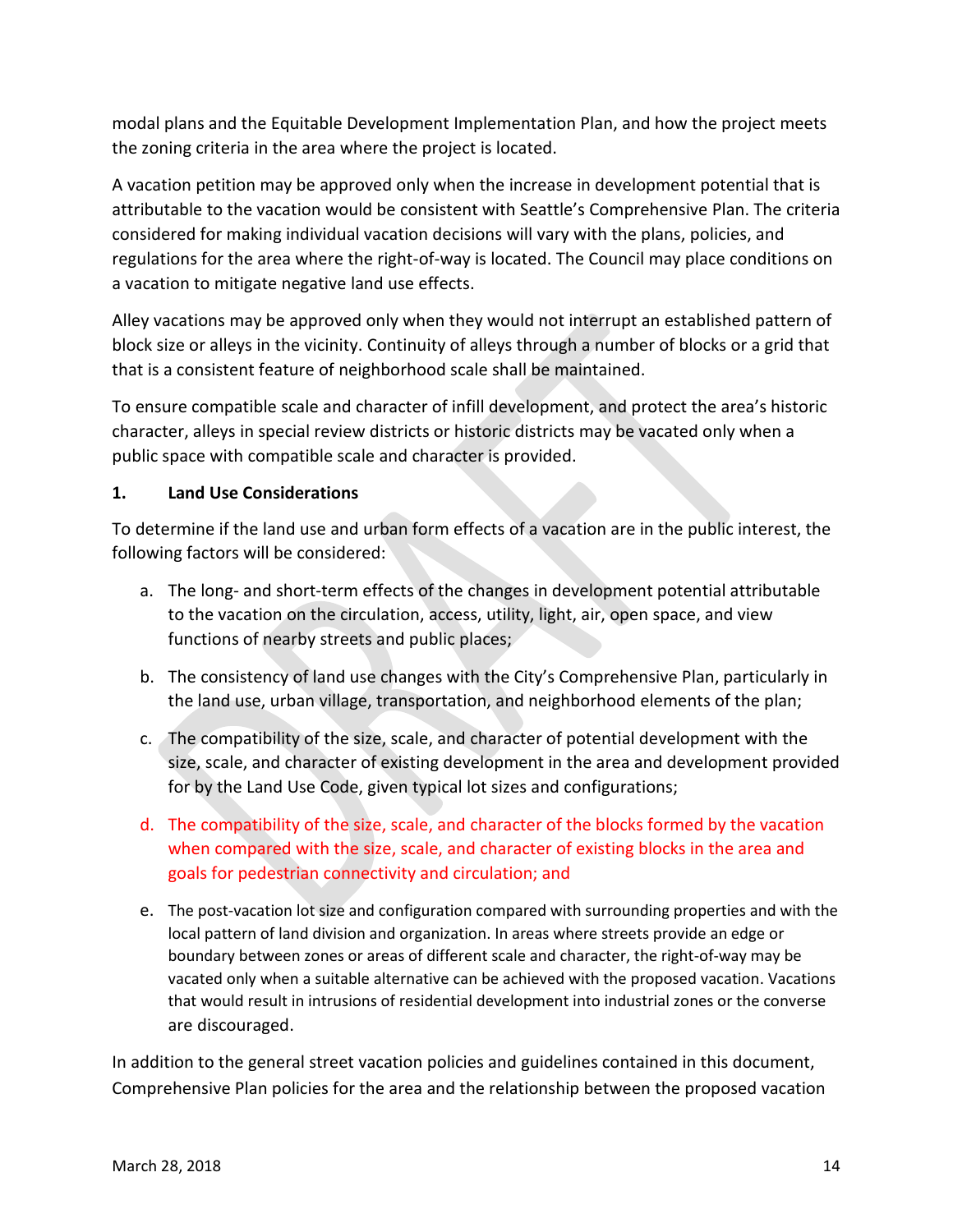to other City plans and policies such as Transportation modal plans and the Equitable Development Implementation Plan will be used to determine if the land use changes of each vacation are in the public interest. These include policies in the growth strategy, land use, and transportation elements, and in the neighborhood plan adopted for the area. The policies in effect at the time of the Council's review will guide that review.

# **2. Area-specific Review**

Guidelines related to specific areas are provided below. They highlight special concerns related to each area. They shall be used to supplement the general provisions and guidelines of the policies and other policies for protecting the public interest.

# **a) Urban Centers and Urban Villages**

In addition to other guidance regarding specific land uses described below, for urban centers and urban villages the policies of adopted neighborhood plans will be considered, as appropriate.

# **b) Single-family Areas**

Streets in single-family areas provide a number public benefits such as providing for consistency in the pattern and scale of development and providing important breathing space in a neighborhood. Except as noted below, streets in single-family areas shall be retained as these areas may be needed in the future to provide for public uses, such as utility corridors that cannot be currently identified or anticipated. Petitions for vacations in single-family areas shall be reviewed by the same criteria as applied to other vacation petitions, including the requirement that the vacation provide a long-term benefit to the general public.

Clustered housing and other planned housing developments or innovative housing initiatives in single-family-zoned areas shall be reviewed based on the criteria established for the review of multifamily areas.

Alley vacations associated with institutions in single-family areas, as provided by the Seattle Municipal Code, will be reviewed for compatibility with the surrounding neighborhood.

# **c) Multifamily Areas**

In general, streets and alleys in multifamily areas will be retained to aid in vehicular, bicycle, and pedestrian circulation and neighborhood access. Petitions will be reviewed for potential impact on neighborhood traffic volumes and noise.

# **d) Commercial, Mixed Use, and Downtown Areas**

In general, streets and alleys in commercial, mixed-use, and downtown areas will be preserved to facilitate moving goods and people and maintain access to property that is separate from pedestrian routes. In general, this right-of-way will be kept unless it can be demonstrated that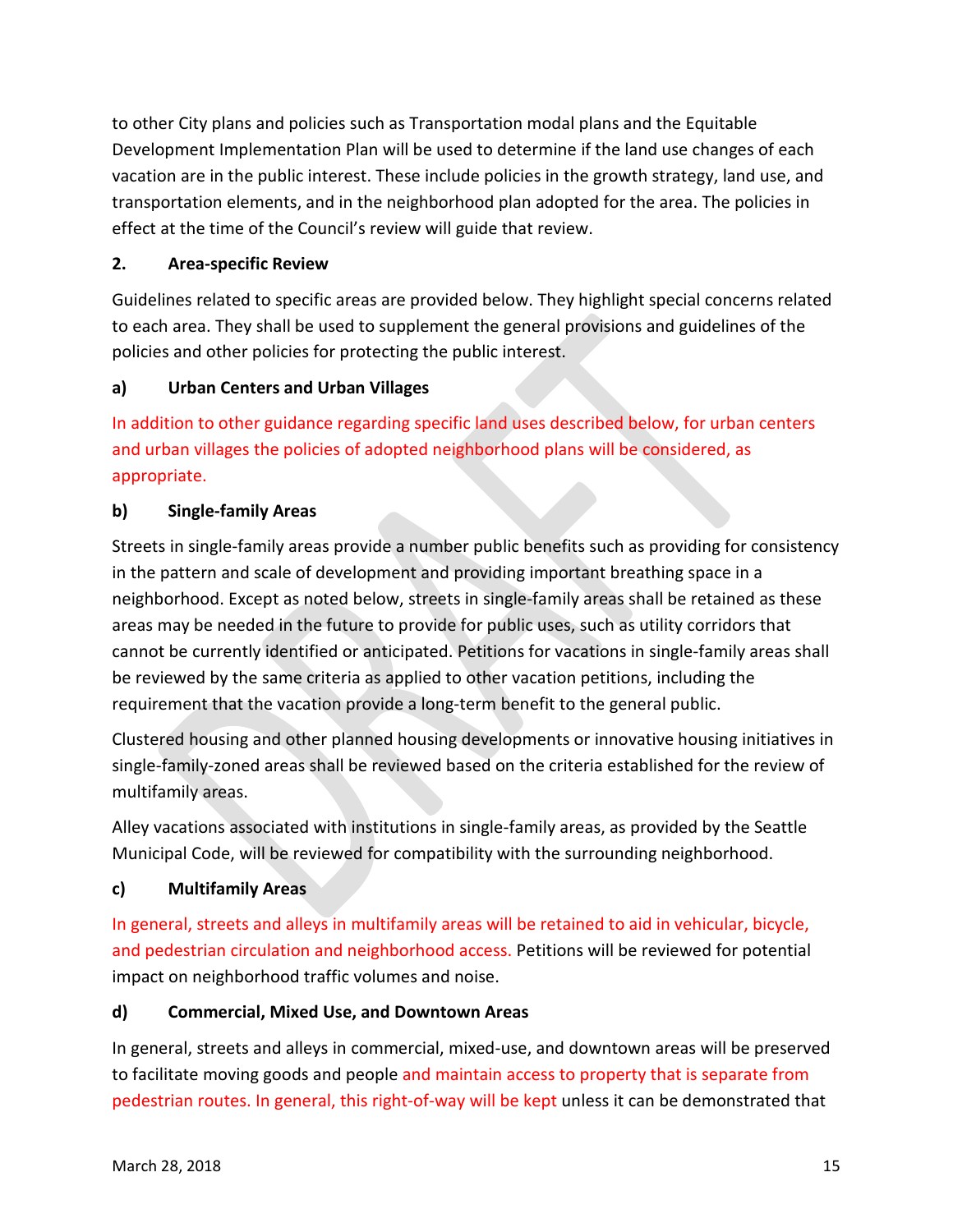the vacation meets another important public purpose without jeopardizing the functioning of the area and its compatibility with surrounding areas. A vacation must preserve access to offstreet loading and parking areas and the continuity of street fronts, particularly in areas with pedestrian activity.

# **e) Major Institutions**

For proposed vacations within major institution boundaries, the major institution policies in the Comprehensive Plan and any adopted Major Institution Master Plan (MIMP) will be considered. If, at the time the Council considers a vacation petition, a MIMP involving the vacation right-ofway has been submitted for approval, but not yet approved, the Council's review of the proposed MIMP shall be conducted before the Council's review of the street vacation.

# **f) Shoreline Overlay Districts**

Vacation of a street or alley or portion of a street or alley that abuts a waterbody is regulated by Revised Code of Washington (RCW) 35.79.035 and Seattle Municipal Code 15.62.080. Consistent with the Seattle Shoreline Master Program (SSMP), and other applicable policies or codes:

- (1) The City will consider vacating streets that abut a salt or fresh waterbody only if the vacation is sought to enable the City to acquire the property for beach or water access purposes, boat moorage or launching sites, park purposes (including open space preservation), public view, recreational purposes, water-dependent or water-related educational or interpretive purposes, water quality improvement purposes, or other water-dependent or water-related public uses; or the vacation is sought to enable the Port of Seattle to acquire the property for water-dependent or water-related port purposes.
- (2) In industrial areas, the City will consider vacations of streets that abut a salt or fresh waterbody only if the area to be vacated will only be used for a water-dependent or water-related industrial use, and the vacation will enable the City to implement a plan adopted by resolution or ordinance that provides comparable or improved public access to the shoreline area abutting the street or alley to be vacated. The Council will condition the vacation to require that the vacated area be maintained in perpetuity for water-dependent or water-related industrial use. The conditions will require that any changes in the use of the property will require Council review and action, with the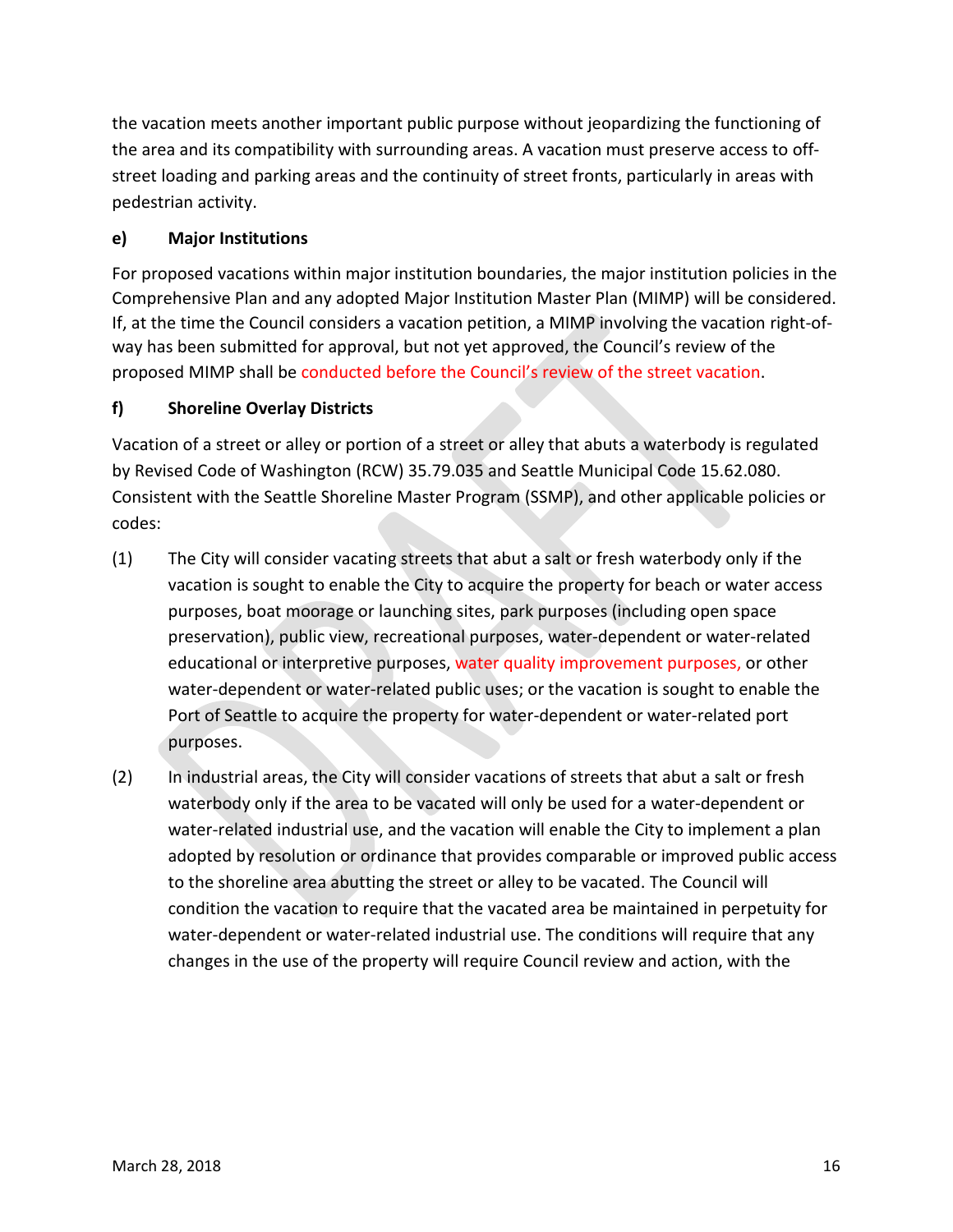possibility of dedication to public access if the industrial use is discontinued or significantly changed.

- (3) Compatibility between use of vacated right-of-way in the Shoreline District and the SSMP will be ensured by use restrictions established by the SSMP and underlying zoning.
- (4) In assessing the impact of increased development potential that would result from a vacation in the Shoreline District, consideration will be given to the area objectives, purposes of each "environment" designation, and the development standards established in the SSMP and underlying zoning. The effect of land consolidation on the usual pattern of view corridors and lot coverage will be considered. Consideration will also be given to the public interest in drainage and related functions of the shoreline area and protection of abutting waters from pollution, excessive flows, or other conditions that would degrade the abutting water.
- (5) To preserve future public access opportunities, the option of leasing street ends, as permitted in RCW 35.23.410 must be explored as an alternative to vacation.
- (6) Vacations of public right-of-way abutting any waterbody may be approved only when comparable or improved public access is provided. Providing new public access shall not be considered a public benefit for the purposes of these policies.
- (7) Right-of-way that provides a portion of the regulated public access required by the SSMP for another site may be vacated or used to provide public access for a new development only when comparable public access is provided for the proposed vacation and the existing access point. Public access provided under the SSMP requirements and these vacation policies may be coordinated as provided by the Duwamish Access Policy Plan.
- (8) Right-of-way that is needed for vehicular access to the water may be vacated only when comparable access will otherwise be provided.
- (9) If upland right-of-way is needed for public access to waterfront right-of-way or other public access to the water, it may be vacated only when comparable or better public access is provided.

# **g) Environmentally Critical Areas**

Streets in geologic hazard areas and steep slope erosion hazard areas, wetlands, flood plains, fish and wildlife habitat conservation areas, or other critical areas shall generally be retained to reduce development intensity in environmentally critical areas and to protect public health, safety, and welfare.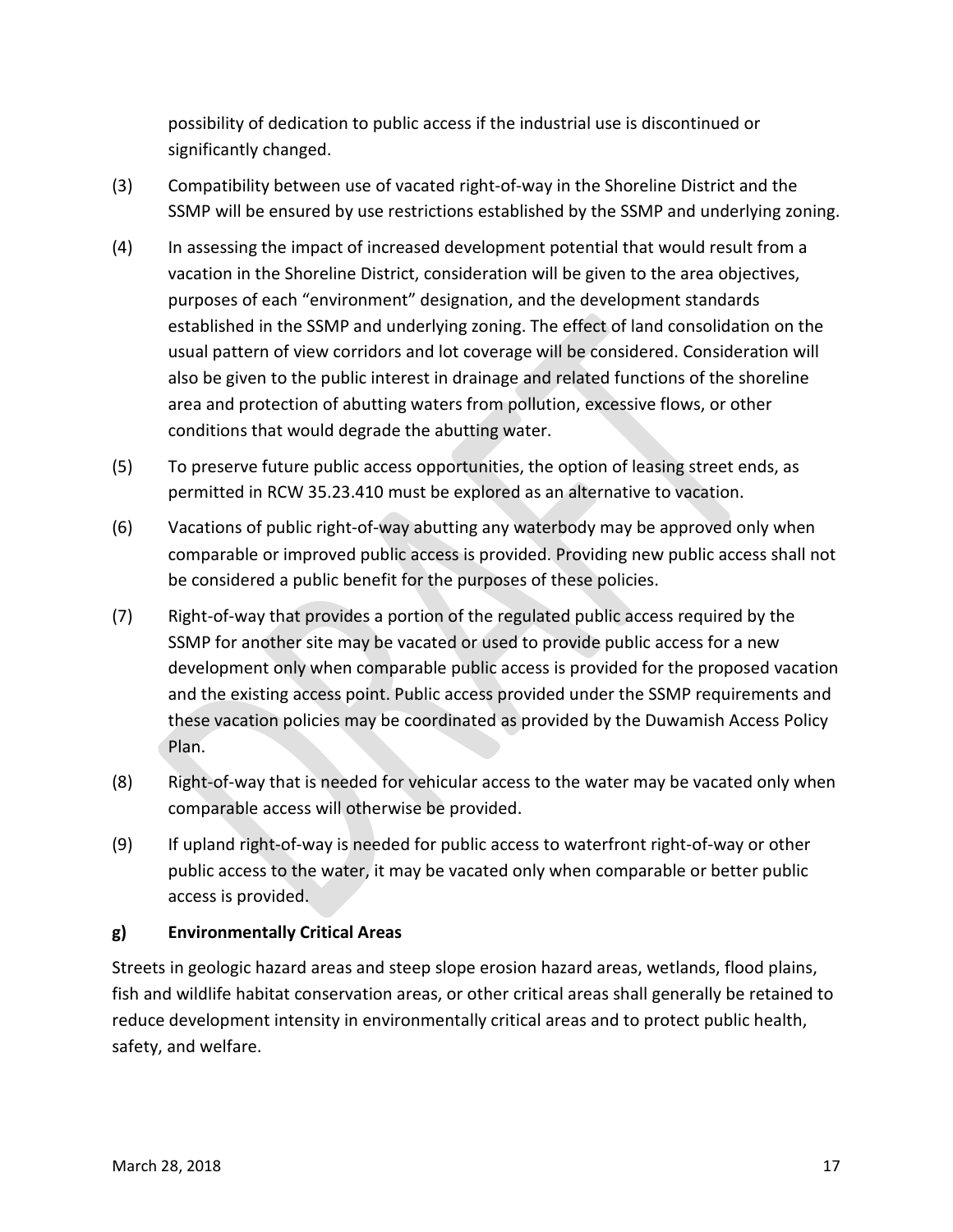#### **3. Land Use Conditions on Vacations**

The Council may place conditions on vacations to guard against the negative land use effects of additional development potential attributable to the vacation and to ensure that policy objectives are met.

- a) Such conditions will be related to the identified negative effects attributable to the vacation. For example, they may limit additional height or density to pre-vacation levels when these increases are not in the public interest. The conditions will ensure that postvacation development is consistent with the City's Comprehensive Plan and is in the public interest.
- b) Land use conditions will be stated in terms of development parameters, such as floor area maximums or building envelopes that may not be surpassed and will generally run with the land. The conditions will be administered by the Seattle Department of Construction and Inspections through the master use permit process in conjunction with developing the site.
- c) Land use conditions imposed on a vacation do not preclude related project conditions being imposed under SEPA. In some cases, environmental review of a proposed project may reveal the need for SEPA conditioning that reduces the upper limits placed on the vacation.
- d) Land use conditions imposed upon approval of a vacation, in addition to the Land Use Code, SEPA regulations, the Building Code and other City codes will be relied on to regulate post-vacation development.
- e) Approval of a street or alley vacation is not City approval of the development project for the site and shall not relieve the petitioner of obtaining all necessary land use and building permits before developing the site.

# <span id="page-23-0"></span>**J. OTHER CONSIDERATIONS IN PUBLIC TRUST ANALYSIS**

# **1. Undeveloped streets**

Vacation of undeveloped street sections will generally be discouraged to:

- o Retain the existing pattern of extra setbacks and open space in residential neighborhoods;
- o Provide opportunities for pedestrian and bicycle amenities and connections;
- o Preserve opportunities for utility connections;
- o Maintain areas of natural scenery along designated protected view streets and boulevards;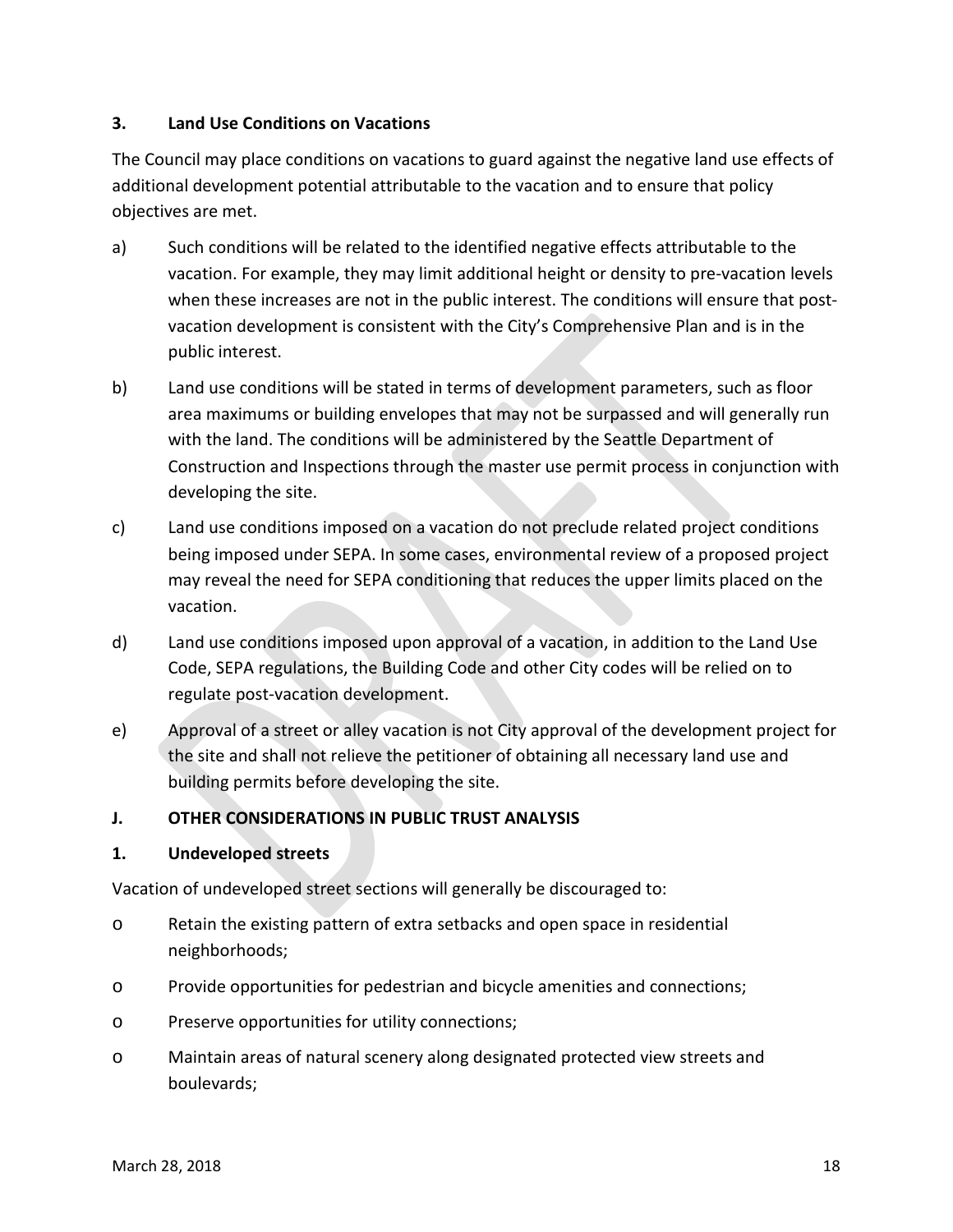- o Provide a buffer between land uses and zoning districts; and
- o Provide continuity of wildlife habitat corridors.

#### **2. Subsurface Vacations**

Subsurface street vacations may be approved only when protection against future impairment of the street's surface is assured, current and future utility functions are provided for, and the City is adequately protected from potential liability from failure of the surface and any other retained segment below grade due to problems with the underlying structure. A subsurface vacation shall maintain or improve all current and planned functions of the street and shall not increase traffic impacts on surrounding streets.

Subsurface vacations shall consider future use of the subsurface portions of the street for future utility needs and future transportation needs, such as a new transit or highway tunnel.

A subsurface vacation shall, at a minimum, be deep enough to provide space for a utility corridor large enough to accommodate all utilities currently serving the area and potential future utility needs. The Council may require that a project including a subsurface vacation provide such a utility corridor or other mitigation of impacts on potential future utility needs. The subsurface vacation shall be designed so that there will be no impact to the public nature and the surface functions of the street or alley.

#### **3. Aerial Vacations**

Aerial vacations will be considered in only the most limited of circumstances. Aerial portions of streets are an important resource providing light, air, open space, and consistency in the development pattern. These aerial portions are an important element of the public functions of the street. Aerial vacations will be considered only as follows:

- a) For the development or expansion of public facilities, public institutions, or non-profit institutions, the petitioner must demonstrate to the satisfaction of the City Council, that no feasible development alternative exists; and
- b) That neither a permit for a skybridge nor a partial or subsurface vacation can adequately meet the needs of the petitioner.

The review of the petition shall include specific review of the impacts of the proposed aerial structure, including addressing such items as the design of the structure and its dimensions, transparency, material quality, the scale of the project including the aerial portion, and the impact on the streetscape below the structure. The public trust functions of light, air, open space, and views will be carefully reviewed for aerial vacations. The Council shall require mitigation specific to the urban design impacts of the aerial structure.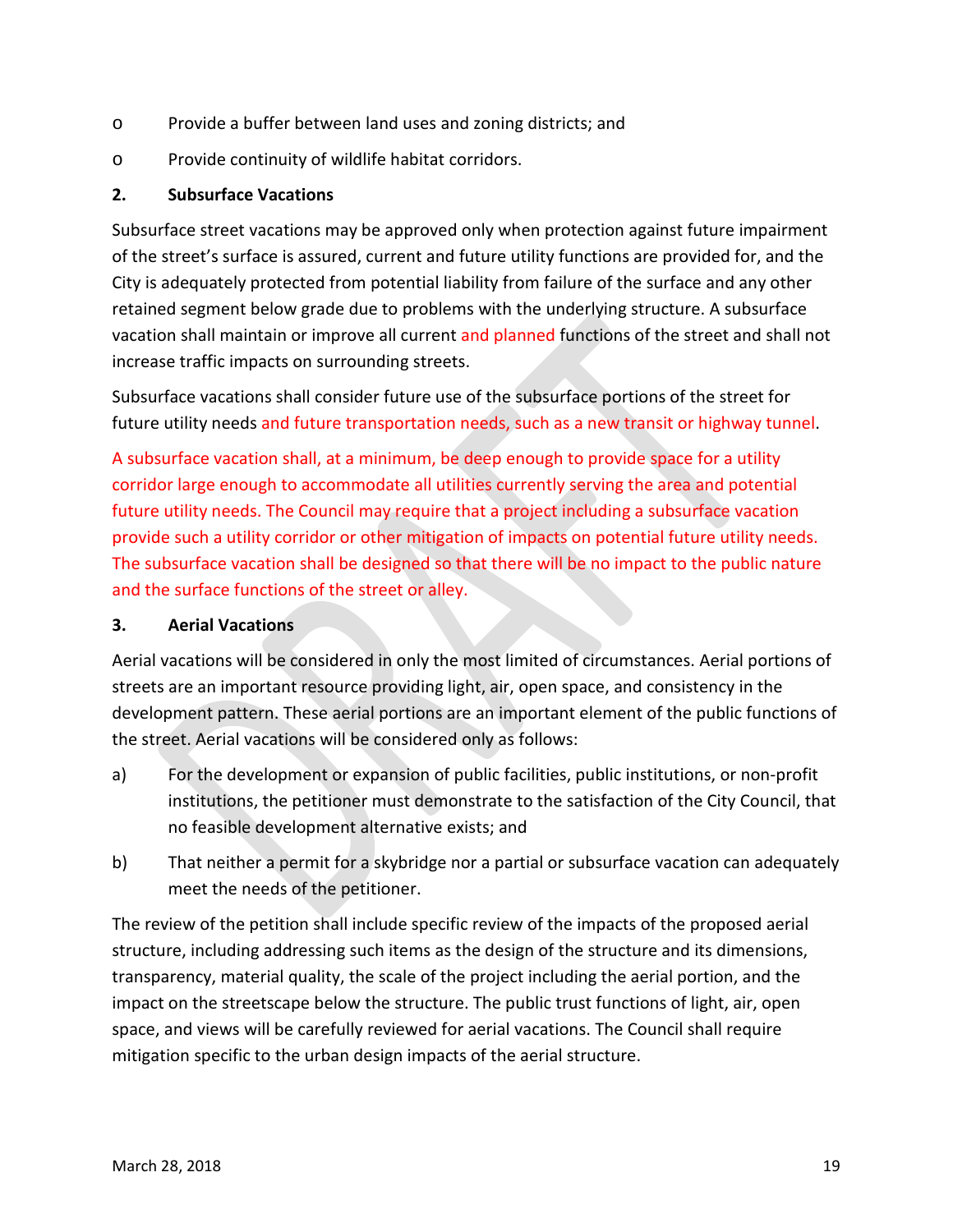#### **4. Trade or exchange of property**

The review of any vacation may consider the opportunity for exchange of property. Any proposed property exchange must identify property that the City is willing to accept. The Petitioner shall be responsible for providing, as needed, title insurance, environmental site assessment or environmental clean-up, deeds in a form acceptable to the City, and filing and recording fees or escrow. Additionally, the petitioner shall be responsible for any taxes resulting from the transfer. Exchanges may be considered when the property:

- a) Would be useful to mitigate or enhance the various aspects identified in the property proposed to be vacated, such as exchanging an alley vacation for a wider street;
- b) Would result in better circulation and access than is provided for by the current street grid, for example by aligning misaligned streets;
- c) Would exchange property identified as open space for property which would create a contiguous open space parcel; or
- d) Would shift development from property identified as open space to a property with less environmental impact.

#### **5. Alternatives to vacation**

The Council, when reviewing the petitioner's indicated use of the property, may consider the practicality of issuing street use permits to provide for temporary uses. In circumstances where a street use permit can accommodate the uses indicated by the petitioner, a permit is preferred, and a vacation will generally not be granted. A street use permit as an alternative to a street vacation may be issued under the following conditions:

- a) The private use of an undeveloped street does not hinder the achievement of any identified open space objectives;
- b) Private landscaping or gardening of undeveloped streets may be allowed with a street use permit, provided that public pedestrian access and circulation and access to shoreline areas are retained; and
- c) Street corridor views are not obstructed.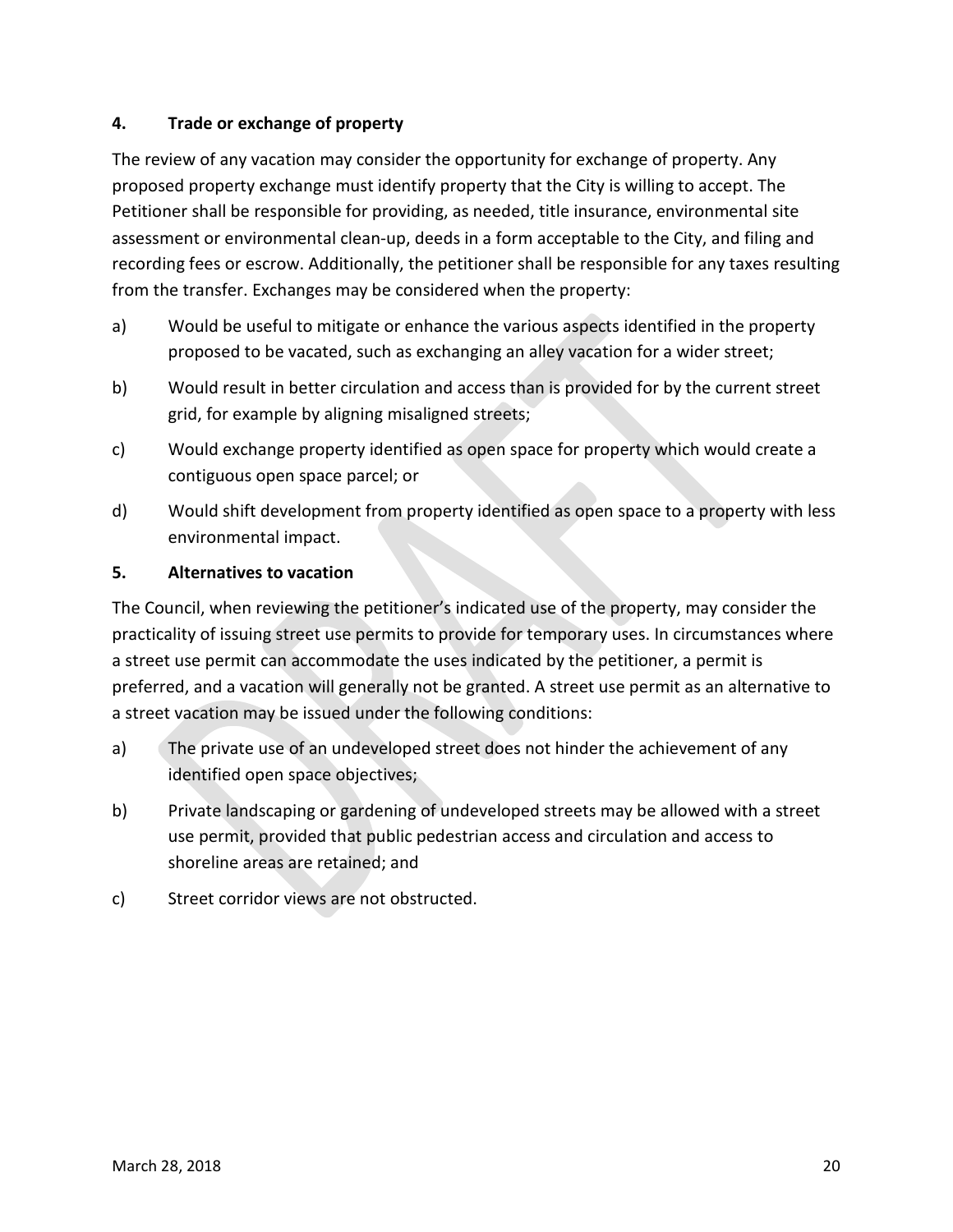# <span id="page-26-0"></span>**IV. ANALYSIS OF PUBLIC BENEFITS OF THE VACATION**

#### <span id="page-26-1"></span>**A. PUBLIC BENEFIT REQUIREMENT**

A vacation must include a commitment to provide public benefits. The concept of providing a public benefit is derived from the public nature of streets. Streets, whether improved or unimproved, provide important benefits to the general public. Among the various benefits are preserving the street grid that provides for consistency in the development pattern and influences the scale and orientation of buildings. Streets provide for breathing space, open space and views, natural drainage, and wildlife corridors. These benefits are in addition to the public functions provided by streets discussed in earlier sections of these policies, including: moving people and goods in vehicles, on foot, or by bicycle; and providing for current and future utility services, and for street trees and other amenities.

The City acts as a trustee for the public in its administration of rights-of-way. Courts have required that in each vacation there must be an element of public use or benefit, and a vacation cannot be granted solely for a private use or benefit. Therefore, before this public asset can be vacated to a private party, there must be a permanent or long-term benefit to the general public.

The fact that these benefits are provided equally to all members of the public may be most important to those who have the least. To best address the needs of the community, a strong focus on race and social equity is important in assessing the public benefits included as part of a street vacation petition.

Proposed vacations may be approved only when they provide a permanent or long-term public benefit. Because the public permanently loses the street, short-term public benefits or public benefits that solely benefit individuals will not be considered. The following are not considered public benefits:

- o Mitigating the vacation's adverse effects;
- o Meeting code requirements for development;
- o Paying the required vacation fee;
- o Facilitating economic activity; or
- o Providing a public, governmental, or educational service.

While the nature of the project is a factor in deciding the adequacy of a public benefit proposal, it is not itself a public benefit.

Consequently, the public benefit must exceed elements require by the Seattle Municipal Code or mitigation required under SEPA or other regulations and is in addition to street vacation fees and other obligations. The petitioner's public benefit proposal should recognize the loss of the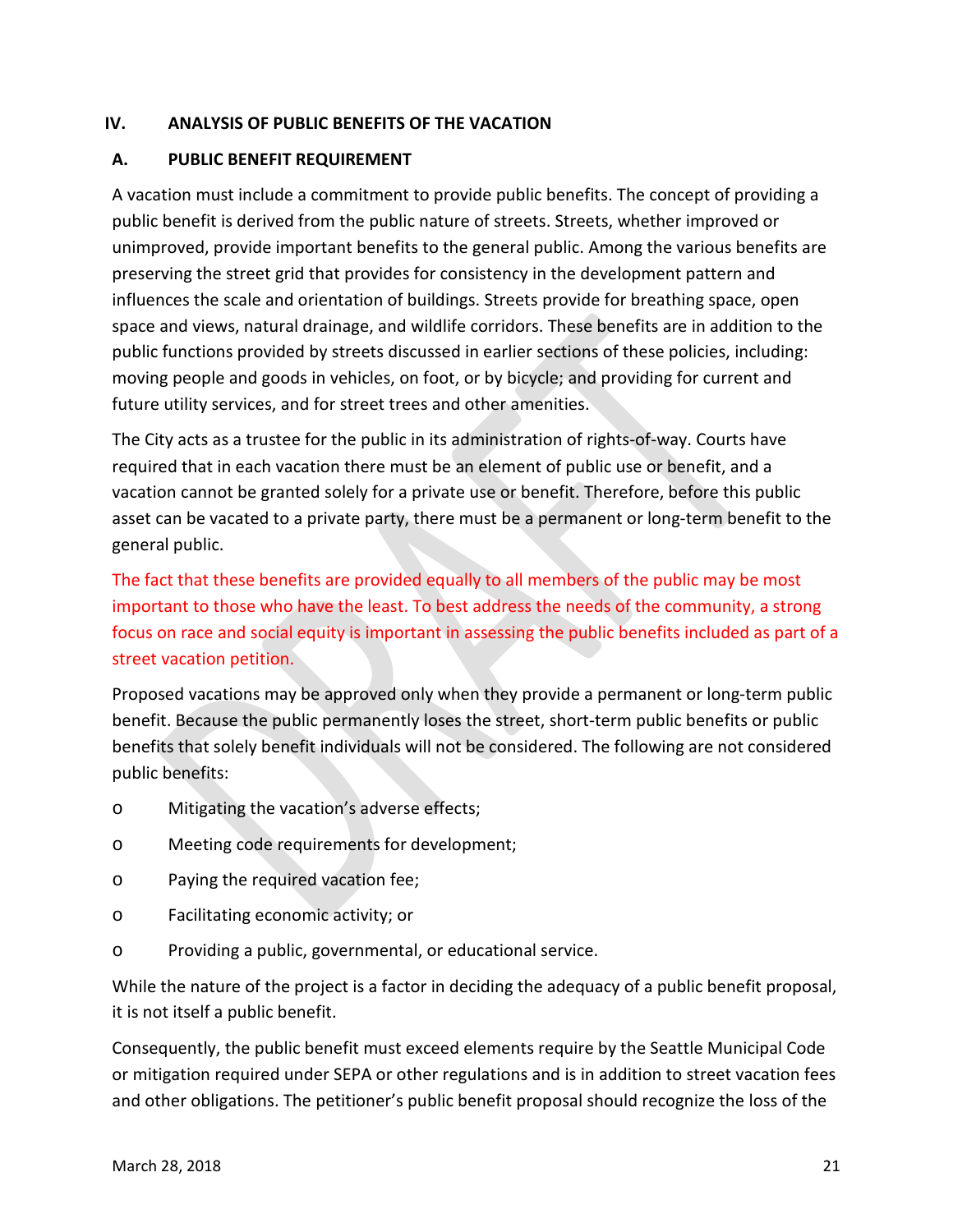benefits provided by the street to the public and the gains received by the petitioner. The public benefit proposal should also consider the comments, ideas, and concerns voiced by the public in the early community engagement process.

The public benefit analysis should balance what the public loses through the vacation with what the public will gain from the project. The comparison is intended to be an element of evaluating a public benefit proposal. The public benefit should not merely be compensatory and should provide a benefit to the general public. In particular, the Council is interested in public benefits that address the needs of those members of the public most vulnerable to the negative impacts of development such as residents with low incomes, people experiencing homelessness, renters most at risk of displacement, immigrants and refugees, and communities of color.

The proposal to provide a public benefit does not entitle a petitioner to a vacation; the decision whether to grant a vacation is based on a review of all the elements identified in these policies.

It is the obligation of the petitioner to demonstrate that the public benefit proposed is proportional to the benefits gained by the petitioner and to the scale and impacts of the project. The petitioner shall provide information regarding the increase in the development potential from the vacation, the overall project cost, the assessed value of the adjacent property, and the value of recent property sales near the proposed vacation. In addition, the petitioner shall provide objective information about the public benefit proposal, such as budget information, dimensions, materials, and other relevant factual information. The public benefit proposal shall include a table or chart that details the public benefit elements, the cost/budget, timing of implementation of the public benefit elements, whether the elements are required by code, and additional information as requested by the City.

A significant public benefit must be provided by major projects. Major projects include those that are large in scale, require a large amount of public right-of-way, have identified impacts, or those where the vacation contributes to a significant increase in the scale of the project. Minor projects are required to provide a more moderate public benefit.

As part of the petition process, the petitioner shall provide information to the City regarding the public benefit proposal. The City will assist the petitioner in refining and developing the public benefit proposal. The Council will make the final determination as to whether the public benefit package is acceptable.

A number of factors will be considered in identifying whether a public benefit package is sufficient, including the:

- Zoning designation, that is. downtown, commercial, industrial, residential;
- Street classification of the street to be vacated, that is arterial, alley, residential;
- Assessed value of adjacent property and recent nearby property sales, if any;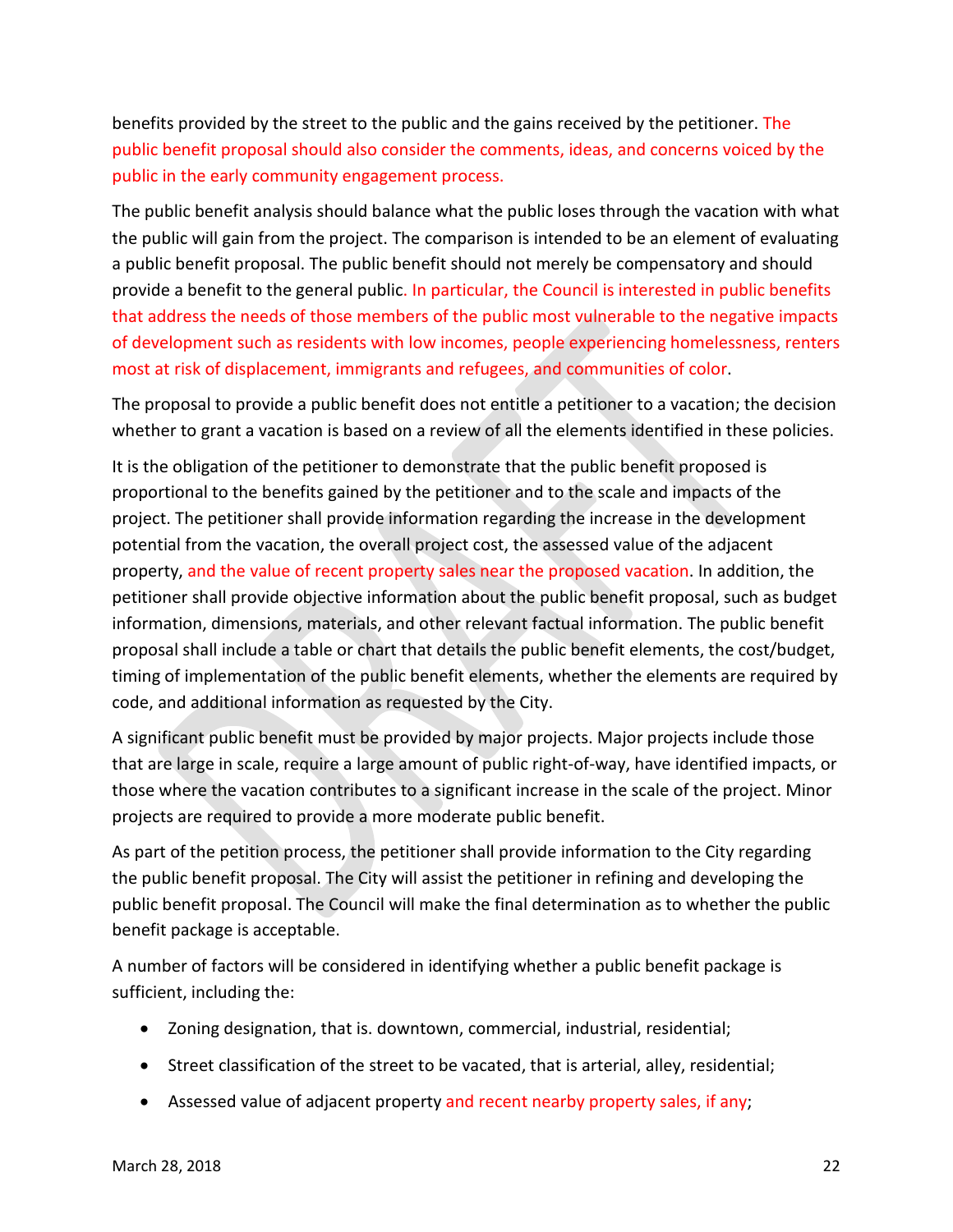- Lease rates in the general vicinity for similar projects, if appropriate;
- Size of project, in square feet;
- Size of the area to be vacated, in square feet;
- Vacated area's contribution to the site's development potential, including the percentage increase of the project and additional square feet;
- Cumulative impacts of vacations in the area; and
- Effects of the vacation on vulnerable low-income populations and communities of color.

The following elements are not defined as public benefits, but are factors that the City will consider in its review of the public benefit package:

- Compliance of the project with City policies and goals, including the Comprehensive Plan;
- Proposals designed to improve race and social equity, improve access to opportunity, and reduce the threat of displacement such as through provision of quality jobs or education to communities with low access to opportunity, or to increase the supply of affordable housing beyond City requirements;
- Provision of affordable or special needs housing, job training, or other human services;
- The public nature of the project (library, governmental purposes, low-income housing);
- Ideas proposed by the public during the early community engagement process;
- Neighborhood support or opposition;
- Broad-based community support or opposition;
- Agreements with non-governmental organizations or community-based organizations, such as labor-peace agreements, equitable development agreements, or community benefits agreements to provide benefits beyond those proposed for the street vacation;
- Protection of designated landmarks and other historic/community resources; and
- Protection of environmentally sensitive lands.

# <span id="page-28-0"></span>**B. PUBLIC BENEFITS IDENTIFIED**

Public benefit proposals should consider needs and ideas identified through community engagement. Public benefits may include, but are not limited to: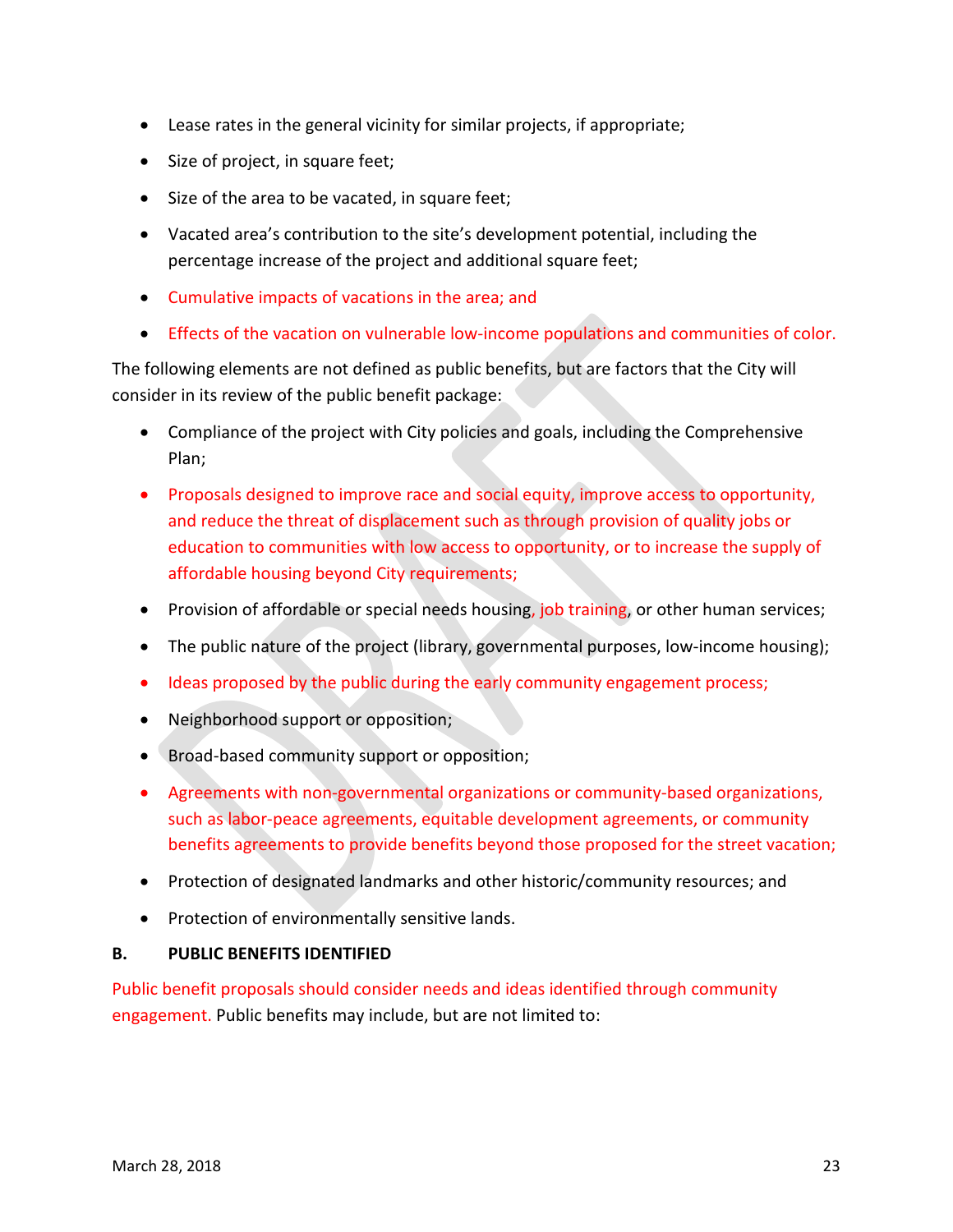#### **1. Physical public benefits**

The City may accept a commitment to provide and maintain physical benefits that serve the public, including but not limited to:

- Creation of or enhancement to publicly-accessible plazas, open spaces, or other green spaces;
- Streetscape enhancements beyond that required by codes such as widened sidewalks, stairways, additional street trees or landscaping, street furniture, pedestrian lighting, wayfinding, art, or fountains;
- Development or improvement of designated Green Streets;
- Public art;
- Enhancement of the pedestrian or bicycle environment;
- Pedestrian trails, accessible public routes such as elevators and ramps providing access through the site, and improvements to existing public stairs;
- Spaces that support City goals for race and social equity, such as on-site affordable housing or childcare provided in excess of City requirements, or job training centers;
- Bicycle paths, protected bike lanes, or cycle tracks;
- Other improvements to the pedestrian or bicycle environment, such as intersection safety improvements;
- View easements or corridors;
- Preservation of landmark buildings or other community resources; or
- Implementing an element from an adopted Neighborhood Plan or other City plan such as the Equitable Development Implementation Plan or a Transportation modal plan.

# **2. Programmatic public benefits**

The City may accept a long-term or permanent commitment to undertake a program to address systemic inequities as a public benefit. For example, a new program to provide members of communities with limited English proficiency with opportunities to communicate with public decision-makers, or a program to identify and improve locations where people with disabilities have difficulty moving through the City can be considered as public benefits. The City will not accept a short-term proposal or a proposal to fund an existing program. The City will look for a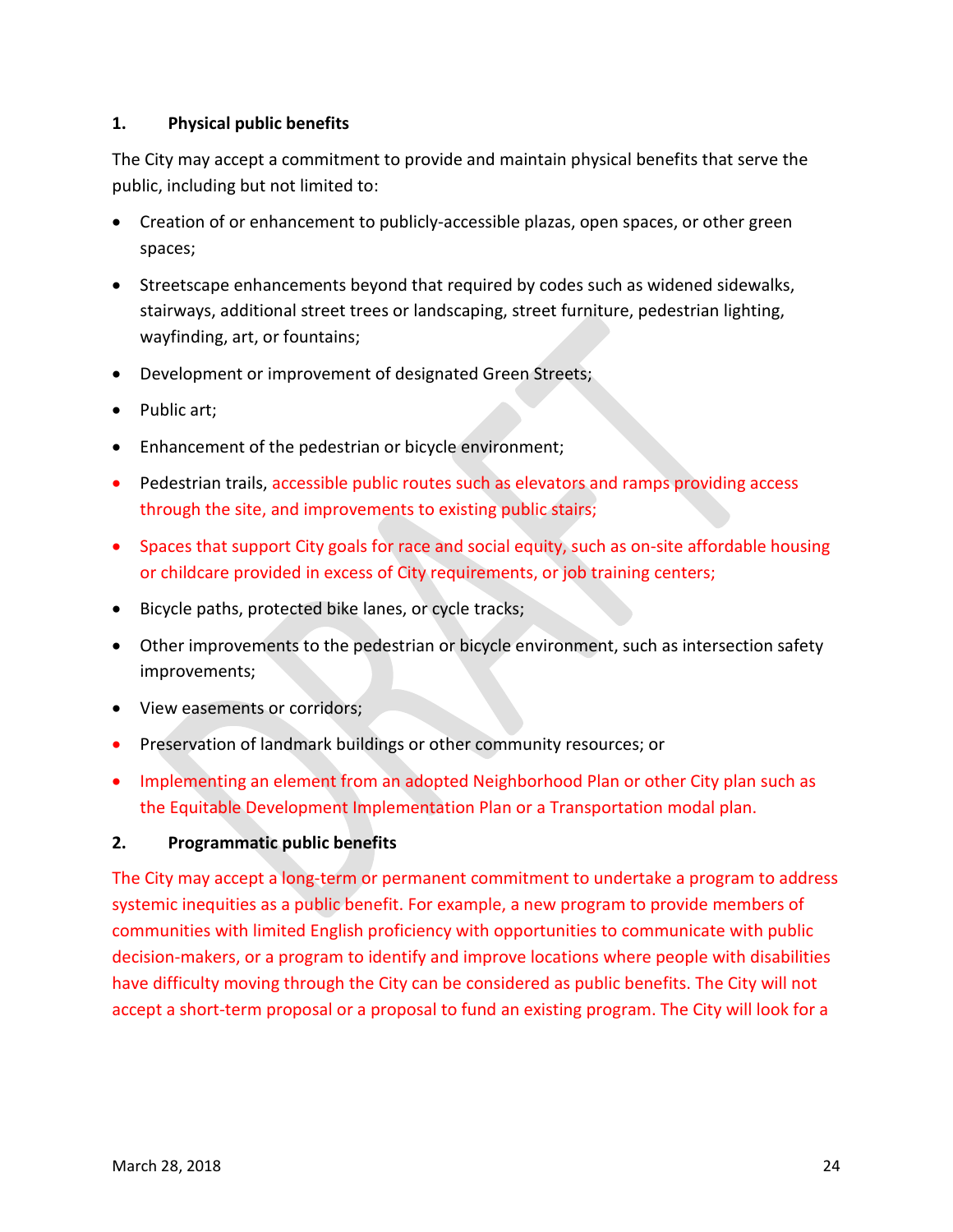long-term commitment to the program and may impose conditions on the project to ensure that the long-term nature of the benefit is ensured.

# **3. Real Property**

The City may accept real property as a public benefit. The property proposed to be conveyed must be property that the City is willing to accept. The petitioner is responsible for any costs associated with the conveyance including appraisals, title work, environmental site assessment, deeds or other document production, taxes on the transaction, or other expenses related to the conveyance of real property, including environmental remediation.

# **4. Payment of Funds**

Where it is not practicable to provide or develop public benefits such as those listed above, the City may accept the payment of in-lieu funds dedicated for a specific purpose consistent with these policies as a public benefit. Such payment must be determined to be an acceptable alternative by the City. Such payment to meet public benefit obligations does not substitute for paying the required street vacation fee.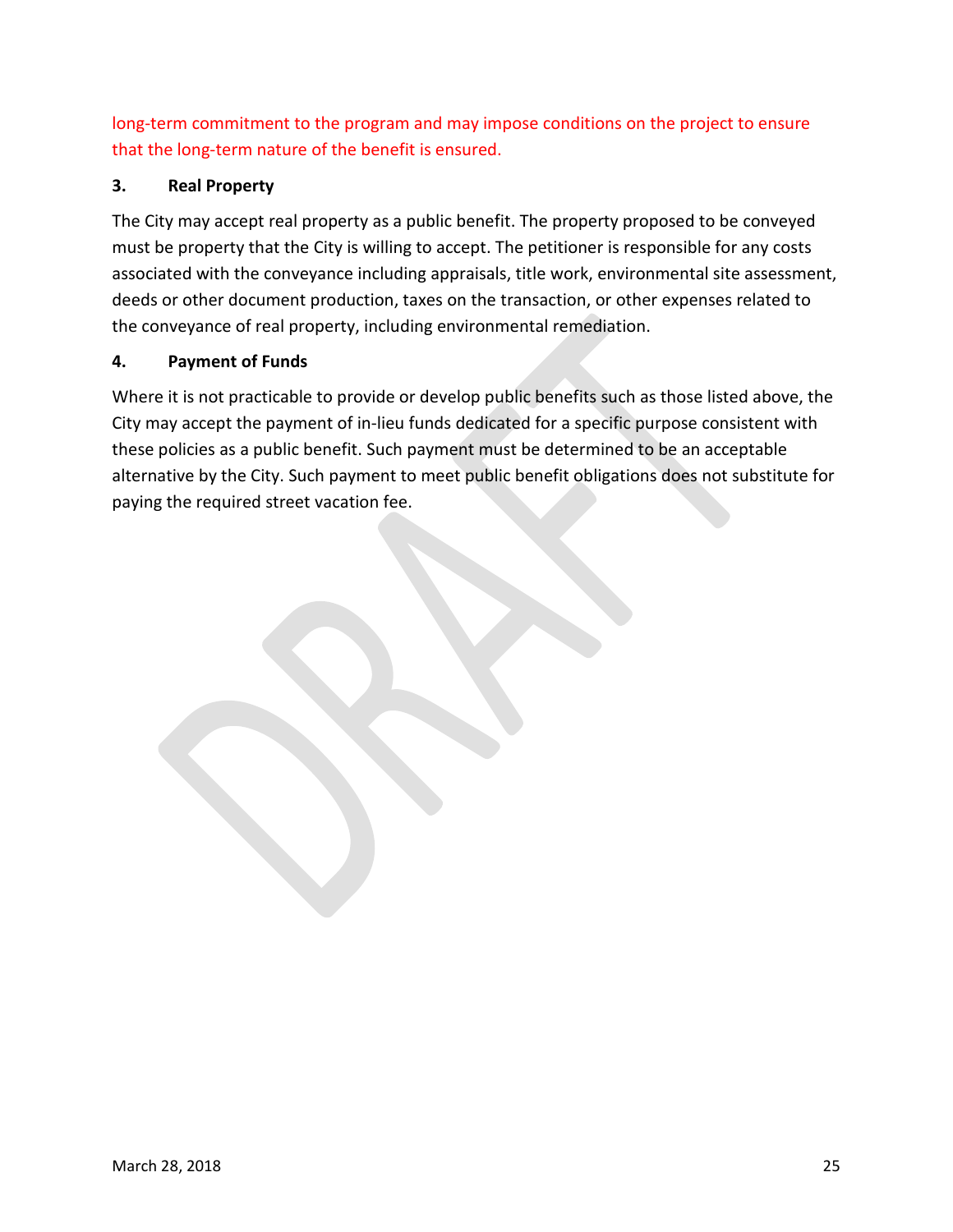# <span id="page-31-0"></span>**V. PROCESS FOR CITY REVIEW OF STREET VACATION APPLICATIONS**

# <span id="page-31-1"></span>**A. GOALS/INTENT OF PROCESS**

Because of the importance of the street, the street vacation review process can be a lengthy and complicated process. While the City Council is the ultimate decision-maker, the Council looks to City departments and the Seattle Design Commission to provide a thorough review and analysis of a petition based on these policies and the interests of the public, particularly those most effected by the impacts of development. Review of a street vacation petition can often take longer than a year, and depends on the complexity of the project and responsiveness of the petitioner to requests for information and comments from City staff and the Seattle Design Commission.

The purpose of this section of the street vacation policies is to provide for a process that provides transparency and predictability for petitioners, members of the public, City departments and the Design Commission. The Seattle Design Commission and the Directors of the Seattle Department of Transportation (SDOT) and Seattle Department of Construction and Inspections (SDCI) may adopt rules or publish guidelines to help petitioners and the public understand the process and requirements for filing and reviewing a street vacation petition.

# <span id="page-31-2"></span>**B. PETITIONERS**

The Revised Code of Washington, Chapter 35.79, restricts petitions for street vacations to "owners of an interest in any real estate abutting upon any street or alley." A petition must be filed with the Seattle City Clerk. If the petition contains all required information and is signed by the owners of two-thirds of the property adjacent to the street to be vacated, the City will proceed with analysis of the petition.

The Council may also initiate a street vacation process through a resolution. The Council will initiate street vacations by resolution, rather than by requiring a street vacation petition, only for a public purpose or when extraordinary circumstances prevent the following of the petition process. If the City Council initiates a petition, all other aspects of these policies, including protection of the public trust and requirements for providing a public benefit still apply.

# <span id="page-31-3"></span>**C. PRE-PETITION ACTIVITIES**

The first step in preparing to file a petition for a street vacation is to consult with SDOT staff on the feasibility of the petition. A meeting to discuss feasibility with City staff, including staff from the SDCI, the Seattle Design Commission, the Department of Neighborhoods (DON), and other City agencies with interest or jurisdiction over the project will be held, as appropriate. Each of these departments will provide guidance on steps necessary to file a petition.

Prior to submitting a vacation petition, the petitioner is required to: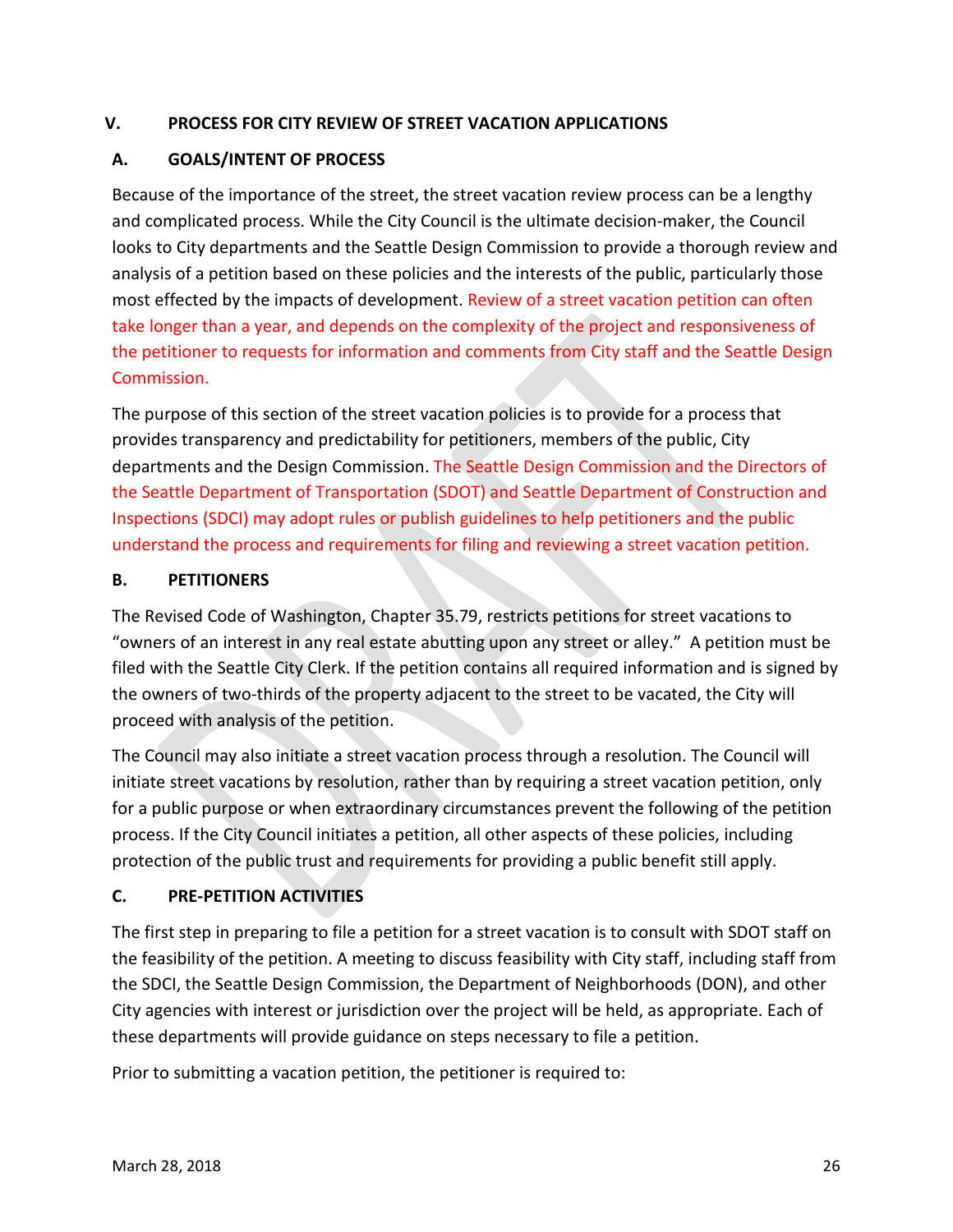- Consult with the DON on preparing a community engagement plan. The Petition must include a community engagement plan and a report on early community engagement;
- Conduct early community engagement pursuant to the community engagement plan;
- Present the vacation to the Seattle Design Commission before any Early Design Guidance (EDG) meeting, so that the Seattle Design Commission can provide input to the Design Review Board;
- If the project is a Capital Improvement Project brought by the City or any other public agency, present an evaluation to the Seattle Design Commission of vacation and novacation alternatives at the Commission's pre-design or 15% review of the proposed facility; and
- If the project is subject to design review, receive Early Design Guidance approval of the project.

#### <span id="page-32-0"></span>**D. REQUIRED COMPONENTS OF THE PETITION**

Petitions must be submitted to SDOT with all supporting documentation outlined below. SDOT may provide additional guidance regarding specific information to be provided. Petitions submitted without the required information will be returned to the petitioner. Once SDOT determines that all parts of the petition are complete, SDOT will file the petition with the Seattle City Clerk, beginning formal review of the petition.

Petitions must, at a minimum, include the following:

#### **1. Site information:**

- Identification of the right-of-way proposed for vacation, including a legal description and, if SDOT determines it is necessary, survey and title work;
- Site and topographical maps; and
- Signatures of the owners of more than two-thirds of the property abutting the street proposed for vacation.

#### **2. Project information:**

- Information regarding the development team; and
- Location and description of any project proposed for the site, including preliminary project site plans.

#### **3. Land use information:**

• Current zoning and Comprehensive Plan Future Land Use Map land use designation;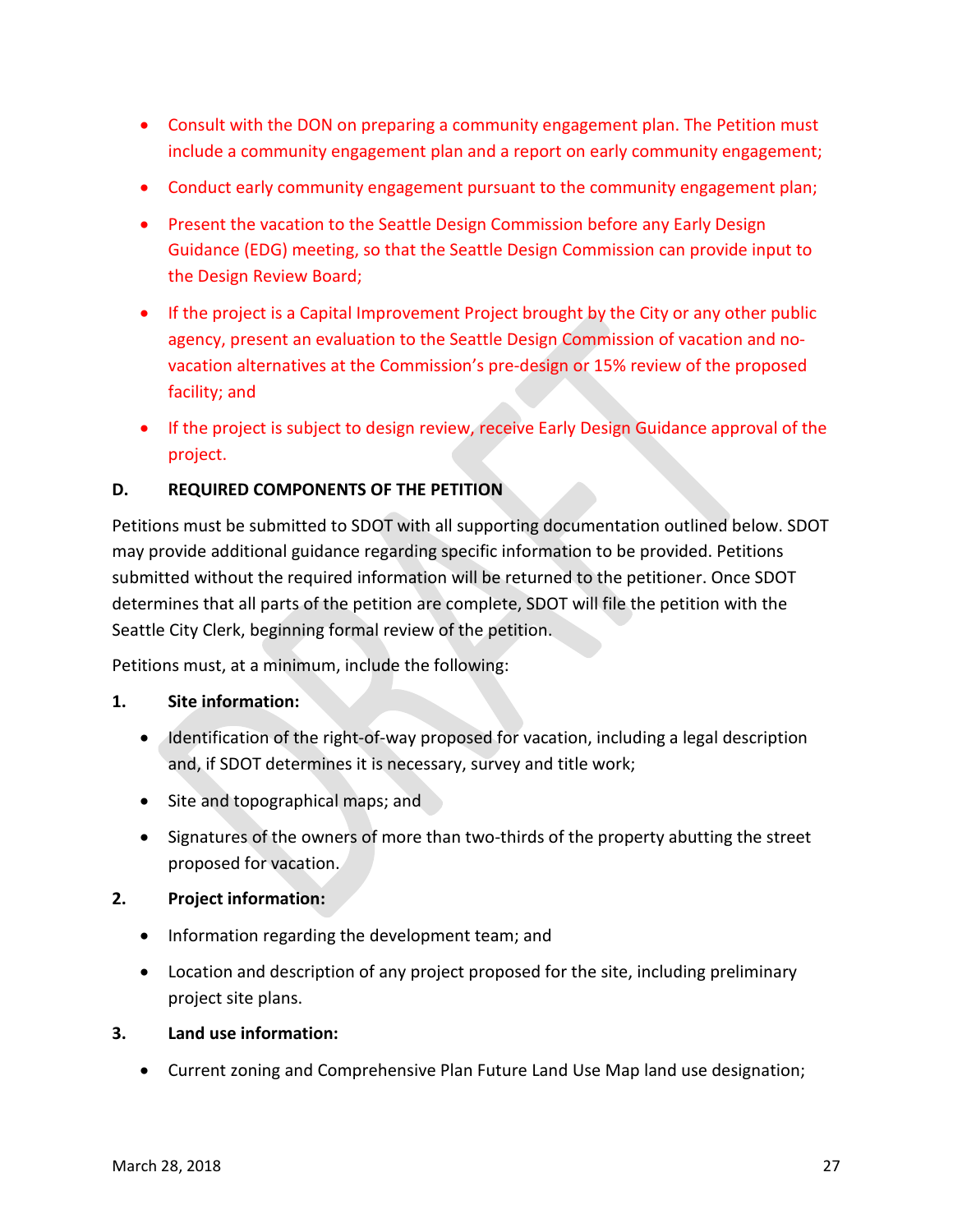- A summary of current City plans and policies, including Comprehensive Plan policies, the Equitable Development Implementation Plan and Transportation modal plans;
- Identification of any land use actions required to facilitate the project, such as design review, a rezone, a major institution master plan, approval from the Landmarks Preservation Board, environmental review, and a report on the status of each of those reviews;
- A comparison of development of the site with and without a street vacation;
- An urban design analysis of the area surrounding the project site, that includes at a minimum a nine-block area surrounding the vacation;
- Analysis of the land use and urban design impacts of development;
- If design review is required, any Early Design Guidance proposals, Design Review Board minutes, including a statement that the project has completed Early Design Guidance and Seattle Design Commission's report to the Design Review Board or SDCI Director; and
- For Capital Improvement Projects, a copy of the Seattle Design Commissions' approved minutes of their pre-design meeting.

# **4. Transportation information:**

- Information regarding the street to be vacated, including the current use and design of the street;
- Designation of the street, including street type, if any; and
- Analysis of the transportation impacts of any loss of street, including impacts to transit, freight, pedestrian, and bicycle circulation and access.

# **5. Utility information:**

• Identification of any utilities in the street.

# **6. Historic sites or buildings:**

• If the street vacation is located in a landmark district or a special review district, or if the street vacation would include or would be adjacent to a historic landmark or site, identify any historic resources and provide a determination of completeness for an application for a certificate of approval from the relevant board.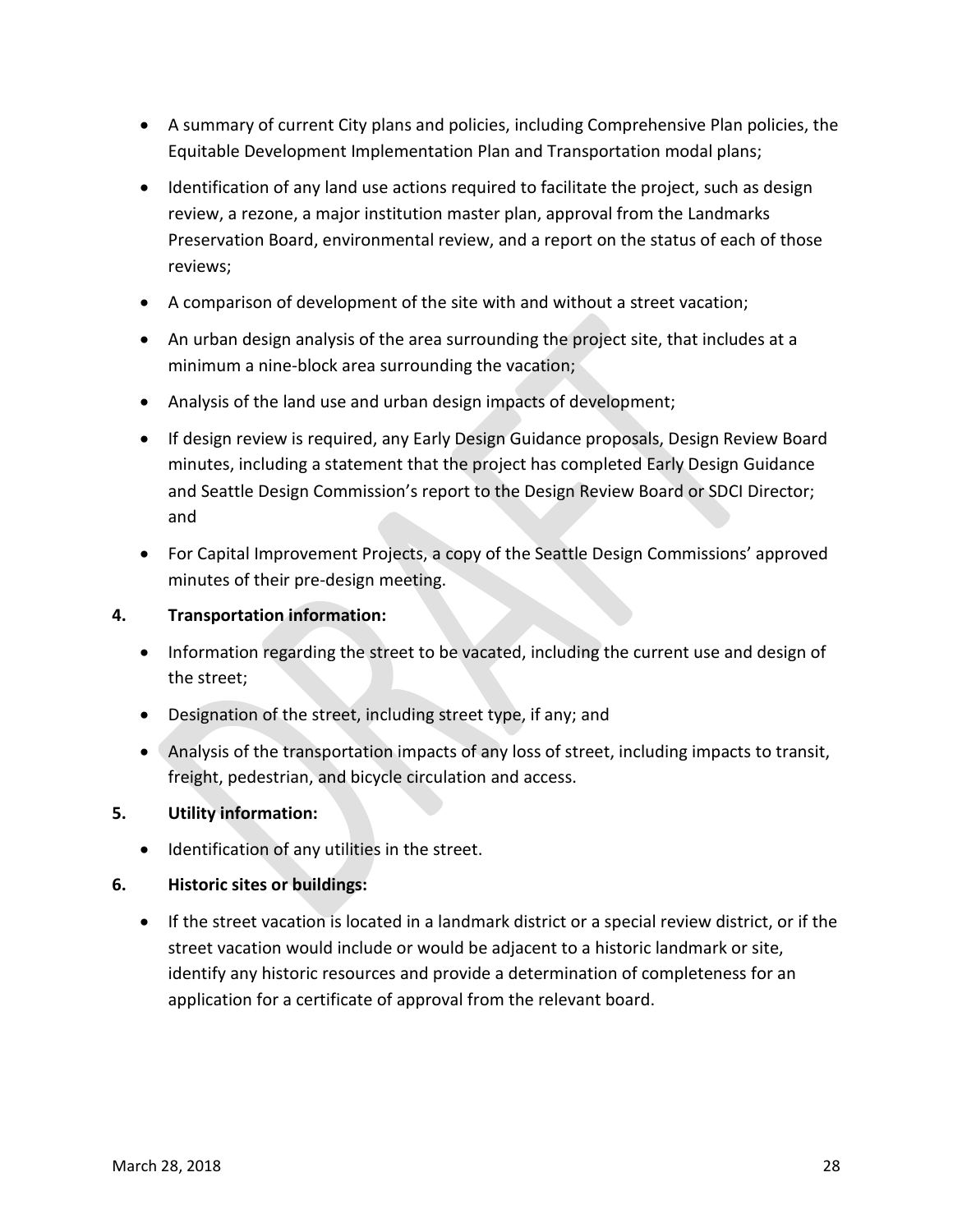#### **7. Community engagement:**

- The community engagement plan and a report on all community engagement completed to date, including a report on comments from the public and how the petition responds to those comments; and
- If the project is located in an urban center, urban village, manufacturing/industrial center, or other area covered by a neighborhood plan, the goals and policies from the neighborhood plan.

#### **8. Street Vacation policies:**

- A preliminary statement on how the vacation meets or addresses the street vacation policies; and
- A preliminary public benefit proposal.

#### **9. Environmental review:**

• If environmental review is required for the project, an environmental checklist.

#### **10. Previously rejected street vacations:**

• If the City Council has previously rejected a street vacation petition for part or all of the street proposed to be vacated, the new petition should explain how circumstances have changed since the previous Council vote.

# **11. A filing fee must be paid pursuant to SMC 15.62.030.**

# <span id="page-34-0"></span>**E. COMPLEX OR SIMPLE VACATIONS**

After receiving the Petition, SDOT, in consultation with the chair of the City Council committee with purview over vacations, will determine whether a project is a simple or complex vacation petition.

#### **1. Complex Street Vacations:**

Street vacations will generally be classified as a Complex Street Vacation if one or more of the following project elements are present:

- Is located in an urban center or an urban village;
- Would vacate a City street, other than a street in an industrial zone;
- Is intended to facilitate a project where an Environmental Impact Statement will be prepared;
- Is located inside an area identified by the City as an area where expanded or targeted community outreach is required to achieve equitable outcomes;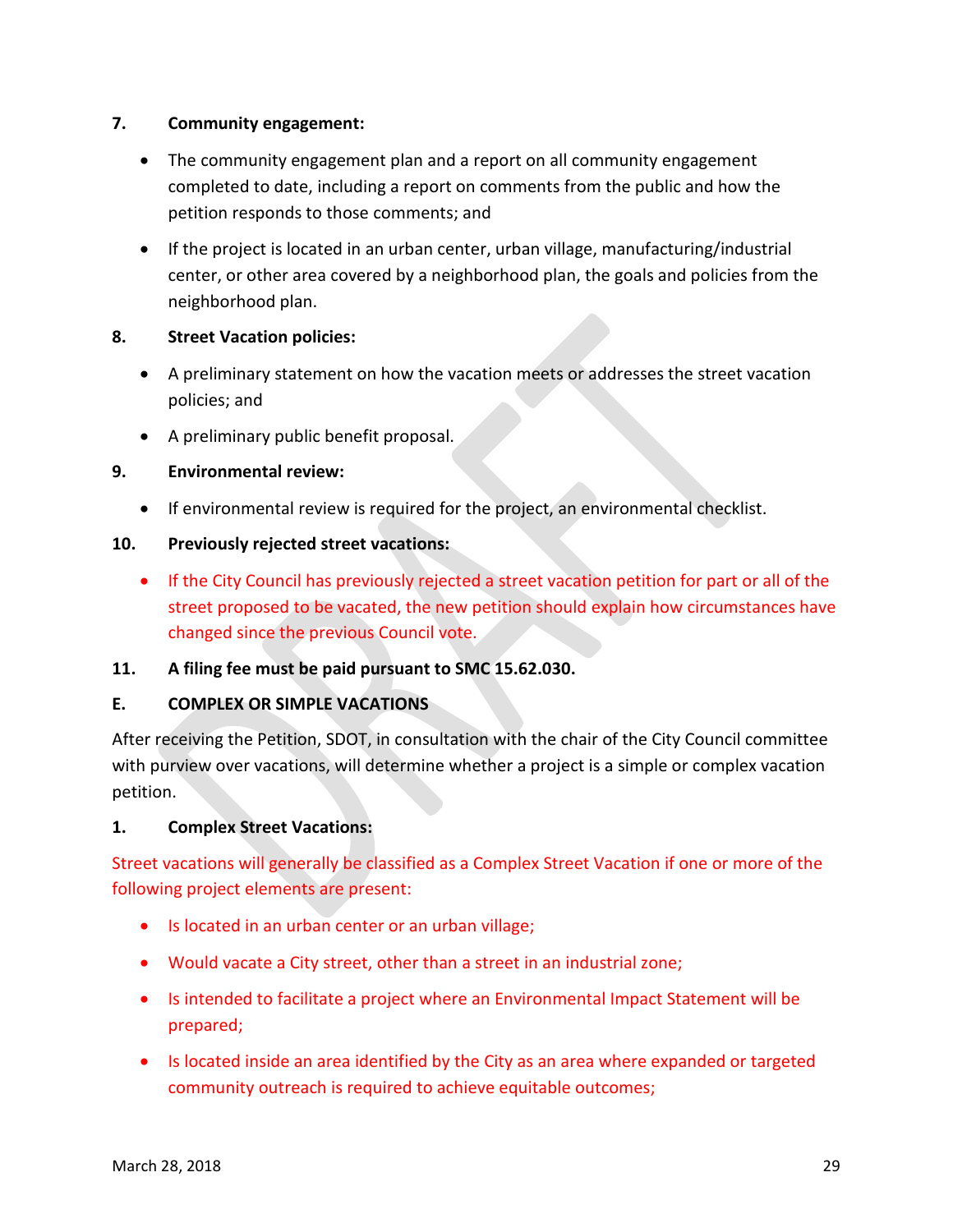- Is located within a shoreline area; or
- Is within a Major Institution Overlay but is not included in the Major Institution's Master Plan.

# **2. Simple Street Vacations:**

Street vacations will be classified as a Complex Street Vacation, unless all of the following project elements are present, in which case the project will generally be classified as a Simple Street Vacation:

- The vacation is not in an urban center or an urban village;
- The vacation would vacate an alley or public place, or would vacate a street or alley in an industrial zone;
- The vacation facilitates a project that does not require an Environmental Impact Statement;
- The vacation is not located inside an area identified by the City as an area where expanded or targeted community outreach is required to achieve equitable outcomes; and
- The vacation is outside of a shoreline area.

If significant public interest in the vacation has been voiced during early community engagement, SDOT, in consultation with the chair of the committee with purview over street vacations, may classify the vacation as a Complex Street Vacation.

# <span id="page-35-0"></span>**F. REVIEW PROCESS**

There are two stages to the street vacation review: public trust analysis and public benefit analysis. The following steps will provide for a careful and predictable review of a street vacation petition. Each step may be iterative and may take multiple rounds of review depending on the complexity of the project or the quality of the information available. While street and alley vacations are legislative actions that are not subject to the specific timelines for review that apply to land use permits under Seattle Municipal Code section 23.76, City staff will work with the petitioner to make the process is as fast and as efficient as possible, assuming all necessary information to support City staff efforts is provided by the applicant in a timely manner.

# **1. Circulating the petition**

After SDOT files a complete petition with the Seattle City Clerk, SDOT will circulate the petition to City departments, the Seattle Design Commission, utilities, transit agencies, and other City departments or organizations as appropriate.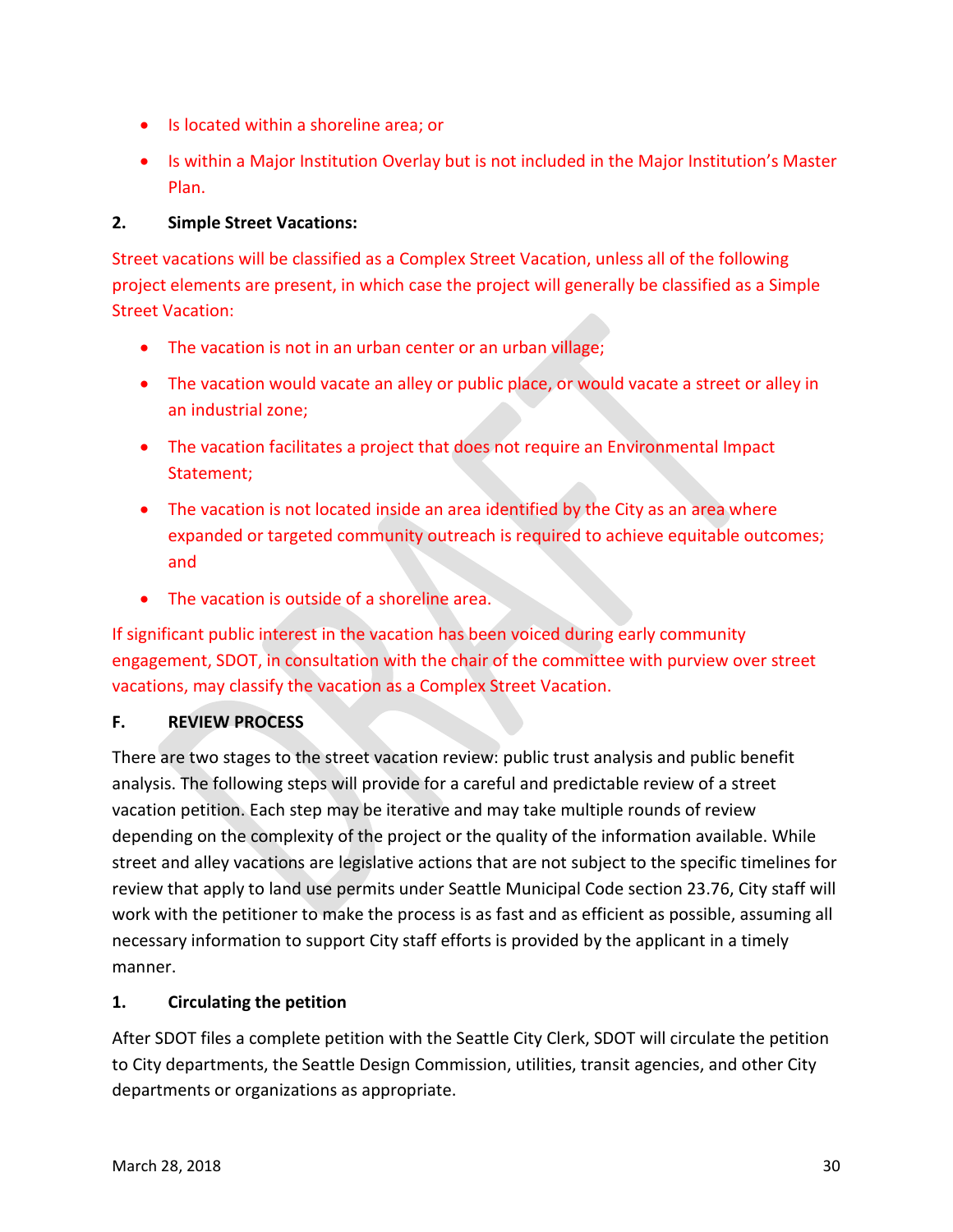# **2. Early Council Briefing or Forum**

For Complex Street Vacations, the City Council committee with purview over the street vacation process may host a briefing or public forum on the street vacation petition. The purpose of this forum or briefing is to provide the public with an early opportunity to provide input on the vacation to the Council, the petitioner, and City reviewers. The briefing or forum provides an opportunity for the Council to hear about the vacation, and to provide early feedback regarding the process. A Council forum may be held in conjunction with an Environmental Impact Statement scoping meeting.

If a project is likely to involve both a street vacation petition and a quasi-judicial zoning action such as a site-specific rezone, Council will work with SDCI and SDOT to coordinate the timing of this forum or briefing with timing of review of the quasi-judicial action. The Council may elect to hold a Council forum or briefing before the petition is filed or the Council may ask a City department or the Seattle Design Commission to host a community forum.

# **3. Public Trust Analysis**

City departments, utilities, transit agencies, and as relevant, City Boards and Commissions, will review the public trust elements of the petition and provide comments to SDOT on whether the petitioner has fully analyzed the impacts of the proposed vacation along with developing mitigating measures to address any such impacts. SDOT will provide petitioners with any such comments and provide opportunities to respond to comments. This may result in may be multiple rounds of review, comment, and refinement of the analysis and petition with information that adequately addresses the impacts of the vacation. City departments may request additional information from the petitioner in order to complete their analysis.

The Seattle Design Commission will consult with SDOT and other City departments to schedule meetings to discuss the public trust elements of the street vacation petition and any City department analysis of the petition. If an environmental impact statement is required, the Seattle Design Commission will not schedule a meeting to make a final recommendation on the public trust elements of a street vacation petition until a Final Environmental Impact Statement has been published. If an environmental impact statement is not required, the Seattle Design Commission will consult with SDOT and other City departments and will schedule a meeting to discuss the public trust elements of a street vacation petition only when sufficient information to assess the impacts of the vacation on the public trust functions has been compiled.

If a street vacation is in a landmark district or special review district, or includes a historic landmark, or is adjacent to a historic landmark, the Design Commission shall not act on the public trust analysis until the appropriate board has met to review the proposed project and its impact on the historic resources.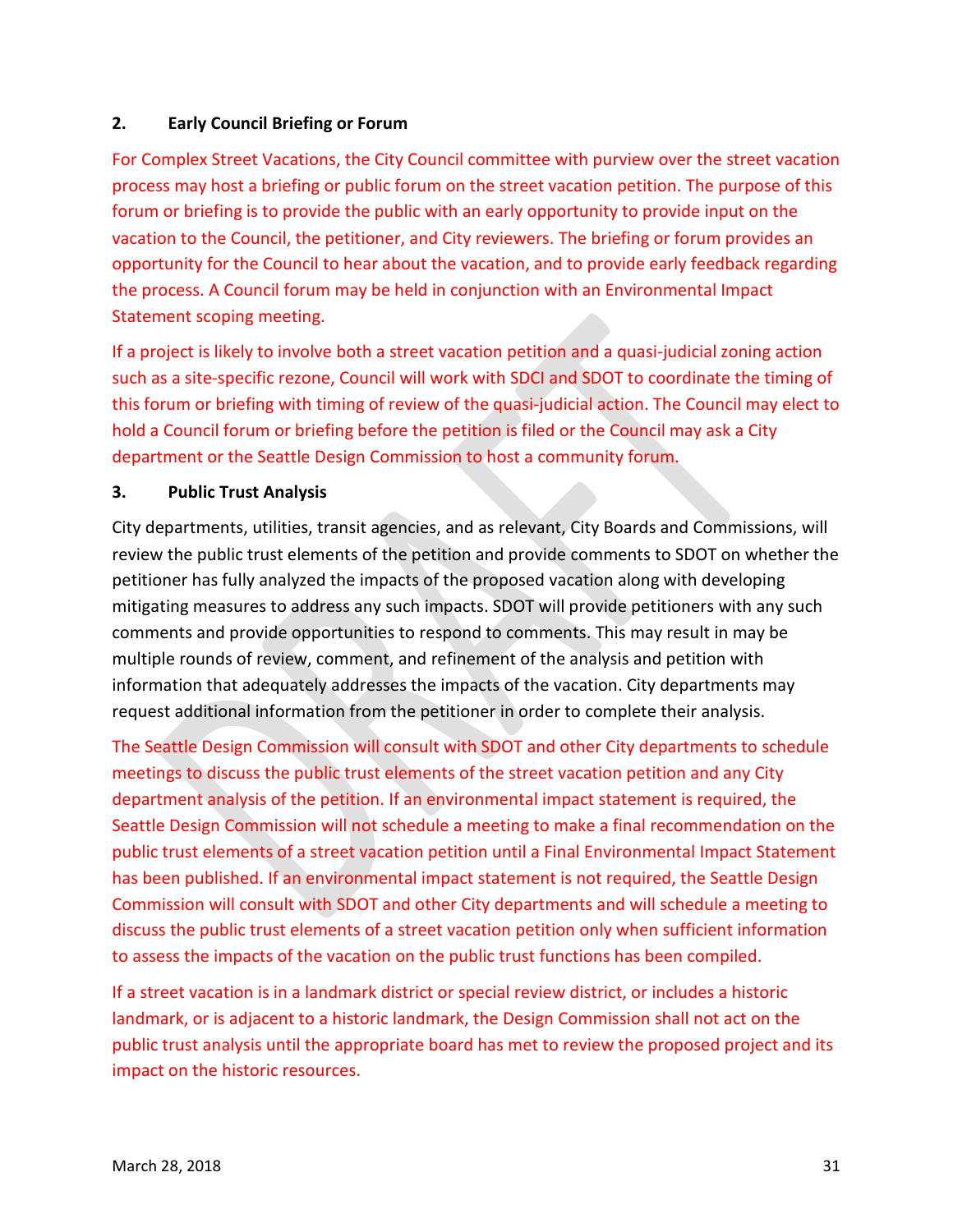For City Capital Improvement Projects seeking a vacation, the Seattle Design Commission shall also have approved the project concept, or 30% review either before or concurrent to the Commission making any final recommendations on the public trust analysis. Non-city public agencies are encouraged to present and receive a project concept or 30% review by the Seattle Design Commission.

The Commission will consider comments and issues identified by City Departments, utilities, transit agencies, and as relevant, other City Boards and Commissions, and prepare a recommendation to the Council on the public trust elements of the petition. The SDOT Director shall consider the Commission's recommendation on the public trust elements of the petition in compiling the Department's final recommendation to Council.

If a project is required to or opts to go through Design Review, the Design Review Board shall not make a final recommendation until the Seattle Design Commission makes a recommendation on the public trust elements of the vacation.

#### **4. Public Benefit Analysis**

The intent of the public benefit analysis phase of the street vacation review is to ensure that adequate public benefits will be provided to offset the loss to the public of the public trust functions. This review will be guided by these policies.

If a project is required to or opts to go through Design Review, the Design Review Board shall make its recommendation before the Seattle Design Commission's review of the public benefit package.

For City of Seattle Capital Improvement Projects seeking a vacation, the Seattle Design Commission shall also have approved the schematic or 60% review either before or concurrent to the Commission making any final recommendations on the public benefit analysis. Non-city public agencies seeking a street vacation are encouraged to present and receive a schematic or 60% review by the Seattle Design Commission.

Considering mitigation of environmental impacts, and any design review, land use, utility, or street improvement conditions, SDOT shall compile information for the Seattle Design Commission regarding the street vacation public benefit package from City departments with expertise in the public benefit elements proposed by the petitioner. For example, if a public benefit package includes a proposal for public art, SDOT shall solicit comments from the Office of Arts and Culture.

For Complex Street Vacations, the Seattle Design Commission may convene a subcommittee consisting of Commissioners, City staff, and individuals with expertise in affordable housing, equitable community development, and workers' rights to take public comment and review public benefit packages.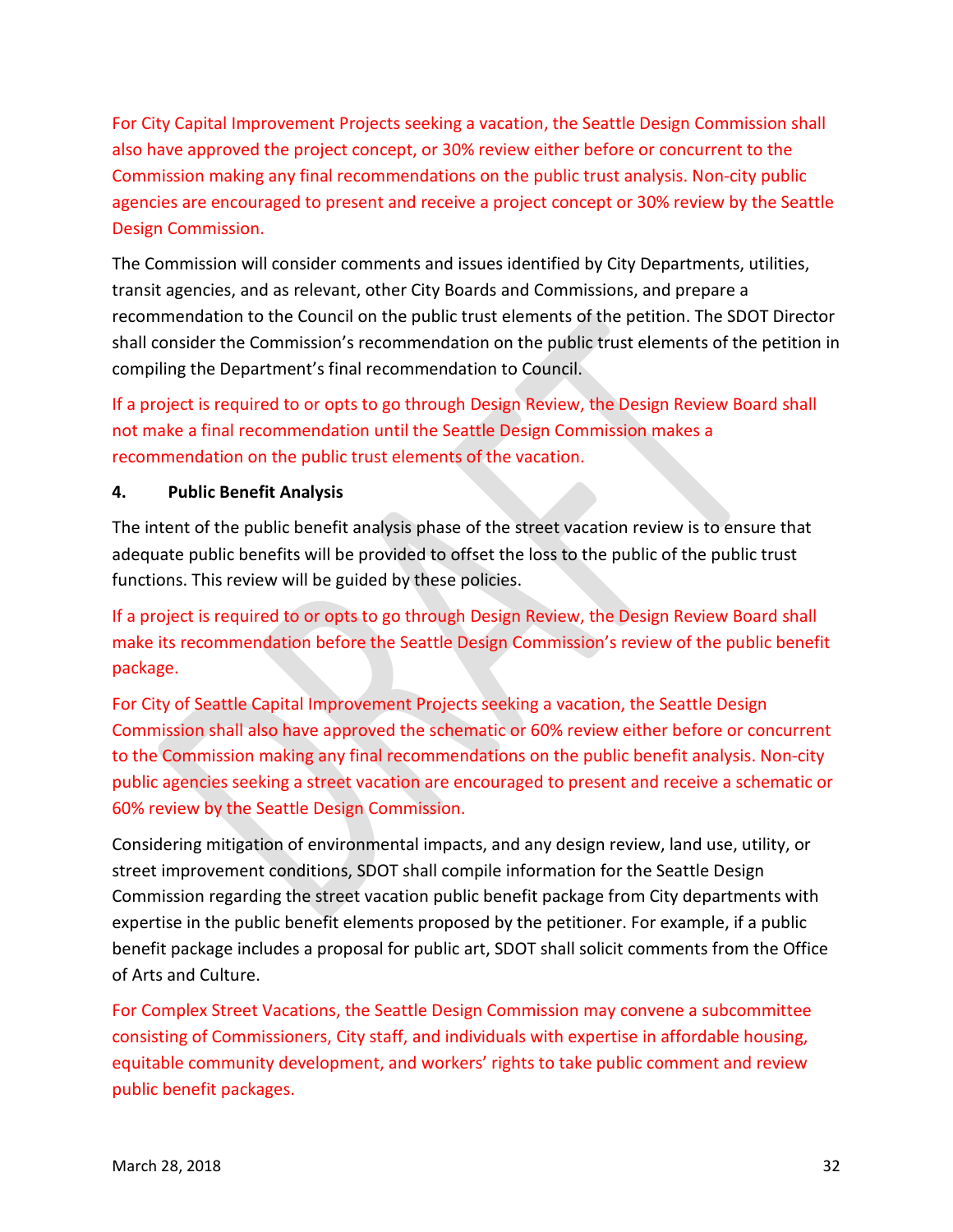The Seattle Design Commission will consider the recommendations of the subcommittee, City departments, the Community Advisory Committee, and public testimony in developing a recommendation to the Council on the public benefit package. The Seattle Design Commission may submit its adopted minutes or provide a separate recommendation on the street vacation petition as a whole. The SDOT Director shall consider the Commission's recommendation on the public benefit package of the petition in compiling the Department's final recommendation to Council.

# **5. Final Recommendation**

SDOT will compile all recommendations and comments on the public trust analysis and the public benefit package for the Council. The SDOT Director will make a recommendation on the street vacation and, in consultation with the chair of the Committee, will prepare a resolution setting a public hearing date for the street vacation.

# **6. Council Review and Conditional Approval**

The Council will hold a public hearing on the petition. It will consider public comments, the recommendations of the SDOT Director and City departments, and the recommendations of the Seattle Design Commission. The Council may ask for additional information from the petitioner related to the public trust analysis or public benefit proposal before making a decision on whether to approve the petition.

If a project requires a street vacation and a quasi-judicial action, such as a rezone or Major Institution Master Plan approval, the Council will review and act on all quasi-judicial components of the project before holding the public hearing on the street vacation.

If the Council grants a street vacation, its initial approval will be conditional. The Council grants a street vacation subject to conditions to ensure the project is built as proposed, to mitigate any impacts, to assure the provision of the public benefit, and to guarantee required fees are paid. Following this conditional approval, the City departments may issue a Master Use Permit and other necessary permits and the petitioner may proceed with developing the project. Before beginning work that would alter the street, the petitioner must address any utility and transportation impacts and may need to obtain permits from SDOT.

The petitioner must fulfill the conditions in a manner approved by the City. As the development proceeds and the petitioner works on meeting the conditions, regular reports must be provided to SDOT. The petitioner bears the responsibility for satisfying the conditions and all the costs associated with satisfying the conditions. The conditions imposed on a vacation vary and the means to assure compliance will also vary as follows:

• Time for completion: conditions will be placed on the vacation requiring starting development by a certain date or completing development by a certain date. If work is not started or completed within the time period stated, the petitioner will be required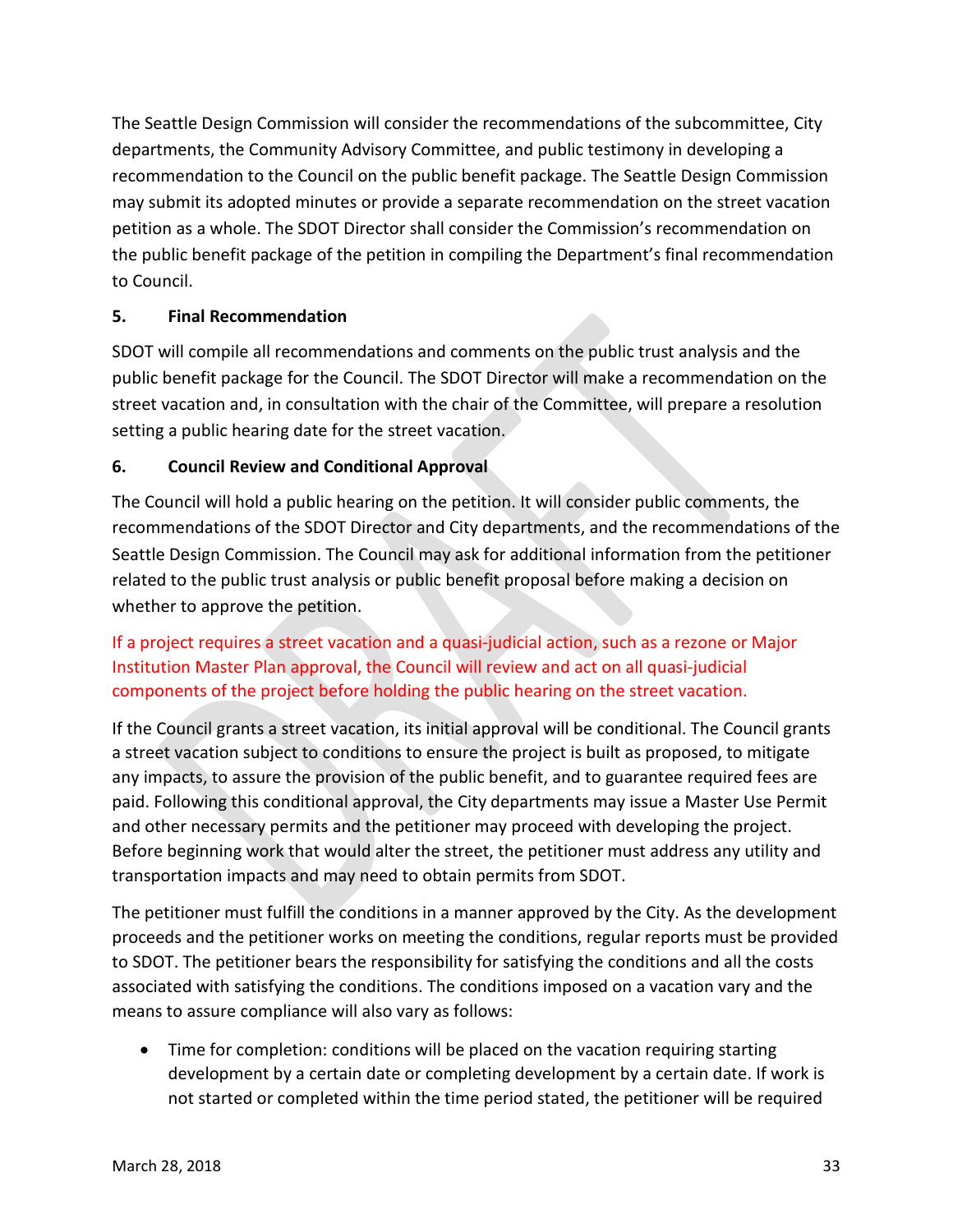to receive approval from the Council to extend the conditional approval. If work has not started within the required period and circumstances have changed significantly, the Council may require that a new petition be filed, and review of the vacation begin anew.

- Conditions related to the development: conditions related to developing the project vary and may be imposed to address design or transportation issues, to mitigate impacts, or as related to providing the public benefit. These types of conditions are generally met by completing the project itself. For example, a condition that a signal be installed, a plaza be provided, or a setback be incorporated would be satisfied by completing the project. If necessary, the City may consider a performance bond or other method to ensure the work is completed.
- Utility issues: following the vacation's conditional approval, the petitioner must work with the utilities to resolve any utility issues including those identified in the vacation conditions. All easements, restrictive covenants, and relocation agreements must be executed before the vacation ordinance is passed. If acceptable to the utility, a performance bond may be posted before final vacation approval.
- Transportation Conditions: any conditions imposed to ensure the smooth and safe operation of streets and alleys, including constructing required improvements, must be carried out before the vacation ordinance is passes.
- Conveying real property: if the conditions require the dedication of property, exchange of property, or the dedication of right-of-way, the petitioner must convey the property before the vacation ordinance is passed. The petitioner must convey property acceptable to the City and provide an acceptable deed form, title insurance, environmental site assessment or environmental remediation, perform any other review deemed necessary by the City, and pay any applicable taxes.
- Conditions that extend beyond the development phase of the project: for conditions that will last for the life of the project such as the requirement that a plaza remain undeveloped and accessible to the public, a Property Use and Development Agreement (PUDA), an easement, or some other binding mechanism will be completed and recorded before the vacation ordinance is passed.
- Payment of fees: all fees shall be paid before the vacation ordinance is passed. Any conditions that require the payment of funds such as a contributing to a community project as an element of the public benefit or funding a trail completion shall occur before the vacation ordinance is passed.

In unusual circumstances, the City may consider accountability mechanisms such as performance bonds or escrow accounts where a complex series of transaction needs to occur or where unusual circumstances exist. In no circumstances will the City pass a final vacation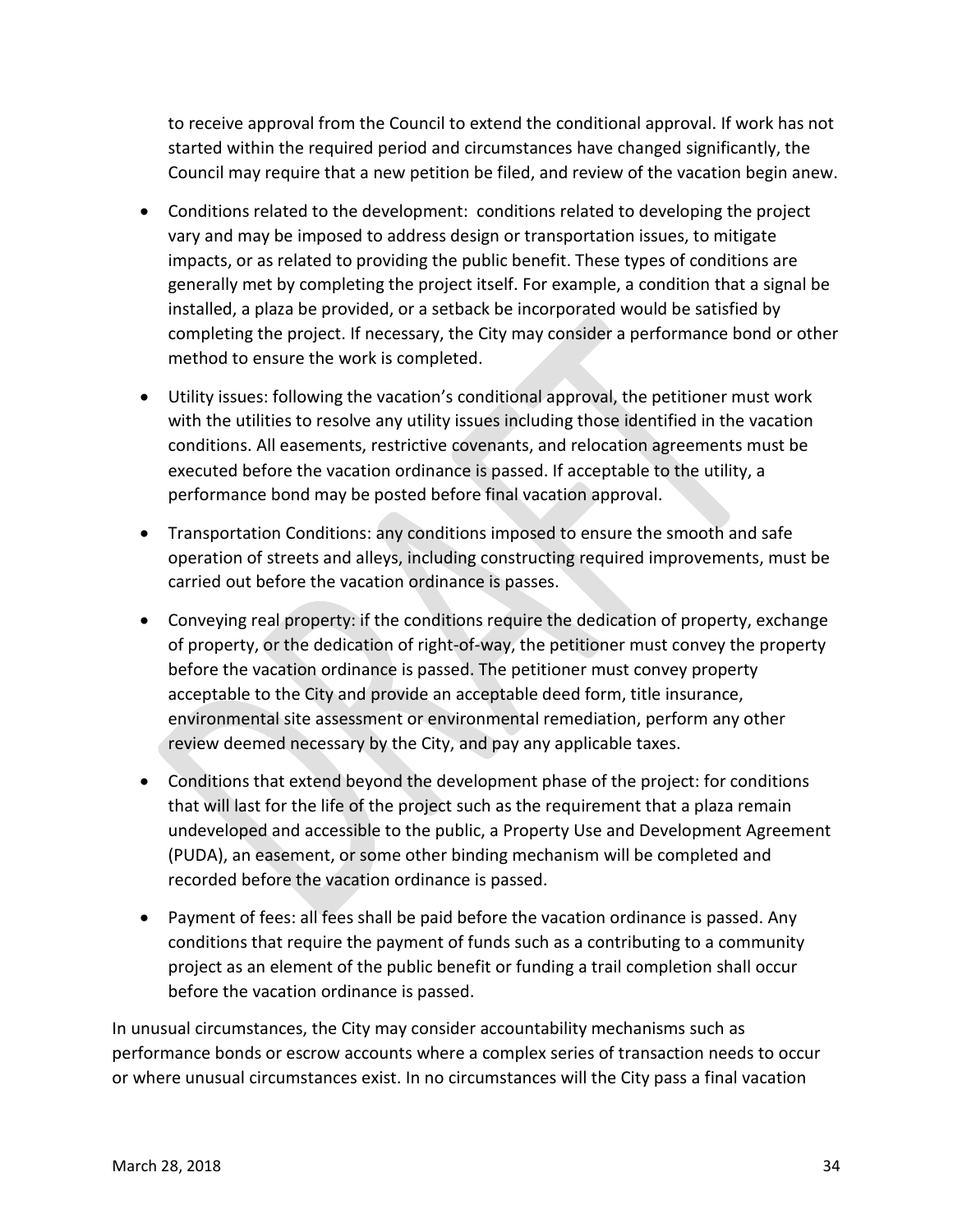ordinance without certainty about completing all required conditions and paying all required fees.

# **7. Final Street Vacation**

Once all conditions have been met, SDOT will prepare and the Council will consider and pass a final street vacation ordinance granting control of the street to the abutting property owners. Unless otherwise agreed upon by the abutting property owners, when more than one party owns property abutting the street, the street will be divided so that each side of the right-ofway receives the part of the street closest to their property.

# <span id="page-40-0"></span>**G. Costs and Fees**

The costs and fees associated with a vacation are established in the Seattle Municipal Code, and currently include filing, post-hearing, appraisal and vacation fees. The vacation fee will be based on the appraised value of the property. The review process includes the cost of providing professionally prepared project drawings and plans, maps and plot plans, traffic analysis, possible SEPA review, and Design Commission review. The project may require review by a Design Review Board, or other special review. The petitioner is responsible for preparing and providing information necessary to respond to City questions or concerns. Additional costs may include required mitigation measures and the costs associated with providing the public benefit.

Petitioners are given the option of concurrently filing for the vacation petition and a Master Use Permit. To protect the integrity of the legislative street vacation review process, a notarized statement must be signed by the petitioner and included in the petition for the proposed vacation. The statement should indicate that the petitioner has been informed the vacation petition may be subsequently denied at the City Council's discretion; and that any financial commitment the petitioner has made before vacation approval is at their own risk and will not be a factor in the Council's decision on the proposed street vacation.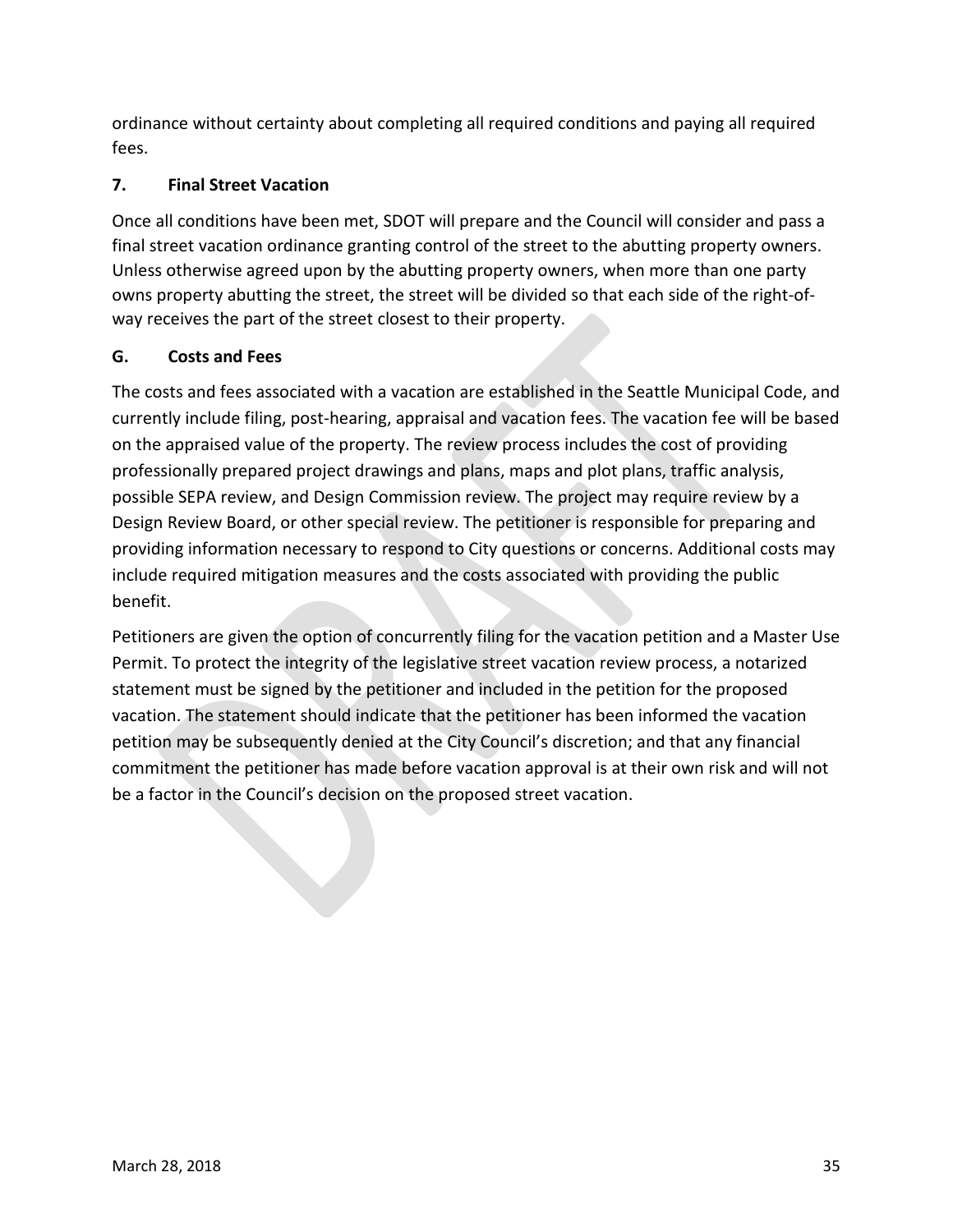|                | Attachment 2 - Seattle Design Commission Street Vacations Bill<br>Lish Whitson                                                                                                |  |
|----------------|-------------------------------------------------------------------------------------------------------------------------------------------------------------------------------|--|
|                | LEG Seattle Design Commission Street Vacations ORD<br>D <sub>5</sub>                                                                                                          |  |
| 1              | <b>CITY OF SEATTLE</b>                                                                                                                                                        |  |
| $\overline{2}$ |                                                                                                                                                                               |  |
| 3              |                                                                                                                                                                               |  |
| $\overline{4}$ | title                                                                                                                                                                         |  |
| 5              | AN ORDINANCE related to the Seattle Design Commission amending sections 3.58.010,                                                                                             |  |
| 6<br>$\tau$    | 3.58.030, 3.58.050, 3.58.080, 3.58.090 and 22.900G.080; and adding a new section<br>3.58.100; to clarify the role of the Seattle Design Commission in reviewing petitions for |  |
| 8              | long-term or permanent use of the public right-of-way and fees for Design Commission                                                                                          |  |
| 9              | review of such projects.                                                                                                                                                      |  |
| 10<br>11       | .body<br>WHEREAS, the Seattle Design Commission was created through Ordinance 96897 in July 1968;                                                                             |  |
|                |                                                                                                                                                                               |  |
| 12             | and                                                                                                                                                                           |  |
| 13             | WHEREAS, since 1998, Seattle's Street Vacation Policies have identified a role for the Seattle                                                                                |  |
| 14             | Design Commission in reviewing petitions for vacation of the public right-of-way; and                                                                                         |  |
| 15             | WHEREAS, the Council intends to clarify the role of the Seattle Design Commission in review                                                                                   |  |
| 16             | of street vacation petitions and certain term permit applications; NOW, THEREFORE,                                                                                            |  |
| 17             | BE IT ORDAINED BY THE CITY OF SEATTLE AS FOLLOWS:                                                                                                                             |  |
| 18             | Section 1. Section 3.58.010 of the Seattle Municipal code, last amended by Ordinance                                                                                          |  |
| 19             | 96977, is amended as follows.                                                                                                                                                 |  |
| 20             | 3.58.010 Commission established.                                                                                                                                              |  |
| 21             | There is established, as of October 1, 1968, a Seattle Design Commission to act in a                                                                                          |  |
| 22             | consulting capacity advisory to the City in connection with environmental and design aspects of                                                                               |  |
| 23             | City capital improvement projects and proposals for the long-term or permanent private use of                                                                                 |  |
| 24             | public rights-of-way. The Seattle Design Commission shall serve functions and carry out duties                                                                                |  |
| 25             | as provided in this chapter.                                                                                                                                                  |  |
| 26             | Section 2. Section 3.58.030 of the Seattle Municipal code, last amended by Ordinance                                                                                          |  |
| 27             | 121568, is amended as follows.                                                                                                                                                |  |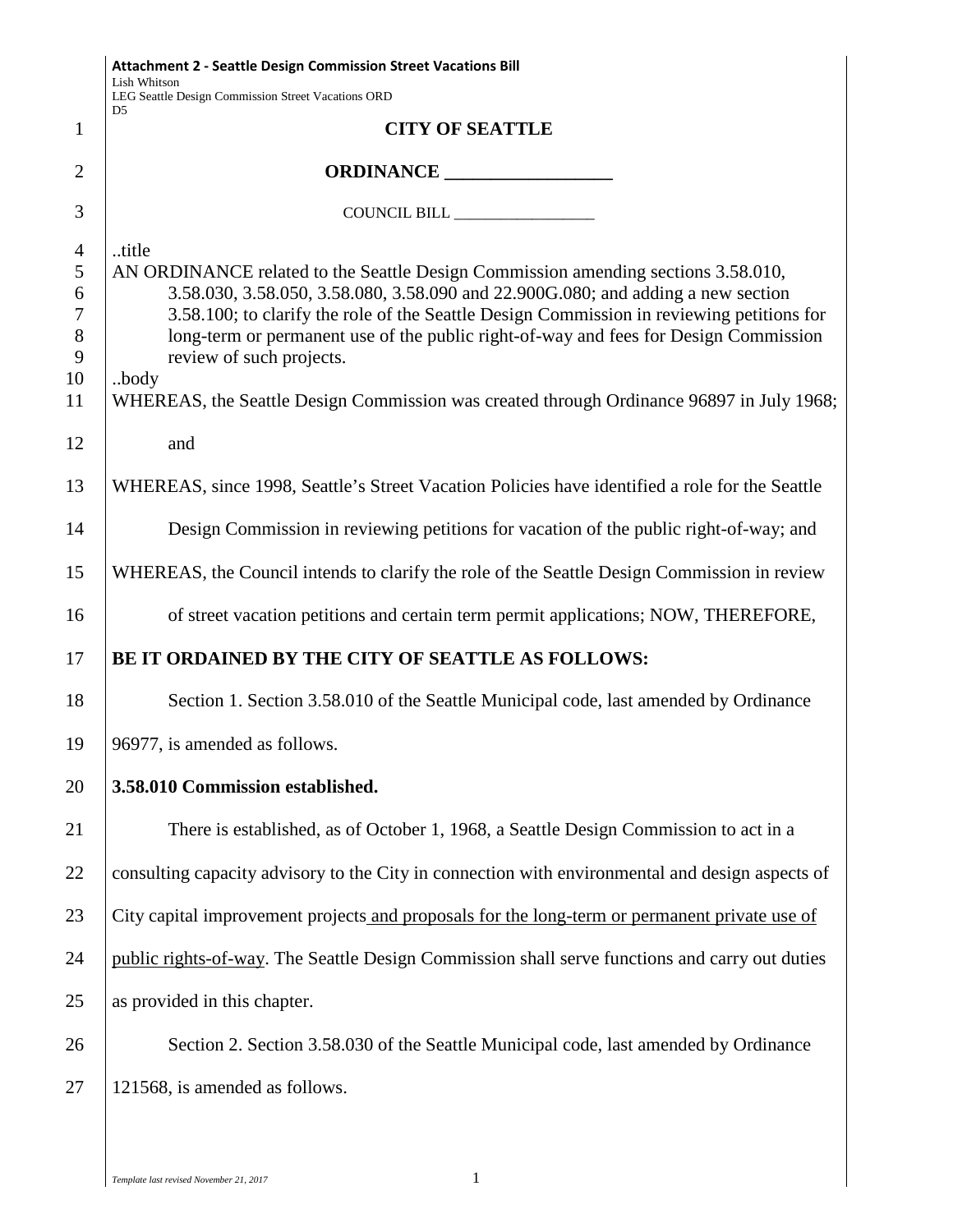#### 1 **3.58.030 Membership.**

 Subject to the provisions of this chapter, the Commission shall act in a consulting capacity, advisory to Mayor, City Council, and appropriate City officials in connection with environmental and design aspects of capital improvement projects of the City and proposals for 5 the long-term or permanent use of public rights-of-way. The Commission shall consist of nine  $\begin{bmatrix} 6 \\ 9 \end{bmatrix}$  (9) members appointed by the Mayor, subject to confirmation of a majority of the City Council and may be removed by the Mayor, subject to such confirmation. Membership shall include two  $(2)$  licensed architects, one (1) professional fine artist, and one (1) lay member; and, at least one 9 (1) and no more than two (2) from each of the following categories, for maximum total of five (5); professional urban planner, professional environmental or urban designer, landscape architect and licensed professional engineer. The Mayor shall solicit recommendations for membership from the American Institute of Architects, Seattle Chapter; the American Planning Association, Puget Sound Section of the Washington State Chapter; the American Society of Landscape Architects; the Consulting Engineers Council of Washington; the American Society of Civil Engineers; the Seattle Arts Commission; and other professional organizations for the nonlay members. The lay member shall be selected because of particular qualifications in matters 17 | related to the purpose of the Commission.

18 In addition to the members set forth above, one (1) designated young adult position shall 19 be added to the Seattle Design Commission pursuant to the Get Engaged Program, SMC Chapter 20 3.51. The terms of service related to this young adult position are set forth in SMC Chapter 3.51. 21 Section 3. Section 3.58.030 of the Seattle Municipal code, last amended by Ordinance 22 96897, is amended as follows.

#### 23 **3.58.050 Compensation—Calling in of consultants.**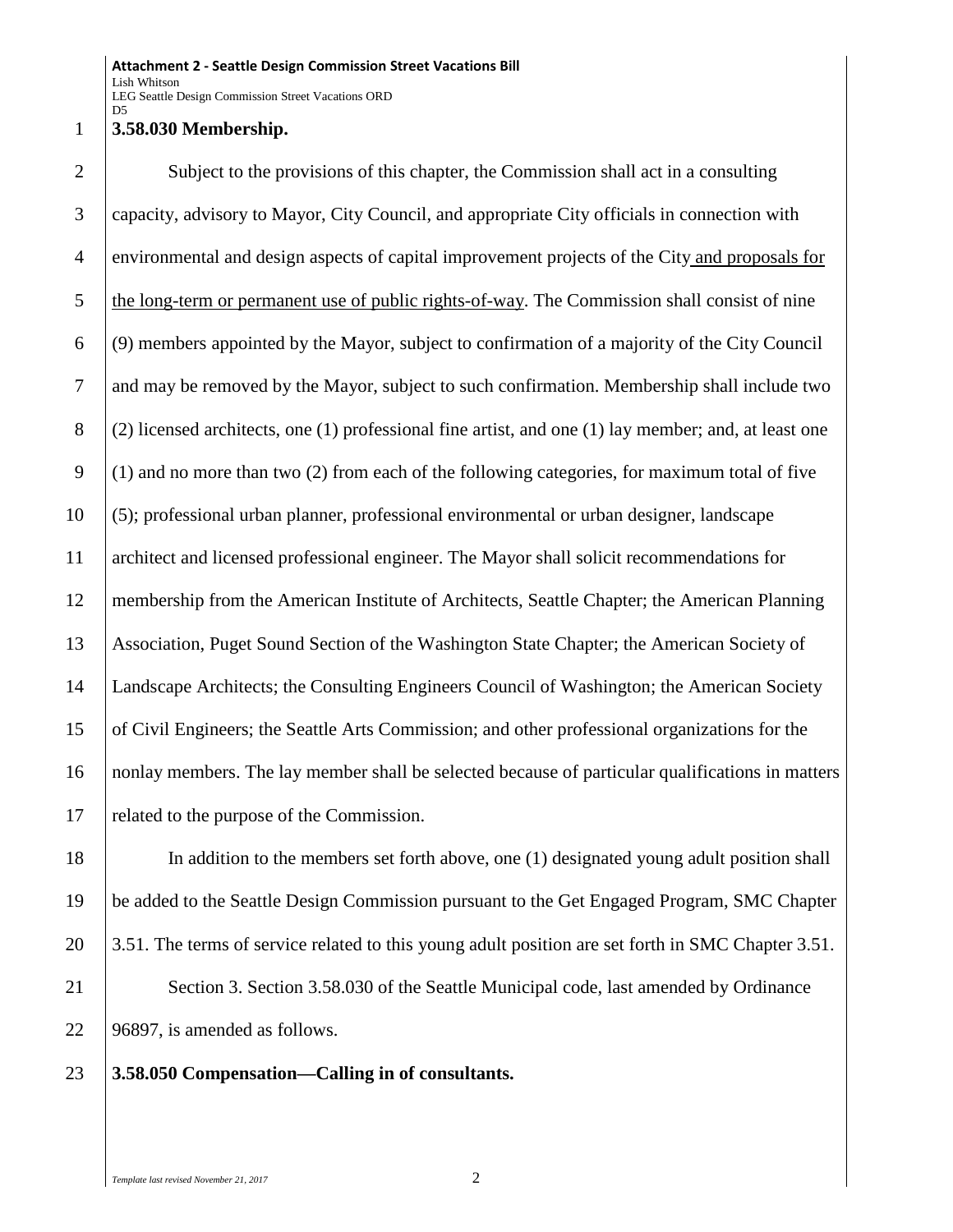**Attachment 2 - Seattle Design Commission Street Vacations Bill** Lish Whitson

LEG Seattle Design Commission Street Vacations ORD D<sub>5</sub>

 A. Compensation for the professional and skilled services rendered by members of the Commission, while serving in a consultant capacity to the City in meeting sessions, shall be at the rate of Twenty-five Dollars (\$25.00) for each hour, including the time of travel to Commission meetings, provided, however, that the total compensation that shall become due and payable to any member shall not exceed Two Hundred Dollars (\$200) for any one (1) day in meeting sessions of the Commission. Commission members shall be reimbursed for actual costs incurred by them in performance of the duties of the Commission including the cost of travel to 8 Commission meetings. Members of the Commission shall not participate on a design team under consideration for appointment by the Commission, or be recommended for appointment by the 10 Commission for a design contract. B. Subject to prior approval by the City, the Commission may from time to time call in

 $12$  ((special)) outside consultants. Such consultants shall be chosen by the Commission for their 13 recognized competence and experience in ((the planning and design of specific projects, or for 14 their overall particular competence in the design of public works.) matters before the 15 Commission. All costs related to engaging any such consultants shall be paid by the applicant or 16 agency whose proposal before the Commission necessitated the need for Consultant services. 17 Section 3. Section 3.58.080 of the Seattle Municipal Code, last amended by Ordinance 18 120479, is amended as follows.

19 **3.58.080 Advisory duties.** 

20 The advisory and review function of the Commission shall include:

21 A. Study of capital improvement projects prior to commencement of design and 22 formulation of recommended aesthetic, environmental and design principles and objectives that 23 the Commission believes should be sought in the development of the project. These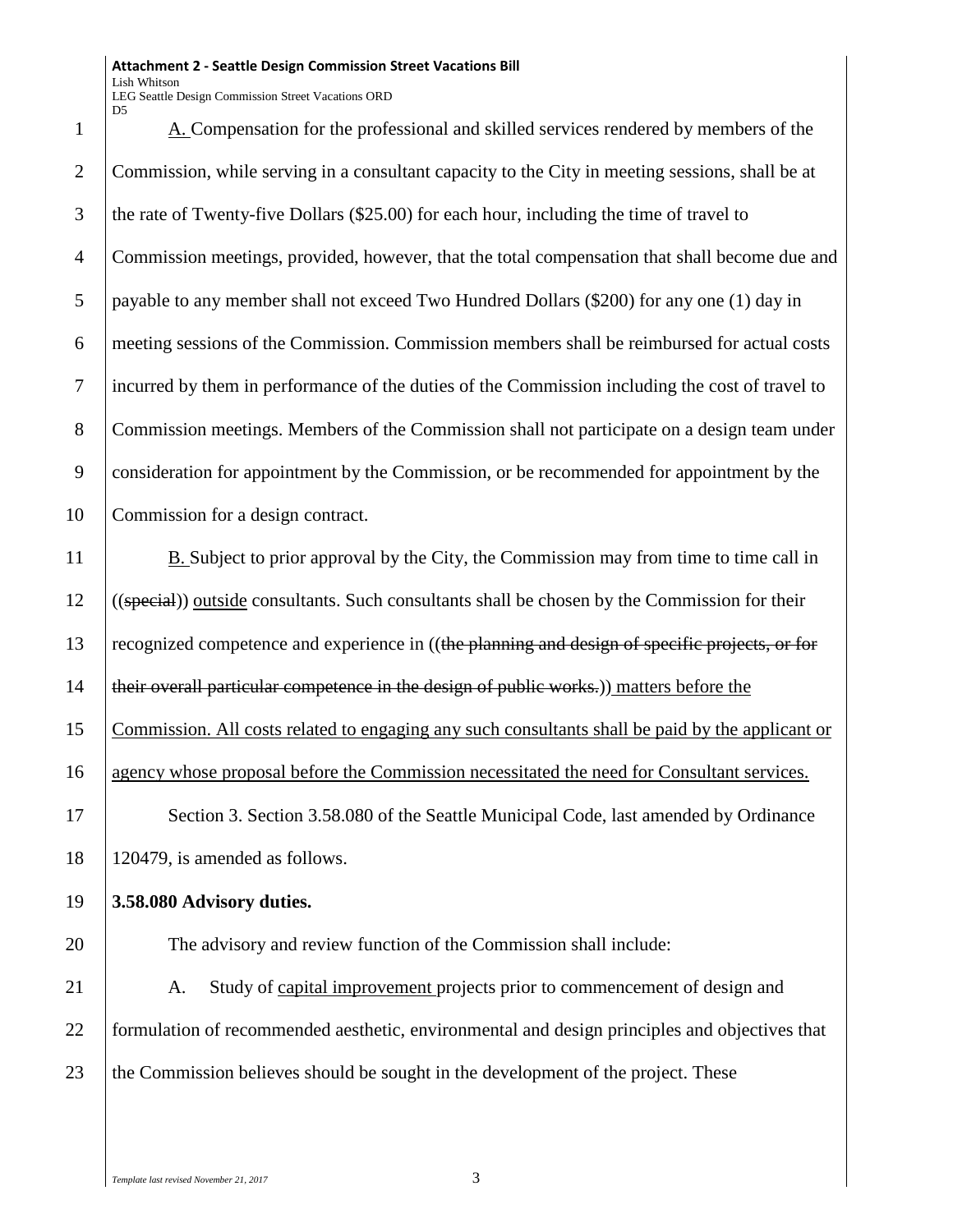recommendations should be discussed with the project designers and appropriate City officials

prior to commencement of design work.

 B. Review of capital improvement projects from time to time during the design period 4 and recommendation for approval or changes upon completion of the schematic design phase, 5 the design development phase and the construction document phase. It shall be the function of the Commission to advise and assist the project designer and appropriate City officials in the development of the project. The Commission may recommend changes in the project designer's 8 work or may recommend approval. Commission review of the construction document phase shall mean review relative to compliance with previously determined environmental and aesthetic

10 objectives.

 C. Assist City officials in selecting project designers. At the request of the City department with responsibility for management of a capital improvement project, individual Commission members shall serve on the selection panel that recommends design services for the execution of such projects.

 D. Review petitions for long-term or permanent use of city streets, alleys, and other public rights-of-way, such as street or alley vacations pursuant to Chapter 15.62; or skybridge petitions pursuant to Chapter 15.64; or other above-grade significant structure term permit applications pursuant to Chapter 15.65. The Commission shall advise the Council on the appropriateness of such an action and any public benefits associated with the petition. 20 Section 4. Section 3.58.090 of the Seattle Municipal Code, last amended by Ordinance

124919, is amended as follows.

**3.58.090 Fees and charges for Design Commission review**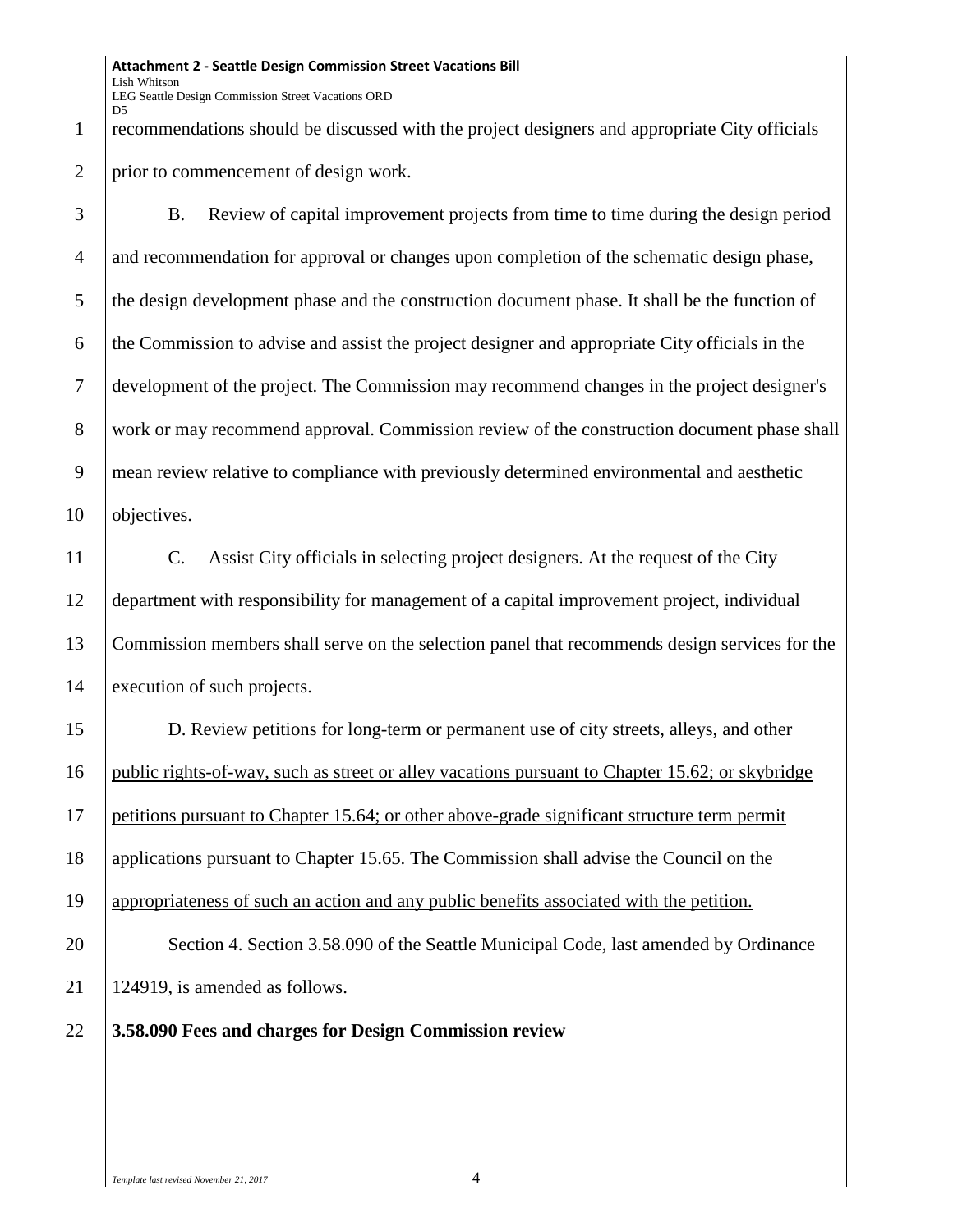|                | Attachment 2 - Seattle Design Commission Street Vacations Bill<br>Lish Whitson<br>LEG Seattle Design Commission Street Vacations ORD |
|----------------|--------------------------------------------------------------------------------------------------------------------------------------|
| $\mathbf 1$    | D <sub>5</sub><br>A. The Commission is authorized to charge fees pursuant to Section ((22.900D.170))                                 |
| $\overline{2}$ | 22.900G.080.                                                                                                                         |
| 3              | ((B. The Commission in its discretion, with the concurrence of the City Budget Director,                                             |
| 4              | may waive its fee under subsection 3.58.090.A, in whole or in part, in the following                                                 |
| 5              | circumstances:                                                                                                                       |
| 6              | 1. Whenever Commission fees, if charged, would be disproportionate to the sums                                                       |
| 7              | available and could cause abandonment for the following types of projects: artworks, projects                                        |
| 8              | funded by grants and donations, neighborhood self-help projects undertaken by volunteers and                                         |
| 9              | nonprofit organizations, and for small capital improvements.                                                                         |
| 10             | 2. For Low income and Special Needs Housing Projects Subject to Design                                                               |
| 11             | Commission Review. The Commission may require a deposit of its fee before reviewing a                                                |
| 12             | project or giving its advice.                                                                                                        |
| 13             | C. The Commission shall charge fees for its review of City departments' capital                                                      |
| 14             | improvement projects as set forth in subsections 22.900G.080.A through 22.900G.080.D.))                                              |
| 15             | Section 5. A new section 3.58.100 is added to the Seattle Municipal Code as follows:                                                 |
| 16             | 3.58.100 Public Benefits Subcommittee                                                                                                |
| 17             | A. The Commission may convene a subcommittee to review public benefit proposals                                                      |
| 18             | related to petitions for vacations of public rights-of-way and make recommendations to the full                                      |
| 19             | Commission regarding such proposals. The Public Benefit Subcommittee authorized under this                                           |
| 20             | section will be convened to evaluate proposals that include public benefit features that do not                                      |
| 21             | require upgrades to the public realm or the creation of open space, such as affordable housing,                                      |
| 22             | financial payments to social service agencies, financial payments to City agencies or other                                          |
| 23             | similar entities that provide job training programs or other similar activities.                                                     |
|                |                                                                                                                                      |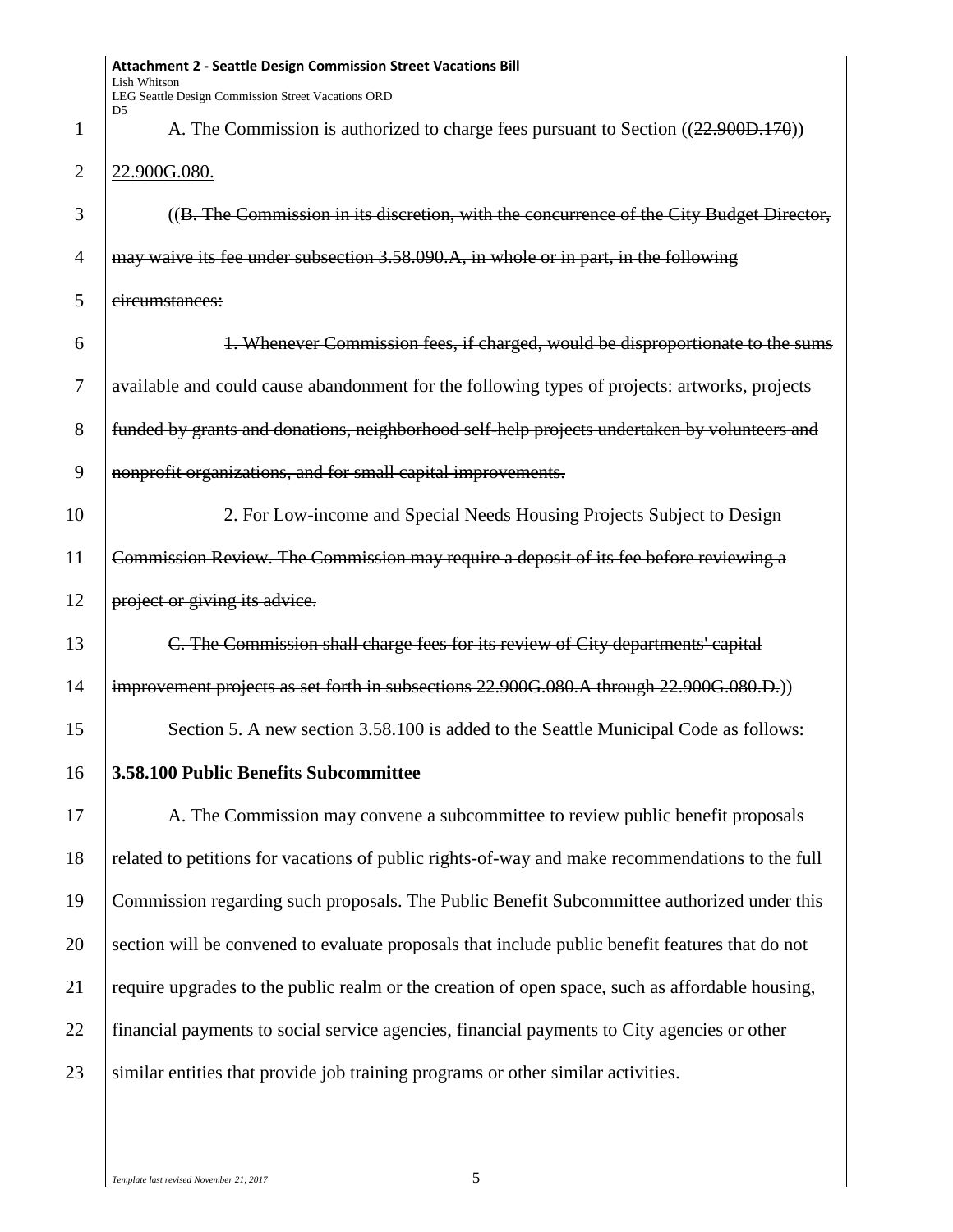B. A subcommittee convened under this section will be comprised of members of the Commission, City staff, and additional members with expertise in community development, low- income housing, workers' rights, and other areas of relevant expertise not otherwise found on the Commission. The Commission will recruit and appoint the additional members, following Commission rulemaking. The subcommittee will not comprise a quorum of Commission members. C. When appropriate, the subcommittee will hold meetings in the evening as needed and accept public comment on the public benefit proposal prior to making a recommendation to the Commission. 10 Section 4. Section 3.58.090 of the Seattle Municipal Code, last amended by Ordinance 125492, is amended as follows. **22.900G.080 Design Commission fees**  ((A. City Capital Improvement Projects, as Defined in Section 3.58.020. Design 14 Commission fees shall be assessed at a rate of 0.3 percent of the construction cost for City capital improvement projects for which billing will commence on or before December 31, 1998, except 16 as specified in subsections 22.900G.080.B and 22.900G.080.D. Billing will occur at the time of 17 Contract award by the Department of Finance, who will forward the bills to the Department for distribution to appropriate City departments. Payment will be made through a fund transfer to the Department Operating Fund. 21 B. Major City Capital Improvement Projects. Except as specified in subsection 22 22.900G.080.D, Design Commission fees shall be assessed at a rate of up to 0.3 percent of the **construction cost for major City capital improvement projects (greater than \$10,000,000**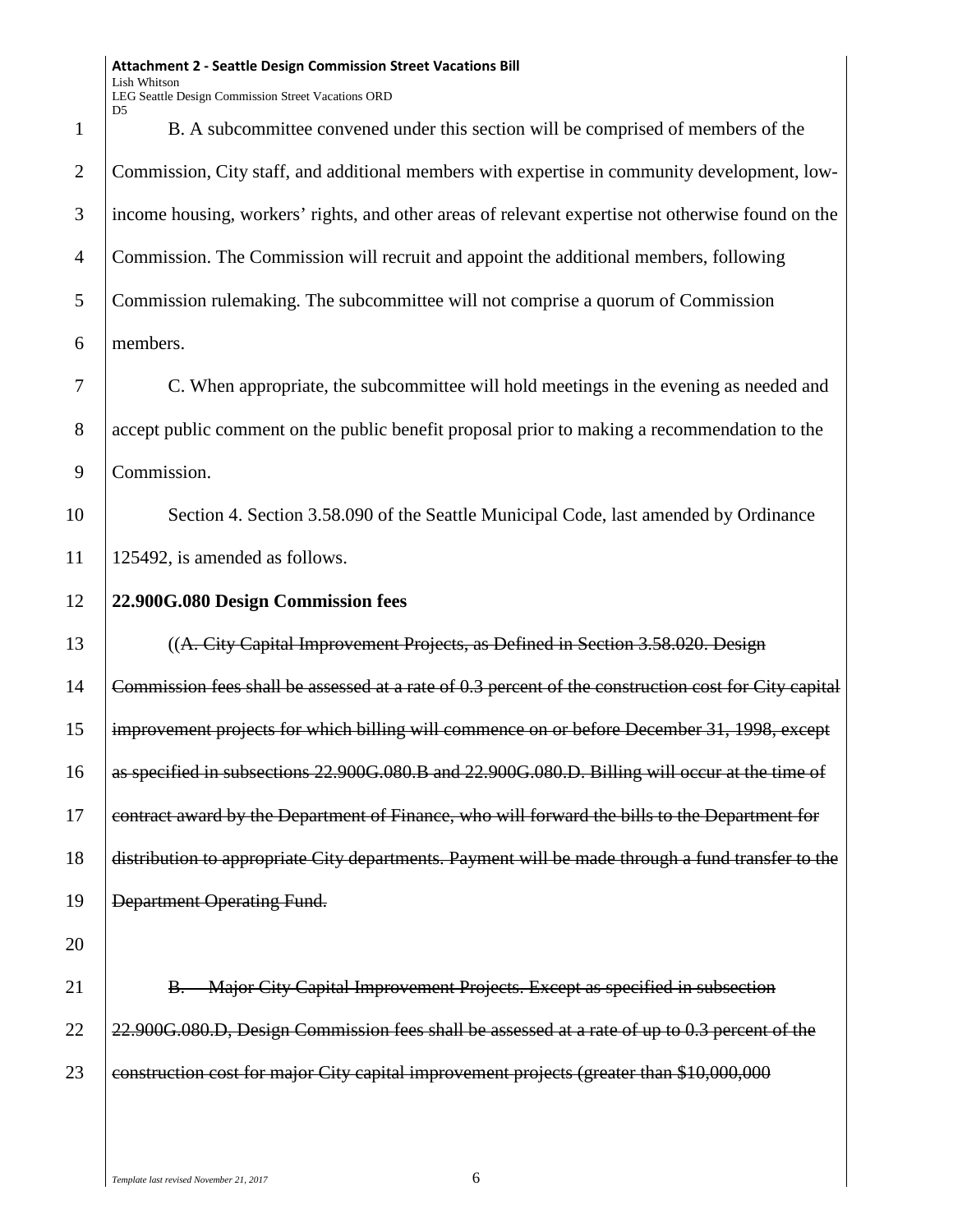**Attachment 2 - Seattle Design Commission Street Vacations Bill** Lish Whitson LEG Seattle Design Commission Street Vacations ORD D<sub>5</sub>

1 construction budget) for which billing will commence on or before December 31, 1998. The fee 2 shall be set through negotiations with the City Budget Director and the Design Commission. 3 **Billing shall occur in accordance with a schedule agreed upon by the City Budget Director and** 4 the Design Commission. 5 C. 1. For City capital improvement projects, as defined in Section 3.58.020, for which 6 no billing commenced under subsections 22.900G.080.A or 22.900G.080.B on or before 7 December 31, 1998, and that do not fall within an exception in subsection 22.900G.080.D, the 8 City Budget Director, the Design Commission, and each affected City department will attempt to 9 agree on that department's projects that are expected to be assessed by the Design Commission in 10 the following year. If no agreement is reached by a date established by the City Budget Director, 11 the City Budget Director will establish the list of such projects. The City Budget Director may 12 establish the assessable appropriation of a City capital improvement below the actual 13 appropriation in order that the project not be assessed an unduly high fee relative to the cost of 14 | the anticipated Design Commission review. 15 15 2. The City Budget Director will assess a uniform fee of up to one percent of 16 the total of all departments' capital improvement project appropriations for those projects 17 assessable for Design Commission fees. Such fee shall be set so as to be sufficient, when 18 combined with other funding sources, to support the anticipated costs of the Design Commission 19 for the following year, but in no case shall the fee exceed one percent. 20 | 3. The Director of the Seattle Department of Construction and Inspections shall 21 **bill each department in the amount determined by the City Budget Director, and that amount**  $22$  shall be paid by fund transfer to the Department Operating Fund.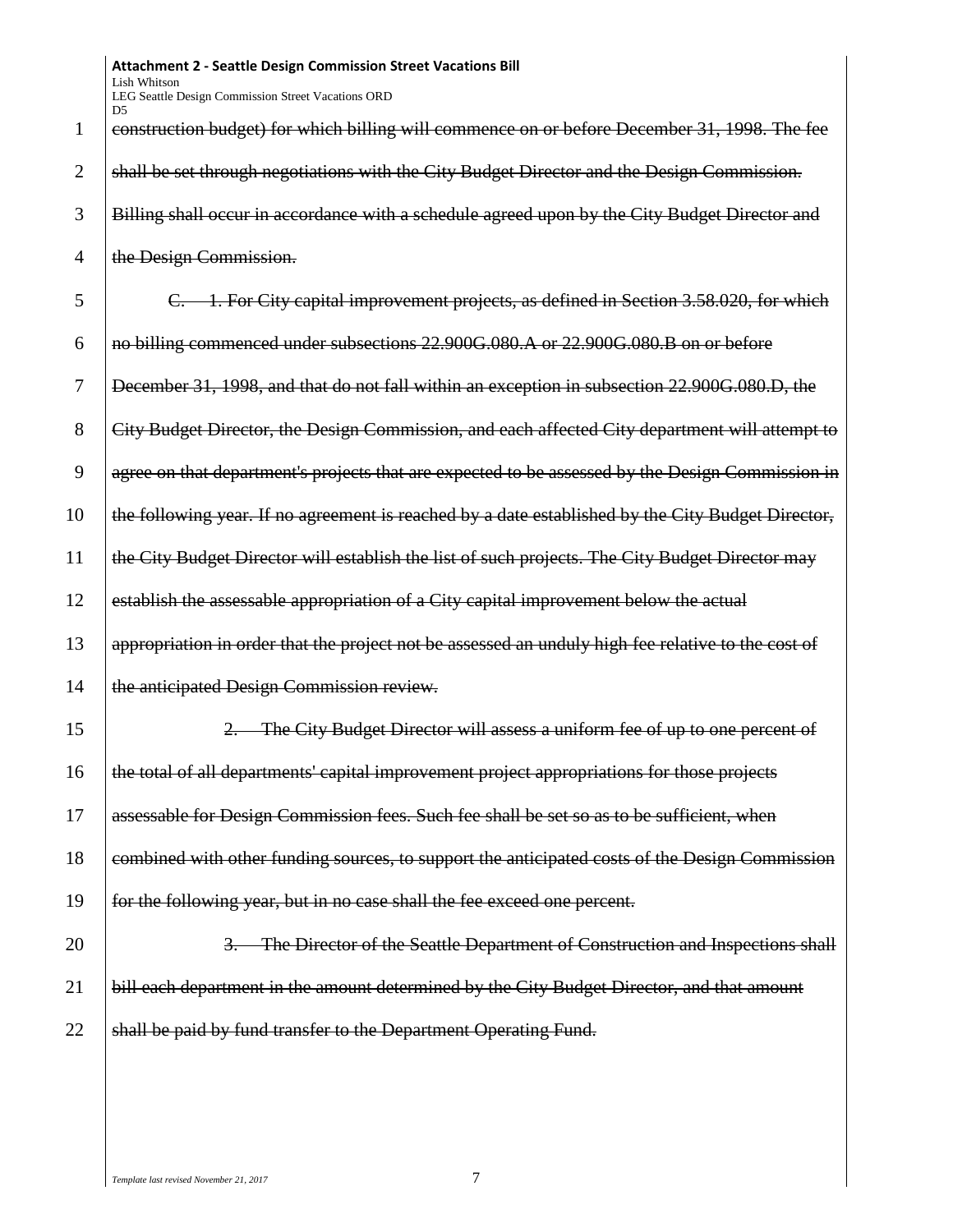| $\mathbf{1}$   | ມມ<br>If a capital improvement project's appropriation has been included in a fee<br>$4-$            |
|----------------|------------------------------------------------------------------------------------------------------|
| $\overline{2}$ | assessed under this section, but Design Commission review of that project is delayed into a          |
| 3              | future year, that appropriation amount shall not be counted again in the calculation of the fee for  |
| $\overline{4}$ | any future year. If review of a project on which a fee has been assessed under this subsection       |
| 5              | 22.900G.080.C is canceled, or if review commences on a project that, but for timeliness, would       |
| 6              | have been included but was not included in the calculation of a fee under this subsection            |
| 7              | 22.900G.080.C, the City Budget Director shall adjust the department's total assessable               |
| 8              | appropriation downwards or upwards, respectively, when establishing the subsequent year's fee.       |
| 9              | D. Special exceptions.)                                                                              |
| 10             | The Commission will bill non-City projects seeking long-term or permanent use of a                   |
| 11             | right of way including, but not limited to, vacations of a street, alley or public place pursuant to |
| 12             | Chapter 15.62, a skybridge term permit pursuant to Chapter 15.64 or a significant structure          |
| 13             | pursuant to Chapter 15.65 at the hourly rate of \$112 an hour per Commissioner for subcommittee      |
| 14             | review, or \$791 an hour for full Commission review. Billing will be sent to the Seattle             |
| 15             | Department of Transportation for inclusion into the plan review costs charged to the applicant, or   |
| 16             | be billed directly by the Department. For those projects billed through the Seattle Department of    |
| 17             | Transportation, payment will be made by a fund transfer from the Transportation Fund to the          |
| 18             | Department Fund from funds paid by the applicant. ((, except that fees)) Fees may be waived, in      |
| 19             | whole or in part, at the discretion of the Commission with the concurrence of the City Budget        |
| 20             | Director in the following circumstances:                                                             |
|                |                                                                                                      |

21 1. Whenever Commission fees, if charged, would be disproportionate to the sums 22 available and could cause abandonment of the project for the following types of projects: art-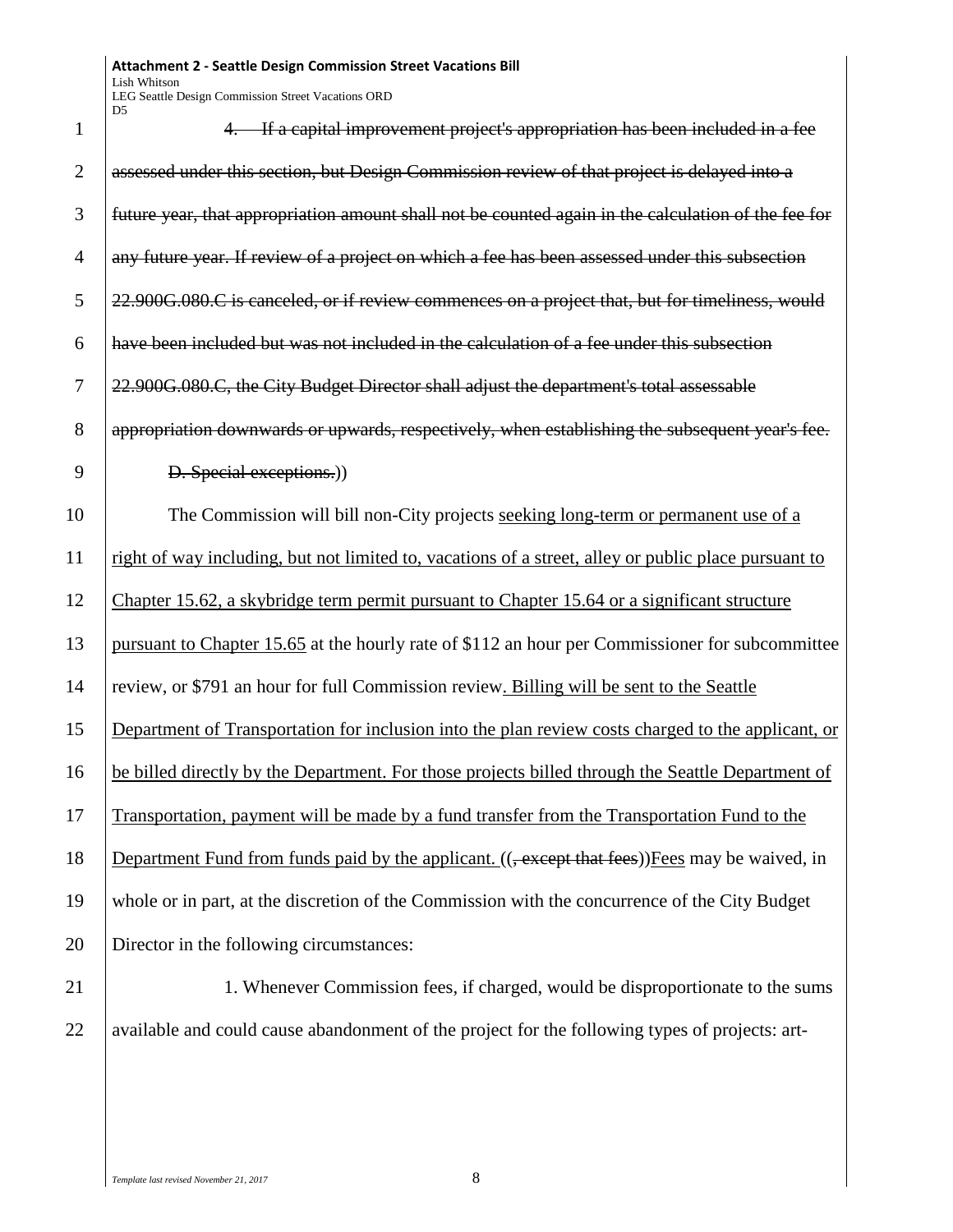works, projects funded by grants and donations, neighborhood self-help projects undertaken by 2 volunteers and nonprofit organizations, and small capital improvements; 2. For low-income and special needs housing projects subject to Design Commission review. ((E. Street use permit reviews. Street use permit reviews, which are required before issuance of a street use permit for improvements within the public right-of-way, will be billed at the hourly rate of \$112 an hour per Commissioner for subcommittee review, or \$794 an hour for full Commission review. Billing will be sent to the Seattle Department of Transportation for 9 inclusion into the plan review costs charged to the applicant, or be billed directly by the **Department.** For those projects billed through the Seattle Department of Transportation, payment 11 will be made by a fund transfer from the Transportation Fund to the Department Fund from 12 | funds paid by the applicant. F. Early Master Use Permit stage or projects outside City contract process. For design 14 Feview at an early Master Use Permit stage or for projects outside The City of Seattle contract award process, Design Commission fees will be billed by the Department at an hourly rate of

16 \$112 an hour per Commissioner for subcommittee review, or \$791 an hour for full Commission

 $17$  review $\sqrt{}$ )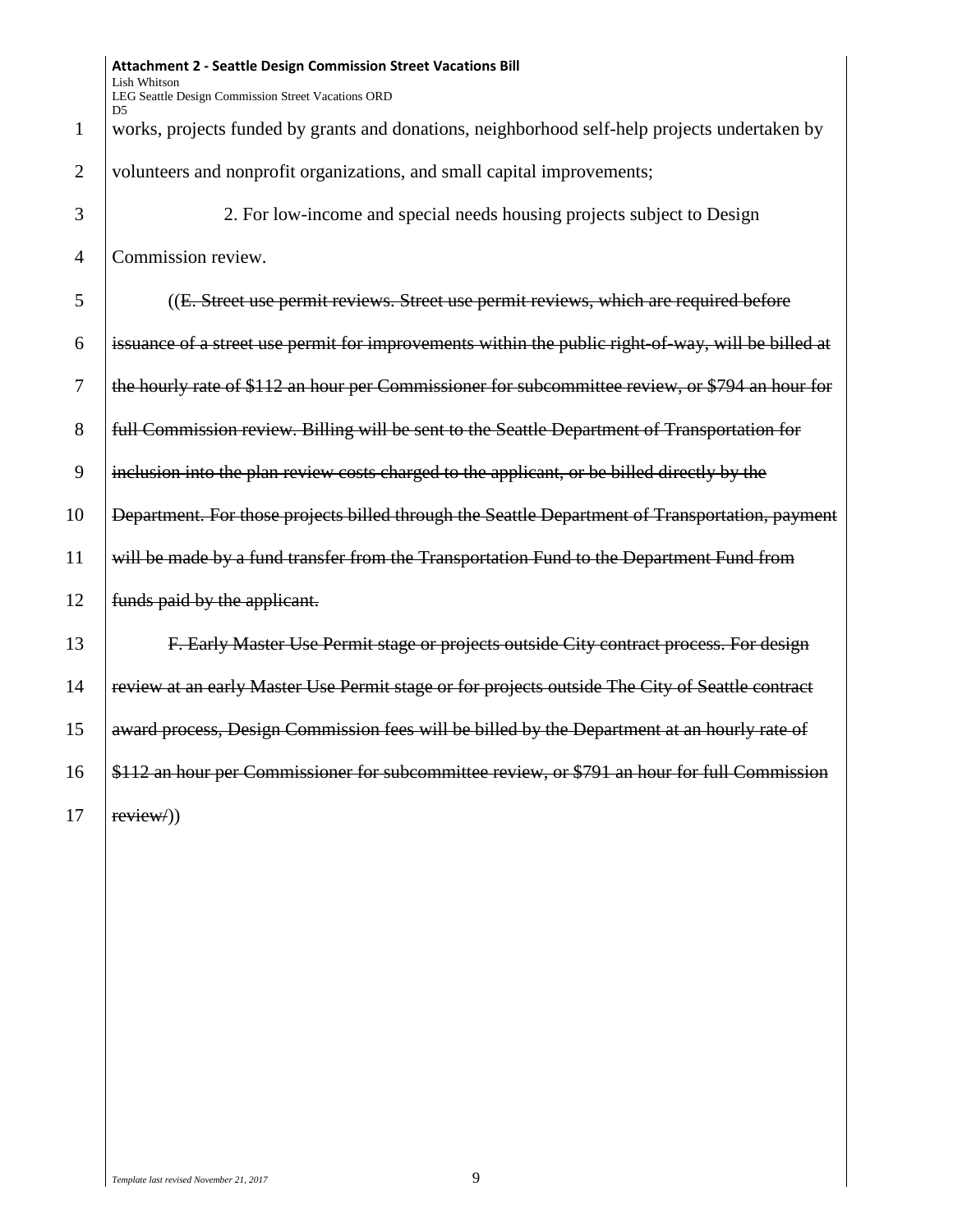|                | Attachment 2 - Seattle Design Commission Street Vacations Bill<br><b>Lish Whitson</b><br>LEG Seattle Design Commission Street Vacations ORD |                                                                                                 |
|----------------|---------------------------------------------------------------------------------------------------------------------------------------------|-------------------------------------------------------------------------------------------------|
| $\mathbf{1}$   | D <sub>5</sub>                                                                                                                              | Section 5. This ordinance shall take effect and be in force 30 days after its approval by       |
| $\overline{2}$ |                                                                                                                                             | the Mayor, but if not approved and returned by the Mayor within ten days after presentation, it |
| 3              | shall take effect as provided by Seattle Municipal Code Section 1.04.020.                                                                   |                                                                                                 |
| 4              |                                                                                                                                             |                                                                                                 |
|                |                                                                                                                                             |                                                                                                 |
| 5              | and signed by me in open session in authentication of its passage this _____ day of                                                         |                                                                                                 |
| 6              | , 2018.                                                                                                                                     |                                                                                                 |
|                |                                                                                                                                             |                                                                                                 |
| 7              |                                                                                                                                             |                                                                                                 |
| 8              |                                                                                                                                             |                                                                                                 |
| 9              |                                                                                                                                             |                                                                                                 |
| 10             |                                                                                                                                             |                                                                                                 |
| 11             |                                                                                                                                             | Jenny A. Durkan, Mayor                                                                          |
| 12             |                                                                                                                                             | 2018.                                                                                           |
| 13             |                                                                                                                                             |                                                                                                 |
| 14             |                                                                                                                                             | Monica Martinez Simmons, City Clerk                                                             |
| 15             | (Seal)                                                                                                                                      |                                                                                                 |
|                |                                                                                                                                             |                                                                                                 |
|                |                                                                                                                                             |                                                                                                 |
|                |                                                                                                                                             |                                                                                                 |
|                |                                                                                                                                             |                                                                                                 |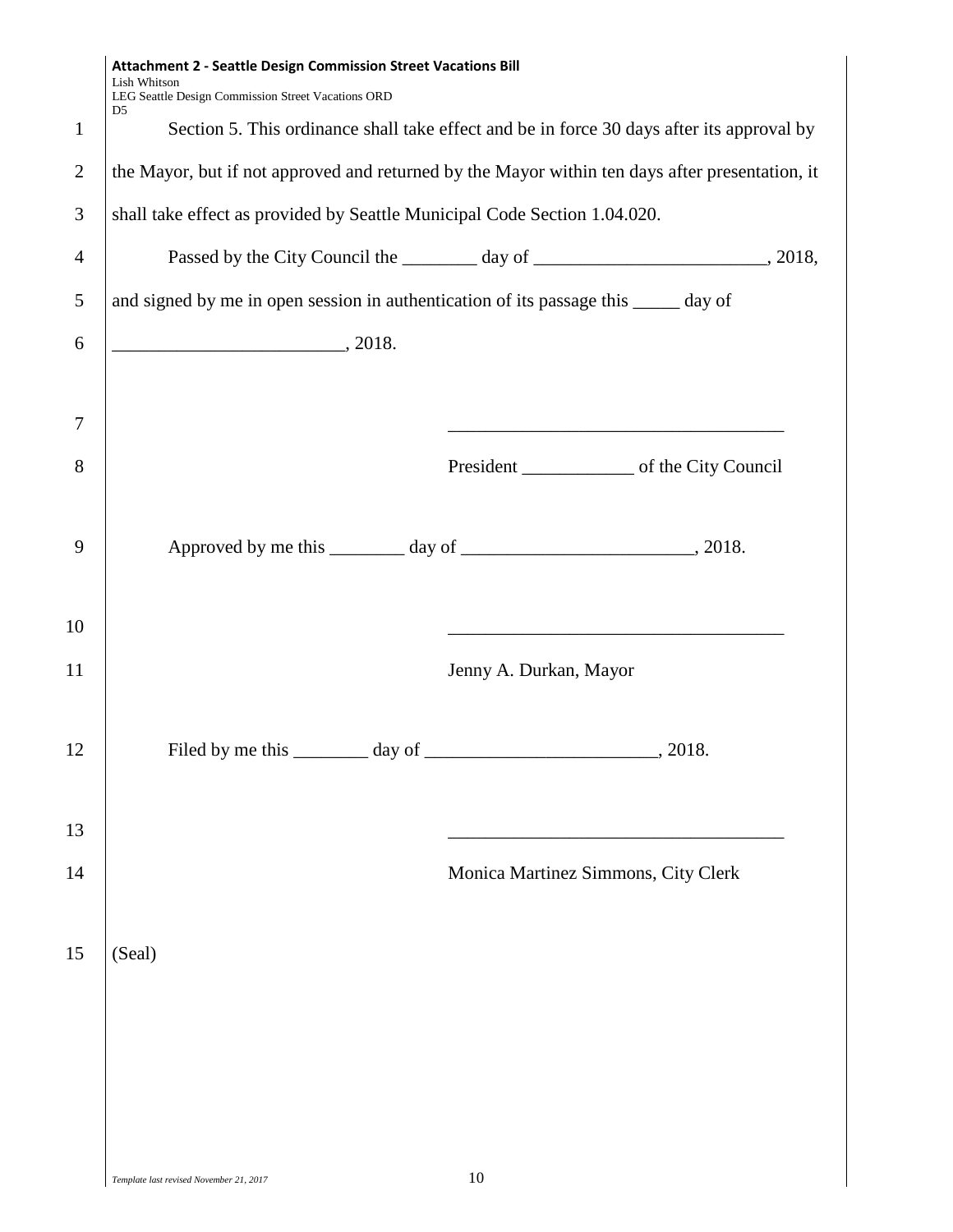|                            | <b>Attachment 3 - Street Vacation Land Use Code amendments</b><br><b>Lish Whitson</b>                                                                                                                                                                      |  |
|----------------------------|------------------------------------------------------------------------------------------------------------------------------------------------------------------------------------------------------------------------------------------------------------|--|
|                            | LEG Street Vacation Land Use Code ORD<br>D <sub>4</sub>                                                                                                                                                                                                    |  |
| $\mathbf{1}$               | <b>CITY OF SEATTLE</b>                                                                                                                                                                                                                                     |  |
| $\overline{2}$             |                                                                                                                                                                                                                                                            |  |
| 3                          |                                                                                                                                                                                                                                                            |  |
| $\overline{4}$             | title                                                                                                                                                                                                                                                      |  |
| 5<br>6<br>$\boldsymbol{7}$ | AN ORDINANCE related to land use and zoning, adding a new Section 23.41.022 to the Seattle<br>Municipal Code (SMC) and amending section 23.76.005 of the SMC to clarify the<br>relationship between design review and review of street vacation petitions. |  |
| $8\,$<br>9                 | body<br>WHEREAS, the Street Vacation Policies of the City of Seattle were adopted in 1998; and                                                                                                                                                             |  |
| 10                         | WHEREAS, the Council intends to clarify the relationship between the street vacation review                                                                                                                                                                |  |
| 11                         | process and the Design Review program; NOW, THEREFORE,                                                                                                                                                                                                     |  |
| 12                         | BE IT ORDAINED BY THE CITY OF SEATTLE AS FOLLOWS:                                                                                                                                                                                                          |  |
| 13                         | Section 1. A new Section 23.41.022 is added to the Seattle Municipal Code as follows:                                                                                                                                                                      |  |
| 14                         | 23.41.022 Coordination of Design Review and Vacations of Right-of-Way                                                                                                                                                                                      |  |
| 15                         | A. Full Design Review. The following requirements apply to projects that seek the                                                                                                                                                                          |  |
| 16                         | vacation of a public right-of-way pursuant to Seattle Municipal Code Chapter 15.62 and are                                                                                                                                                                 |  |
| 17                         | subject to or for which an applicant has elected full design review pursuant to Section 23.41.004.                                                                                                                                                         |  |
| 18                         | 1. Early Design Guidance. Before submitting any application materials to begin                                                                                                                                                                             |  |
| 19                         | the early design guidance process, an applicant shall consult with the Seattle Design                                                                                                                                                                      |  |
| 20                         | Commission. The purpose of the consultation is to have the Seattle Design Commission provide                                                                                                                                                               |  |
| 21                         | recommendations to the Design Review Board prior to the board holding any early design                                                                                                                                                                     |  |
| 22                         | guidance meetings under Seattle Municipal Code Section 23.41.014. The Seattle Design                                                                                                                                                                       |  |
| 23                         | Commission recommendations will include any initial concerns about the proposed project and                                                                                                                                                                |  |
| 24                         | any conceptual design or siting alternatives, including any no-vacation alternatives prepared.                                                                                                                                                             |  |
| 25                         | 2. Design Review Board recommendation. The Design Review Board shall not                                                                                                                                                                                   |  |
| 26                         | hold a final recommendation meeting until the Seattle Design Commission makes a                                                                                                                                                                            |  |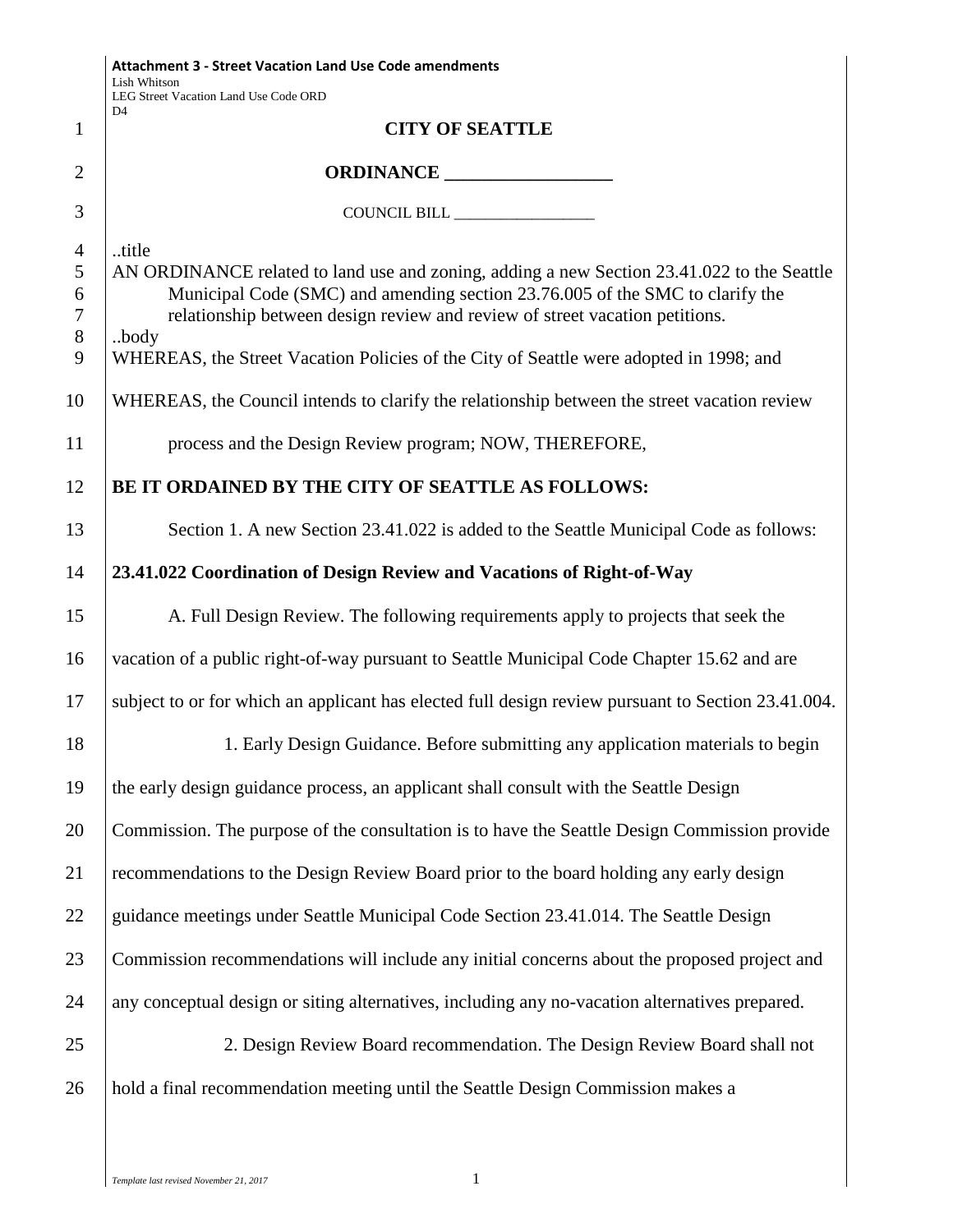1 recommendation on the Public Trust Analysis phase of a street vacation review as described in 2 the Street Vacation Policies of the City of Seattle.

3 B. Administrative Design Review. The following requirements apply to projects that seek <sup>4</sup> the vacation of a public right-of-way pursuant to Seattle Municipal Code Chapter 15.62 and are 5 subject to or for which an applicant has elected administrative design review pursuant to Section  $6 \quad 23.41.004.$ 

7 1. Early Design Guidance. Before the Director makes guideline priorities 8 available, an applicant shall consult with the Seattle Design Commission. The purpose of the 9 consultation is to have the Seattle Design Commission provide recommendations to the Director 10 prior to the Director identifying priorities pursuant to section 23.41.016. The Seattle Design 11 Commission recommendations will include any initial concerns about the proposed project and 12 any conceptual design or siting alternatives, including any no-vacation alternatives prepared. 13 13 2. Design Review Board recommendation. The Director shall not make a

14 recommendation pursuant to section 23.41.016 until the Seattle Design Commission makes a 15 recommendation on the Public Trust Analysis phase of a street vacation review.

16 Section 2. Section 23.76.005 of the Seattle Municipal Code, last amended by Ordinance 17 123913, is amended as follows:

18 **23.76.005 Time for decisions**

19 A. Except as otherwise provided in this Section 23.76.005 or otherwise agreed to by 20 the applicant, land use decisions on applications shall be made within 120 days after the 21 applicant has been notified that the application is complete. In determining the number of days 22 that have elapsed after the notification that the application is complete, the following periods 23 shall be excluded: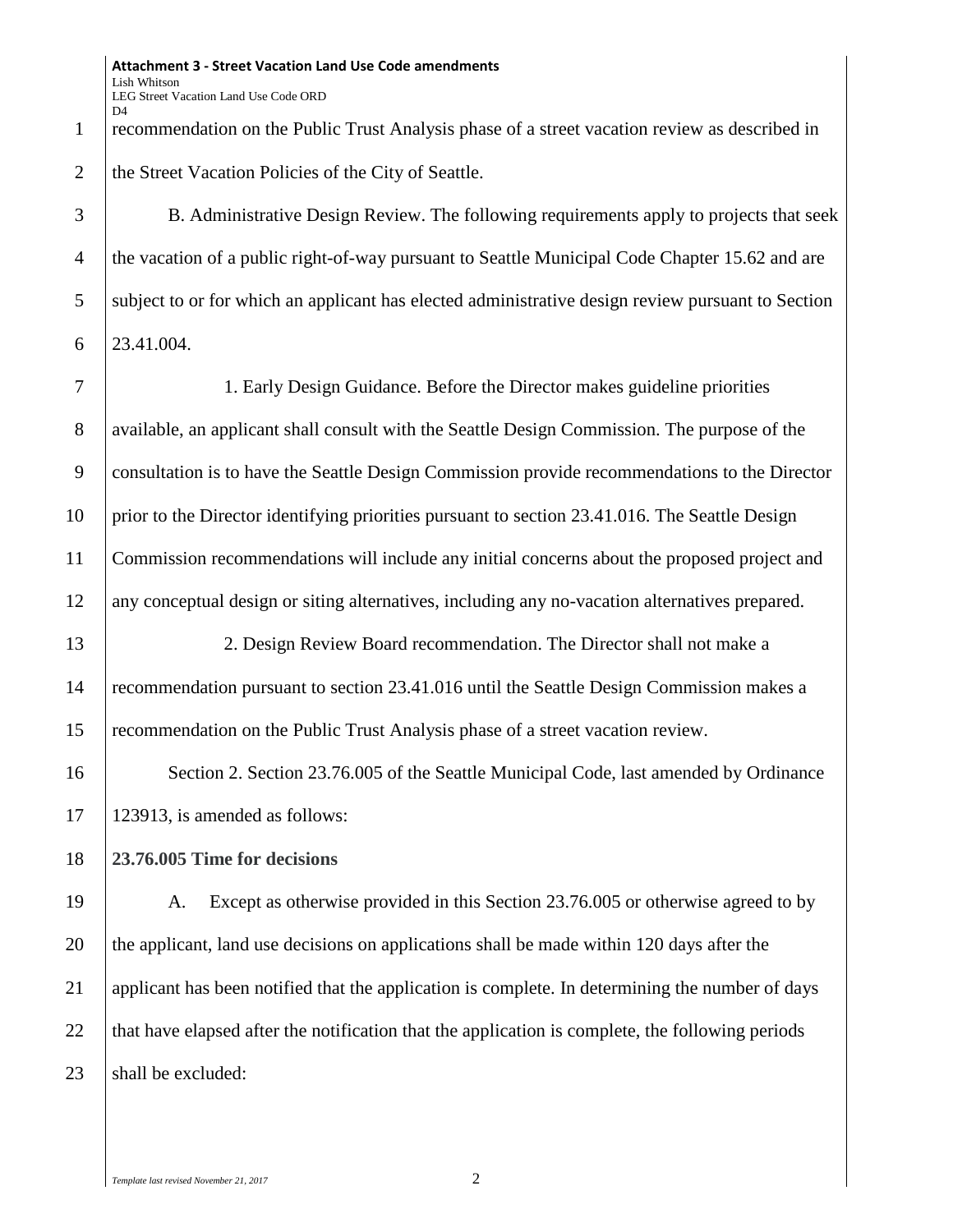|                | <b>Attachment 3 - Street Vacation Land Use Code amendments</b><br>Lish Whitson                    |  |
|----------------|---------------------------------------------------------------------------------------------------|--|
|                | LEG Street Vacation Land Use Code ORD<br>D <sub>4</sub>                                           |  |
| $\mathbf{1}$   | All periods of time during which the applicant has been requested by the<br>1.                    |  |
| $\overline{2}$ | Director to correct plans, perform required studies, or provide additional required information,  |  |
| 3              | until the Director determines that the request has been satisfied;                                |  |
| $\overline{4}$ | 2.<br>Any extension of time mutually agreed upon by the Director and the                          |  |
| 5              | applicant;                                                                                        |  |
| 6              | 3.<br>For projects for which an EIS has been required, the EIS process time period                |  |
| 7              | established in subsection 23.76.005.B;                                                            |  |
| 8              | Any time period for filing an appeal of the land use decision to the Hearing<br>4.                |  |
| 9              | Examiner, and the time period to consider and decide the appeal; and                              |  |
| 10             | 5.<br>All periods of time during which the applicant has been requested by the                    |  |
| 11             | Director to pay past-due permit fees, until the Director determines that the request has been     |  |
| 12             | satisfied or until the permit is cancelled for failure to pay fees.                               |  |
| 13             | The time required to prepare an EIS shall be agreed to by the Director and applicant<br><b>B.</b> |  |
| 14             | in writing. Unless otherwise agreed to by the applicant, a final environmental impact statement   |  |
| 15             | shall be issued by the Director within one year following the issuance of a Determination of      |  |
| 16             | Significance for the proposal, unless the EIS consultant advises that a longer time period is     |  |
| 17             | necessary. In that case, the additional time shall be that recommended by the consultant, not to  |  |
| 18             | exceed an additional year.                                                                        |  |
| 19             | The time limits established by subsections 23.76.005.A and B do not apply if a<br>C.              |  |
| 20             | permit application:                                                                               |  |
| 21             | requires an amendment to the Comprehensive Plan or the Land Use Code; or<br>1.                    |  |
| 22             | requires the siting of an essential public facility; or<br>2.                                     |  |
|                |                                                                                                   |  |
|                |                                                                                                   |  |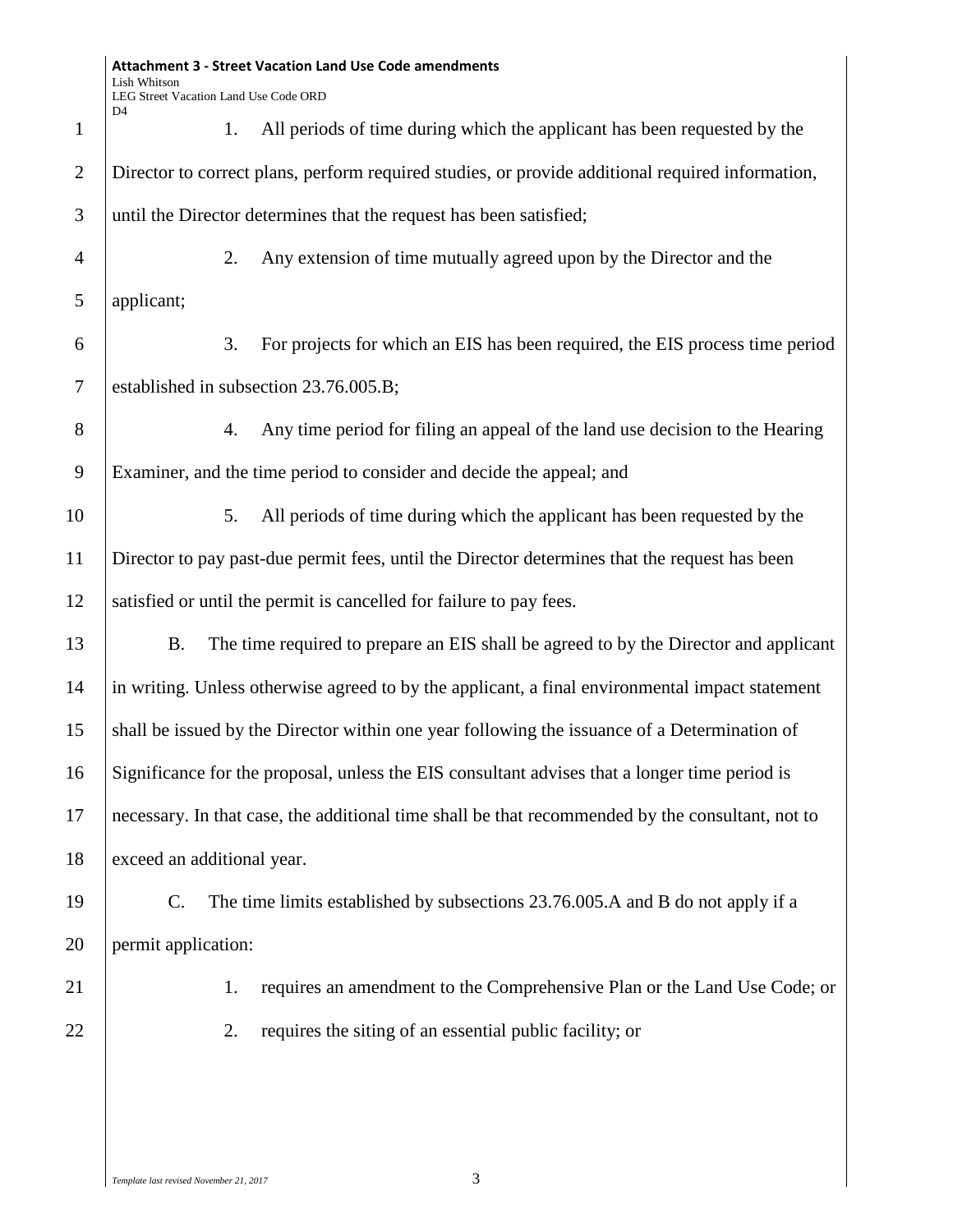|                | <b>Attachment 3 - Street Vacation Land Use Code amendments</b><br>Lish Whitson                             |
|----------------|------------------------------------------------------------------------------------------------------------|
|                | LEG Street Vacation Land Use Code ORD<br>D <sub>4</sub>                                                    |
| $\mathbf{1}$   | is substantially revised by the applicant, in which case the time period shall<br>3.                       |
| $\overline{2}$ | start from the date at which the revised project application is determined to be complete( $(\cdot)$ ); or |
| 3              | 4. requires the vacation of public right-of-way.                                                           |
| $\overline{4}$ | * * *                                                                                                      |
| 5              |                                                                                                            |
|                |                                                                                                            |
|                |                                                                                                            |
|                |                                                                                                            |
|                |                                                                                                            |
|                |                                                                                                            |
|                |                                                                                                            |